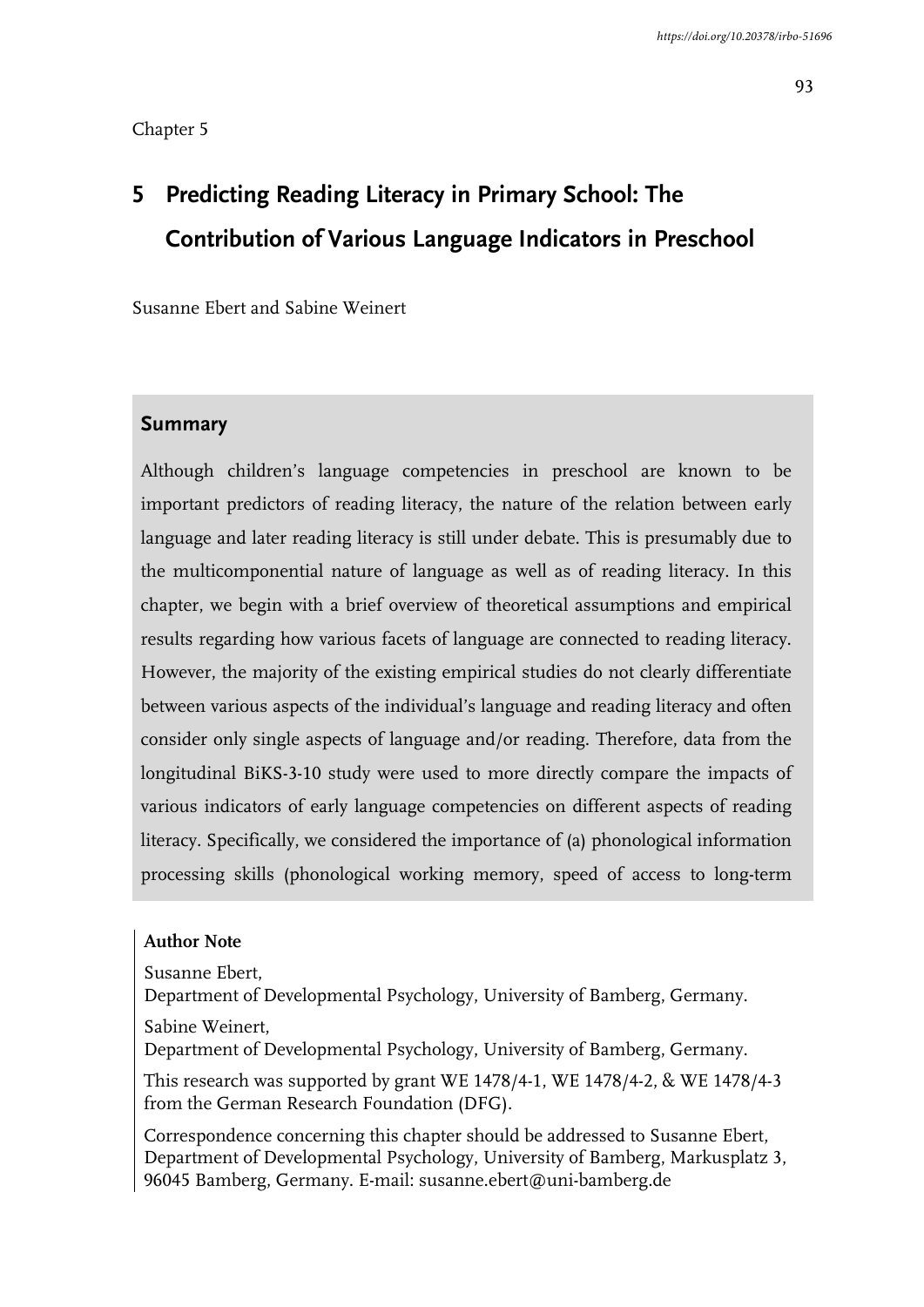memory) and (b) linguistic abilities in the sense of language components (vocabulary, grammar) as well as more integrative language competencies (story reproduction and comprehension, sentence reproduction) in preschool on (c) rather basic reading skills and (d) reading comprehension in the second year of primary school. In contrast to many other studies, the BIKS-3-10 study assessed various potentially relevant language predictors of reading, and in addition, this assessment was conducted at an early age of about 4 years. In particular, we examined whether early linguistic abilities in the sense of vocabulary and grammar would be – as often assumed – more strongly associated with reading comprehension, whereas early phonological processing skills would be more strongly associated with more basic aspects of reading development such as reading speed. Additionally, we asked whether integrative language competencies (story reproduction and comprehension, sentence reproduction) would be more predictive of early reading comprehension than measures of linguistic abilities in the sense of language components (i.e., vocabulary, grammar). The results of the BiKS-3-10 study are discussed with regard to different theories and assumptions about the ways in which language is predictive of reading literacy development.

Reading literacy is – undoubtedly – a key competence in modern societies. Interindividual differences and individual deficits in reading abilities tend to show up rather early in school and have been found to be highly stable across grades (e.g., Cunningham & Stanovich, 1997; Nation & Snowling, 2004). Thus, predicting reading development and fostering precursors of reading proficiency are important for individual children as well as for modern societies as a whole. When considering preschool-age children's skills and abilities that may be most predictive of the development of individual differences in reading literacy, language competencies in particular have been found to be significantly associated with later attainment and success in reading literacy (e.g., Lervåg, Bråten, & Hulme, 2009; NICHD Early Child Care Research Network, 2005; Reese, Suggate, Long, & Schaughency, 2010). However, language competencies encompass a variety of  $-$  by no means homogeneous  $-$  abilities and skills. One distinction relevant to the prediction of later reading literacy is the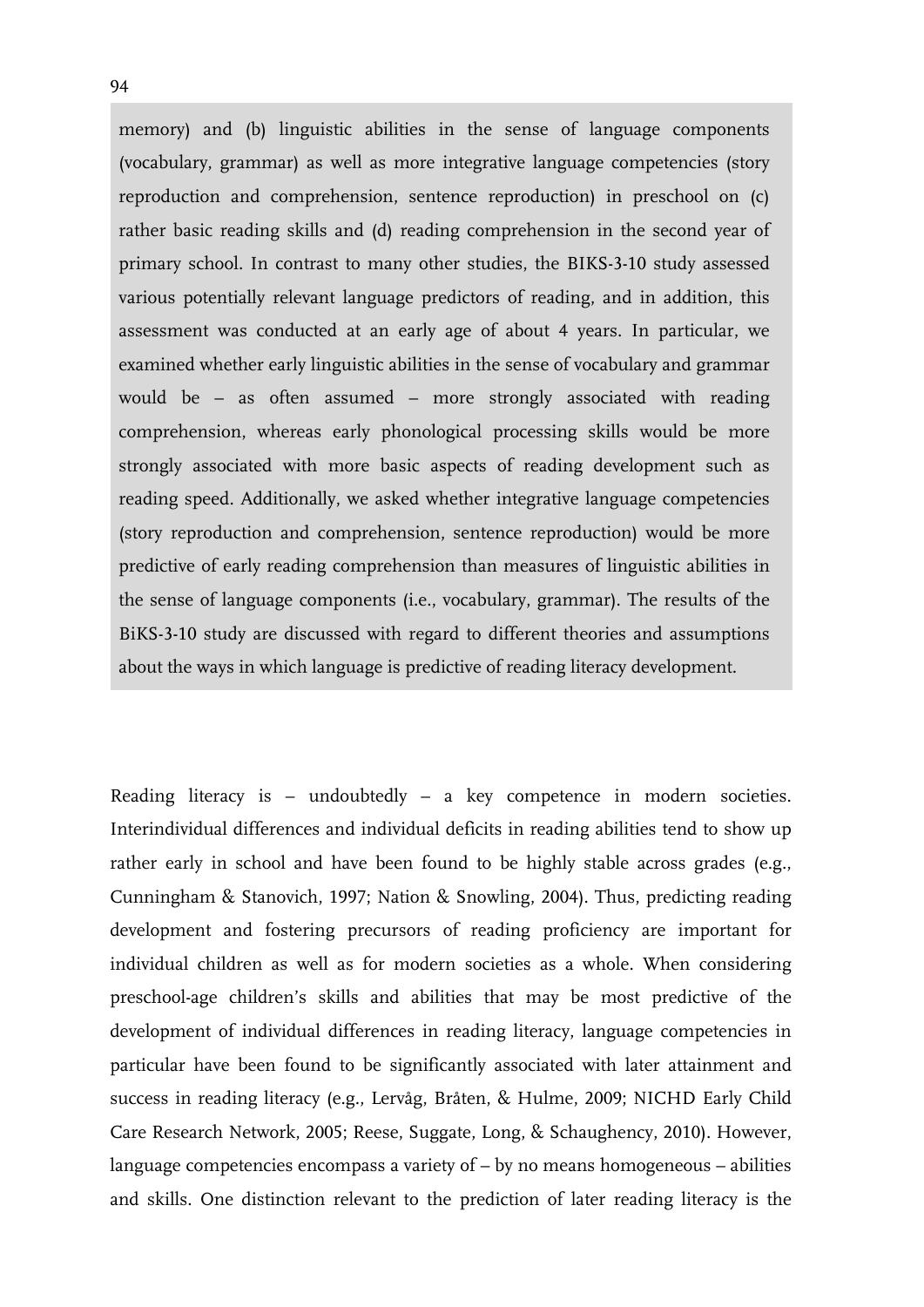differentiation between *phonological information processing skills* on the one hand and linguistic abilities or more integrative language competencies<sup>1</sup> on the other.

Reading-related *phonological processing skills* are often further subdivided into (a) phonological awareness skills (i.e., the sensitivity and ability to segment words into smaller units and to reflect on the structure of the sound of oral language), (b) phonological (working) memory (i.e., the individually different capacity to represent phonological information in working memory), and (c) fast access to phonological information in long-term memory, also known as rapid automatized naming (RAN) (see Torgesen, Wagner, & Rashotte, 1994).

Unlike phonological processing skills *linguistic abilities* refer more strongly to lexical knowledge (i.e., receptive and productive vocabulary and the structure of the lexicon) as well as to morphosyntactic knowledge (i.e., implicit knowledge of grammatical regularities). Closely related to these linguistic abilities or language components, more *integrative, functional language competencies* have to be considered. These require the mastery and integration of various language facets and come with higher ecological validity as they are closer to the everyday affordances of language that children are exposed to. Examples of such competencies are narrative discourse (e.g., the telling and retelling of a story), story comprehension, and sentence reproduction. They draw on various language facets including the child's lexical-semantic and grammatical knowledge as well as his or her phonological information processing skills.

However, although there is substantial research that has documented a close relation between language and reading, many questions concerning the specific and possibly different impacts of various language facets on reading literacy remain unresolved. This is presumably due to the complex multicomponential nature of language. In fact,

-

<sup>&</sup>lt;sup>1</sup> In linguistics and the psychology of language, phonology is conceptualized as a subcomponent of linguistic knowledge (see Weinert & Grimm, 2008, 2012). However, in this article we use the term *linguistic abilities* to refer predominantly to vocabulary and grammar, thus differentiating *linguistic* knowledge from *phonological* processing skills. Furthermore, *integrative language competencies* refer to more comprehensive language measures that tap both, linguistic knowledge and phonological processing skills, and/or are closer to everyday language affordances (e.g. oral text comprehension, narrative discourse measures, sentence reproduction). Some authors use the term *oral language* (e.g., Muter, et al., 2004; Senechal, et al., 2006) to describe linguistic abilities in the above-mentioned sense as well as more integrative language competencies. However, because our aim is to differentiate between various aspects of oral language competencies (phonological processing, vocabulary and grammar, integrative language measures) we use the term *linguistic abilities* and *integrative language competencies* to refer to the respective aspect of oral language processing.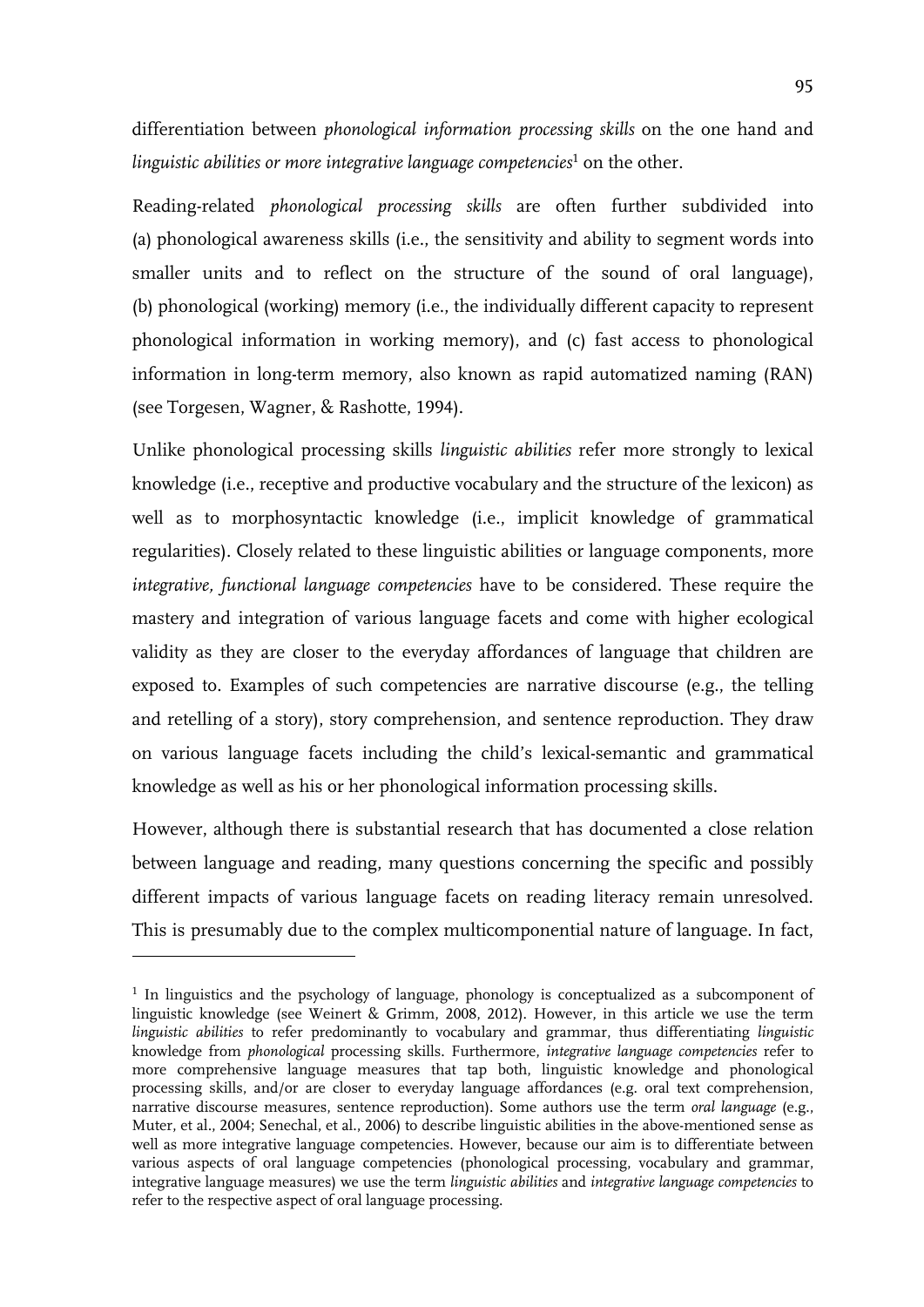most studies have focused on only some of the potentially relevant facets of language in preschool-age children (e.g., vocabulary, phonological awareness) and have not taken into account the relative importance of these facets in the prediction of reading literacy. In addition, significant distinctions have to be made with regard to the outcome measure. Thus, the various aspects of language competencies are to be pitted against at least two different facets of reading literacy: the ability to decode written language (including measures of reading fluency) and the ability to comprehend (written) texts (Cain, 2010). When children begin learning to read, their initial task is to figure out how letters and written words map onto their phonological form. Thus, children have to discern the more or less regular grapheme-phoneme correspondence rules and to defragment them into phonological word forms. It is not until they have mastered this task that they can begin to read for meaning. Thus, children first have to master basic decoding processes before higher comprehension processes can take place. This holds true, and is even more pronounced, at the levels of sentences and texts.

Basic reading skills and improvements in decoding are often assessed by measures of reading accuracy. Whereas this is reasonable in orthographically inconsistent languages such as English, this is not the case in more consistent orthographies such as German. Here, a high level of reading accuracy is achieved very early in reading development, and the developmental progress in basic reading skills is better described as an improvement in fast and fluent reading as indicated by measures of reading fluency (Wimmer, 2006).

According to the simple view of reading, reading literacy is defined as a product of the processes of decoding and comprehension (Hoover & Gough, 1990). However, from a resource-allocation point of view, it is not only a person's decoding ability per se but, in particular, that person's ease and fluency of decoding (reading fluency) that seems to provide an important foundation for reading comprehension. Fluent readers probably need fewer resources for basic reading processes and thus they have more residual cognitive resources for processing and elaborating the information given in a text (e.g., Perfetti, 1985). In line with this assumption, reading fluency was shown to be a highly reliable predictor of reading comprehension (Kim, Wagner, & Foster, 2011).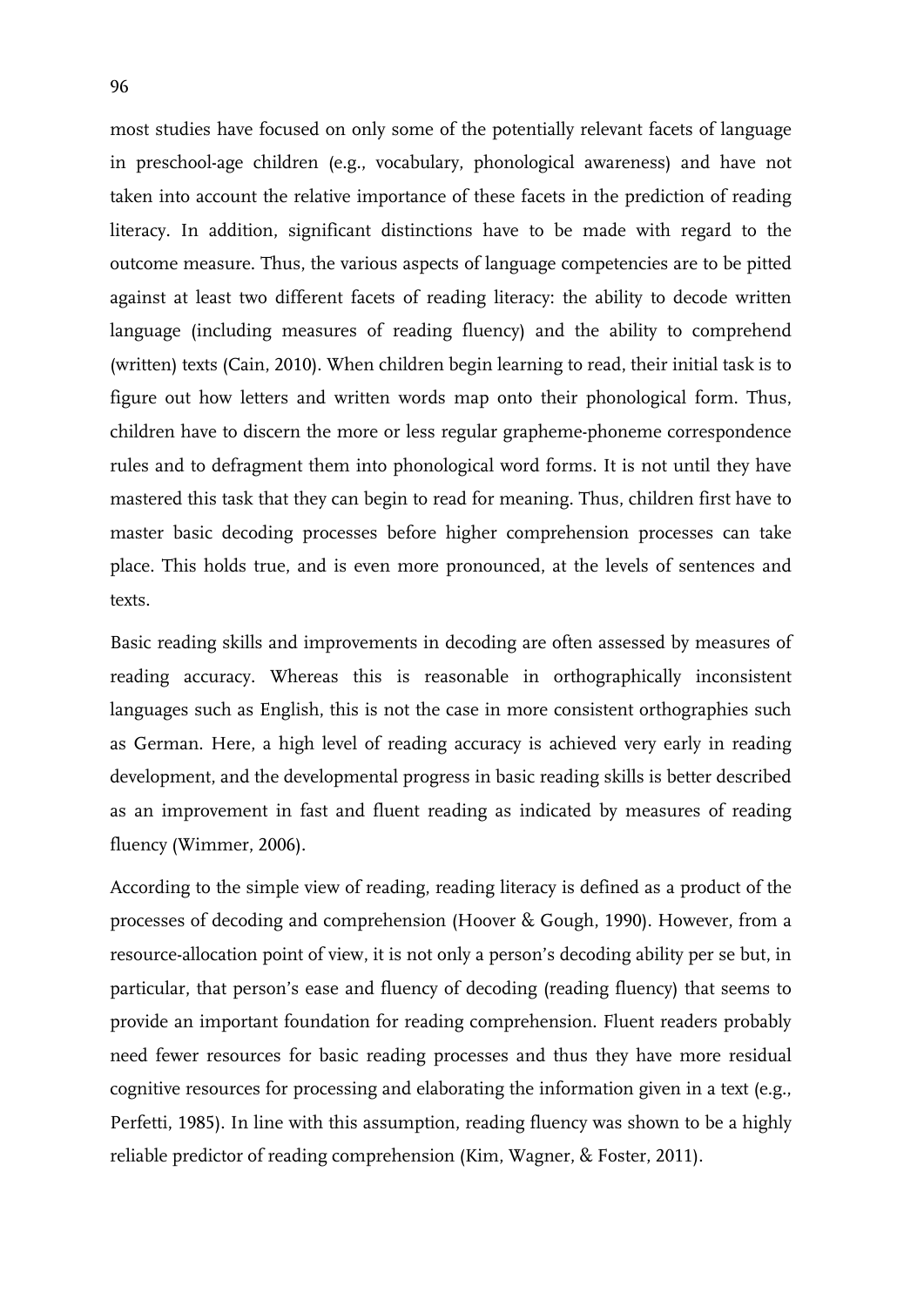Irrespective of this interrelation, the two facets of reading literacy (i.e., basic reading skills and reading comprehension) should be influenced differently by individual phonological processing skills and linguistic abilities or integrative language competencies. Acquiring basic reading skills affords the analysis and synthesis of strings of phonemes (i.e., phonological awareness), a comparison of the decoded phonemes with information stored in long-term memory (fast access to long-term memory), and the maintenance of the decoded phonemes in working memory. Thus, as far as basic reading skills are concerned, individual phonological information processing skills most likely play a major functional role. However, this might be different when reading comprehension is considered. In order to comprehend words, sentences, and texts, the reader has to draw on lexical knowledge (vocabulary), morphosyntactic knowledge (grammar), as well as text-specific formal and contentrelated knowledge. Obviously, when children begin to develop reading competencies, the written words, sentences, and texts presented to them tend to be very easy and thus might be understood with rather basic linguistic abilities; however, as decoding and reading fluency improve and children grow up, they begin to encounter and read more complex texts. At that time, advanced linguistic abilities should become more important for text comprehension. Yet, because reading comprehension affords a minimum of basic reading skills and is facilitated – via reduced cognitive load – by advanced basic reading skills, phonological processing skills may still have an (indirect) impact on reading comprehension.

In sum, when predicting reading literacy in school-age children from their language competencies in preschool, it is important to consider various language indicators as predictors; at the same time, different aspects of reading literacy should be taken into account as outcome criteria. However, studies differ in the language competencies that are assessed as well as in the reading outcomes measured in school-age children (e.g., decoding skills, reading fluency, reading accuracy, reading comprehension). Furthermore, these studies often refer to only some aspects of language and/or reading literacy. Thus, after a brief overview of empirical results regarding the predictive power of various facets of language for reading literacy in elementary-schoolage children, we use data from the longitudinal BiKS-3-10 study to analyze the impact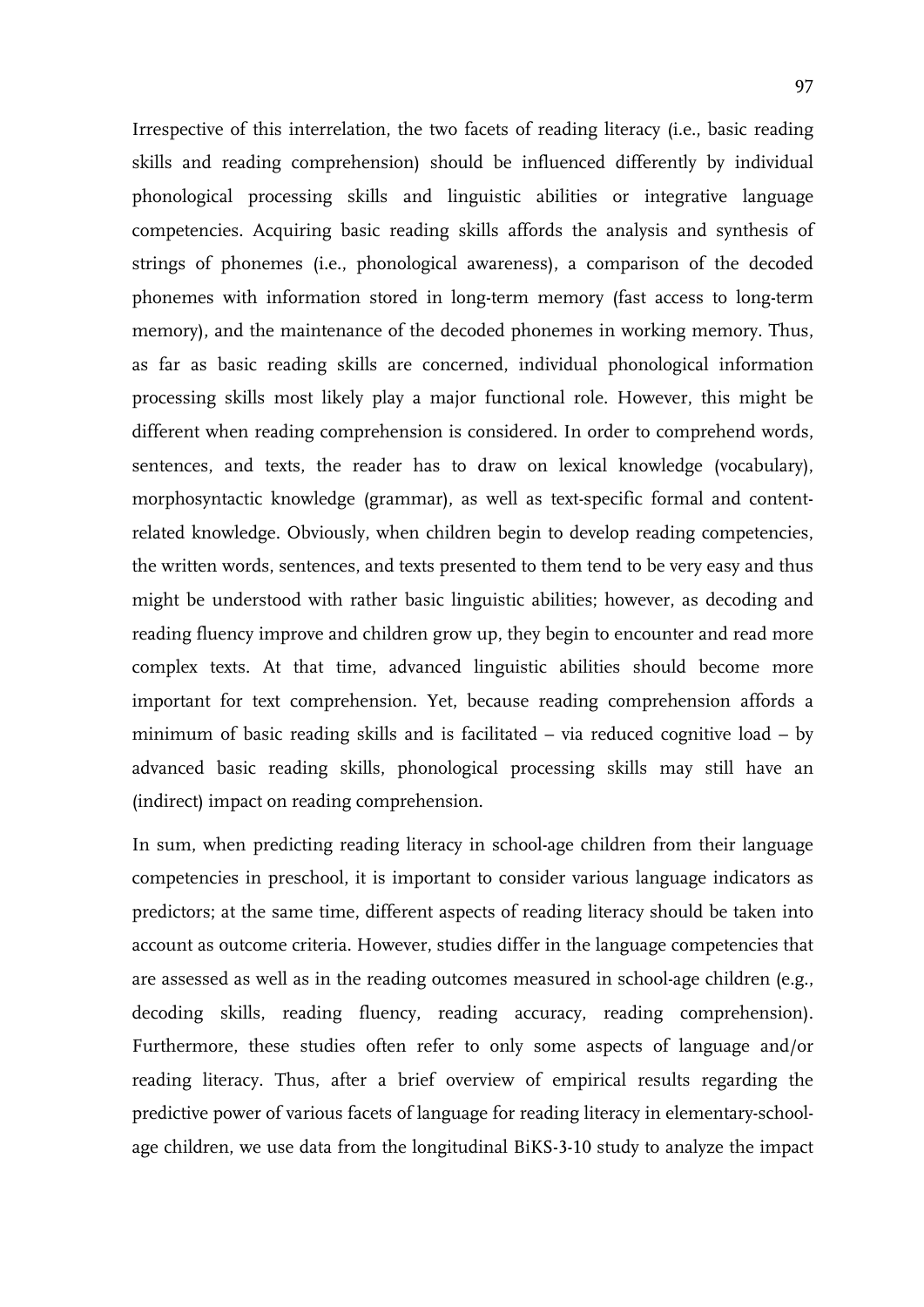of various indicators of early language competencies on different facets of reading literacy in more detail.

# **Language Competencies as Predictors of Reading Literacy**

## **The Role of Phonological Information Processing Skills in Learning to Read**

A large amount of research has established the idea that phonological information processing skills are important predictors of individual differences in learning to read (e.g., Bryant, MacLean, Bradley, & Crosslan, 1990; Castles & Coltheart, 2004; Ehri, et al., 2001; Lonigan, et al., 2009; Muter, Hulme, Snowling, & Stevenson, 2004). To discern the more or less regular grapheme-phoneme rules of correspondence of the child's respective language, phonological awareness helps the child to find out how the sound structure of words maps onto the written words. Phonological awareness refers to "the ability to identify and manipulate the sound structure of words" (Cain, 2010, p. 76). Besides mapping the sound structure to written words, in order to read fluently, the child has to process phonological information in working memory and to quickly gain access to the phonological word forms stored in long-term memory in order to retrieve the respective word meaning. Thus, phonological information processing skills that are relevant for learning to read can be differentiated into phonological awareness, speed of access to verbal information in long-term memory, and phonological working memory capacity (Torgesen, et al., 1994; Wagner & Torgesen, 1987; see also Cain, 2010). However, although these facets are related, they are not identical and may have different impacts on reading development.

**Phonological awareness.** Phonological awareness comprises the sensitivity and ability to reflect on and be aware of the sound structure of language. To assess phonological awareness, children are usually asked to delete, count, or substitute sound units (analysis tasks), to combine sounds (synthesis tasks), to match sounds within words (identity tasks), or to respond to rhyming tasks (produce a word that rhymes or judge whether pairs of words or nonwords rhyme or not; Shanahan & Lonigan, 2010). Intervention studies in different countries have shown that children trained in phonological awareness skills such as rhyming or segmenting words into phonemes outperform untrained children on measures of phonological awareness as well as in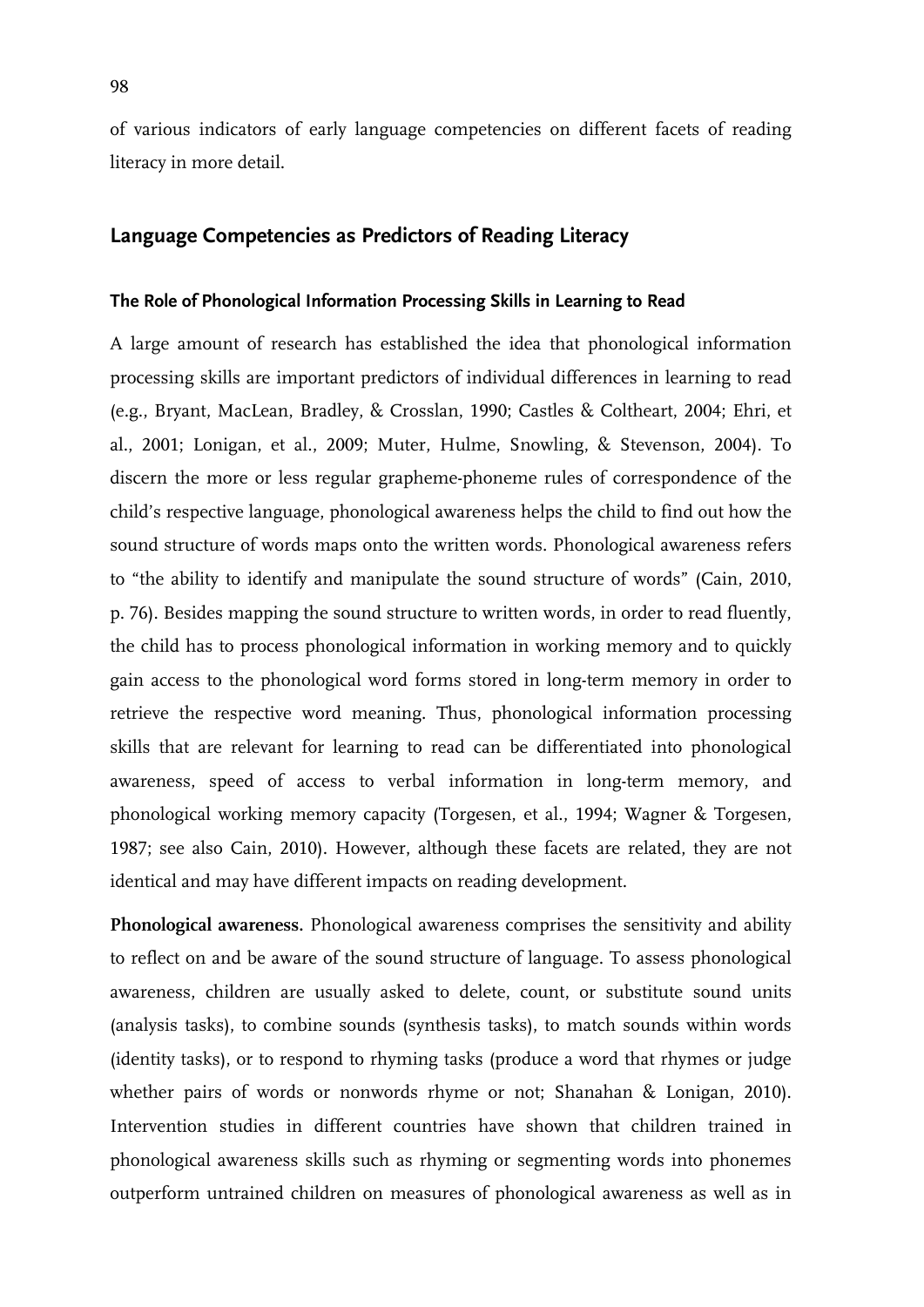later reading and writing (e.g., Bradley & Bryant, 1985; Lundberg, Frost, & Peterson, 1988). Training effects have also been found for at-risk children who show poor phonological awareness or language skills (e.g., Berendes, 2011; Schneider, Ennemoser, Roth, & Küspert, 1999), have immigration backgrounds (Souvignier, Duzy, Glück, Pröscholdt, & Schneider, 2012), or come from families with low socioeconomic status (Ehri, et al., 2001; Lundberg, Larsman, & Strid, 2012).

Some researchers argue that phonological awareness is less important in languages with regular or more consistent orthographies compared to orthographically less consistent languages. In line with this argument, training programs as well as longitudinal studies conducted in countries with a regular orthography such as Finland, Germany, the Netherlands, or Norway have shown that phonological awareness has an effect on the early stages of reading in particular (e.g., de Jong & van der Leij, 1999; Lervåg, et al., 2009), whereas in English-speaking countries, effects have been demonstrated for longer periods in reading development (e.g., Byrne & Fielding-Barnsley, 1995; Muter, et al., 2004; Schatschneider, Fletcher, Francis, Carlson, & Foorman, 2004). These results suggest that phonological awareness is more closely related to basic reading skills than to reading comprehension.

**Fast access to phonological information in long-term memory.** The ability to quickly access phonological information stored in long-term memory is thought to facilitate reading because the child has to match written words with sounds stored in long-term memory. Indeed, children who exhibit poor reading skills often show deficits in the ability to access phonological information in long-term memory (Morris, et al., 1998; Stanovich & Siegel, 1994). In the same vein, individual differences in the ability to quickly access phonological information are correlated with differences in reading acquisition (Torgesen, et al., 1999).

To assess how rapidly children are able to access phonological information in longterm memory, they are usually asked to name well-known objects, letters, or digits as quickly as possible (RAN (rapid automatized naming) tasks). These rapid-naming measures have been shown to impact early reading literacy even when other measures of phonological processing are statistically controlled (Kirby, Parrila, & Pfeiffer, 2003; Lervåg, et al., 2009; Schatschneider, et al., 2004). Thus, there is empirical evidence indicating that rapid automatized naming is a reliable predictor of reading literacy. In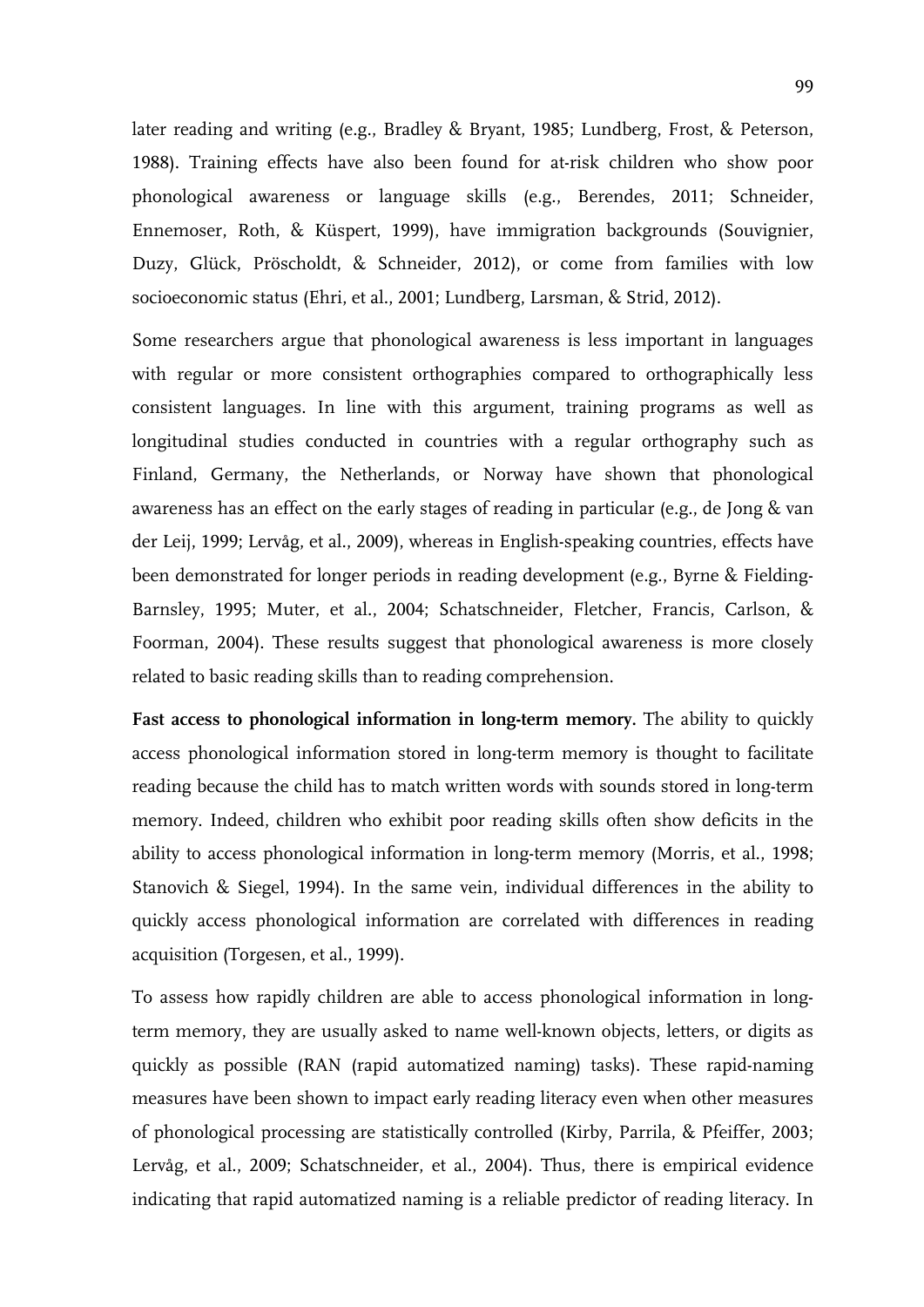particular, in more orthographically consistent languages such as German or Greek, rapid automatized naming seems to be more important for basic reading processes than phonological awareness (Georgiou, Rauno, & Papadopoulus, 2008; Wimmer, Mayringer, & Landerl, 1998).

**Phonological working memory.** Besides phonological awareness and the ability to quickly access long-term memory, phonological working memory has been discussed as being important for reading development (e.g., Lonigan, et al., 2009; Wagner, et al., 1997). The capacity of phonological working memory is usually assessed through digit or word-span tasks or by using nonword repetition tasks. In these tasks, the child has to immediately repeat orally presented material that differs in length and/or complexity.

Torgesen et al. (1994) among others have reported medium to high correlations between phonological working memory performance in preschool and later reading ability. In the same vein, Ennemoser, Marx, Weber, and Schneider (2012) found almost identical correlations between measures of phonological working memory and various facets of reading literacy on the one hand and between phonological awareness tasks and these reading outcomes on the other. However, because the various aspects of phonological processing seem to share a large amount of common variance, measures of phonological working memory do not seem to account for unique variance in basic reading skills as assessed by measures of reading accuracy when other indicators of phonological processing are statistically controlled (Lervåg, et al., 2009; Torgesen, et al., 1994).

Phonological working memory may also have an *indirect* effect on later reading literacy mediated through linguistic abilities. In fact, it has been documented that early lexical learning is significantly influenced by phonological working memory capacity (e.g., Ebert, et al., 2013; Gathercole & Baddley, 1989; Weinert, Ebert, Lockl, & Kuger, 2012). Because lexical learning is expected to be important for later measures of reading development, studies that focus on the early stages of reading instruction may miss this effect.

In sum, it is well documented that phonological processing skills are significantly, although partially redundantly, associated with learning to read. However, the impact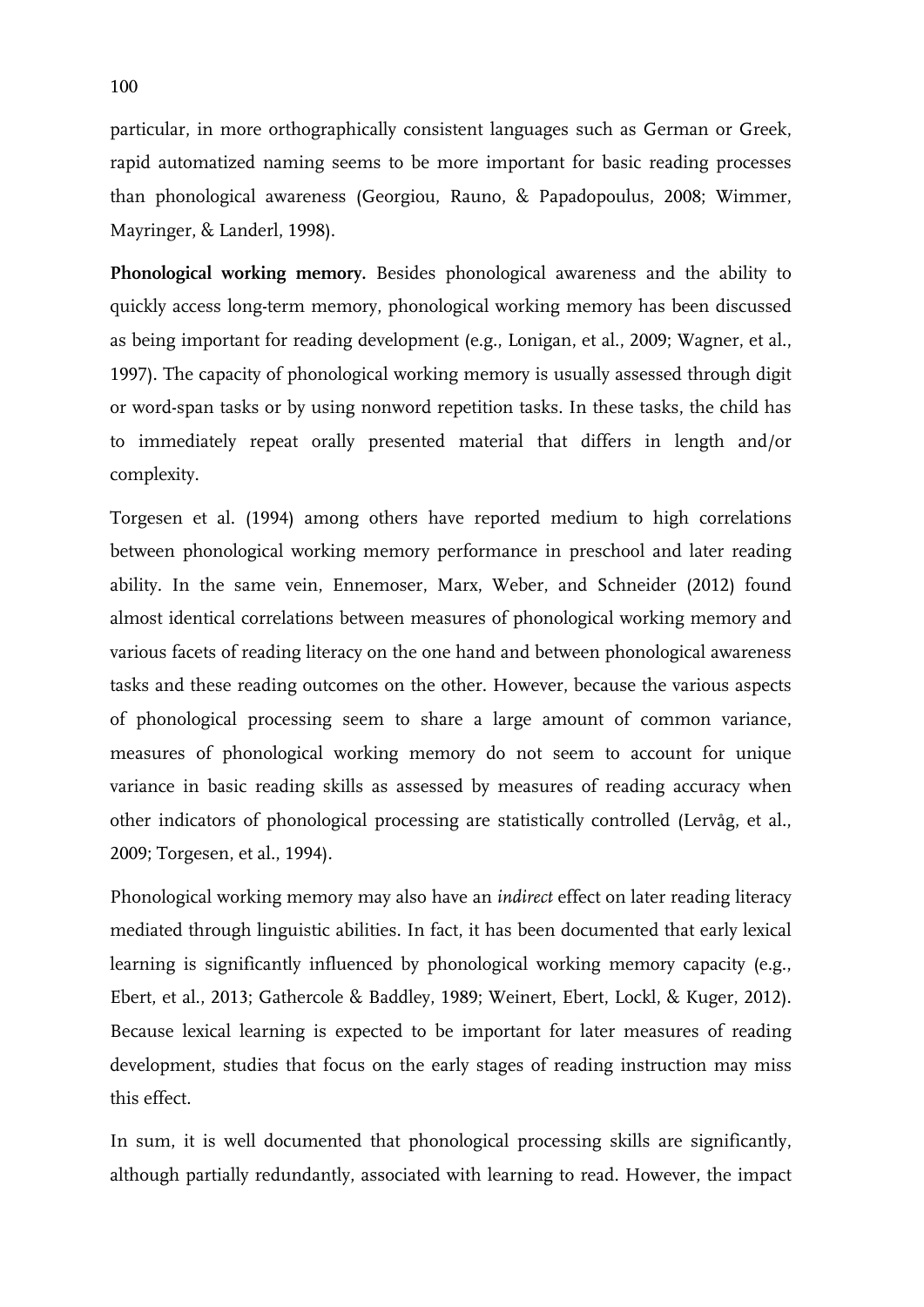of the various indicators of phonological information processing seems to vary – at least partially – according to the orthographic consistency or inconsistency of the language (Georgiou, et al., 2008). For instance, in a study comparing German- and English-speaking children, Mann and Wimmer (2002, cited in Georgiou, et al., 2008) showed that phonological awareness was the only significant predictor of reading fluency in English-speaking children, whereas for German-speaking children, only RAN measures turned out to be predictive Georgiou et al. (2008) demonstrated that phonological awareness was a better predictor of decoding skills in English than in Greek children.

In theory, phonological processing skills should be associated with decoding processes in particular (see Cain, 2010). Therefore, studies that have investigated the impact of phonological processing skills have predominantly focused on decoding and basic reading skills such as reading accuracy and reading fluency or reading speed. At the same time, phonological processing skills are interconnected with linguistic abilities and thus may have an additional indirect effect on later reading literacy, especially on reading comprehension. As argued in more detail in the next section, linguistic abilities are also correlated with reading literacy and with reading comprehension in particular.

# **The Role of Linguistic Abilities and More Integrative Language Competencies in Reading Development**

Linguistic abilities and more integrative language competencies are important for later reading literacy for various reasons (e.g., Dickinson, McCabe, Anastasopoulus, Peisner-Feinberg, & Poe, 2003; Muter, et al., 2004; Reese, et al., 2010). Obviously, (written) text comprehension presupposes lexical and semantic as well as morphosyntactic knowledge to enable a person to understand (written) words and sentences and the meaning of texts. Grammatical and semantic knowledge also help a person to unravel unknown words and to infer the exact interrelations between propositions. The more complex a written text is (e.g., including challenging vocabulary and sentence structures), the more linguistic knowledge is required to decipher its meaning. Besides vocabulary and grammatical knowledge (i.e., language components), more integrative and functional language competencies may be of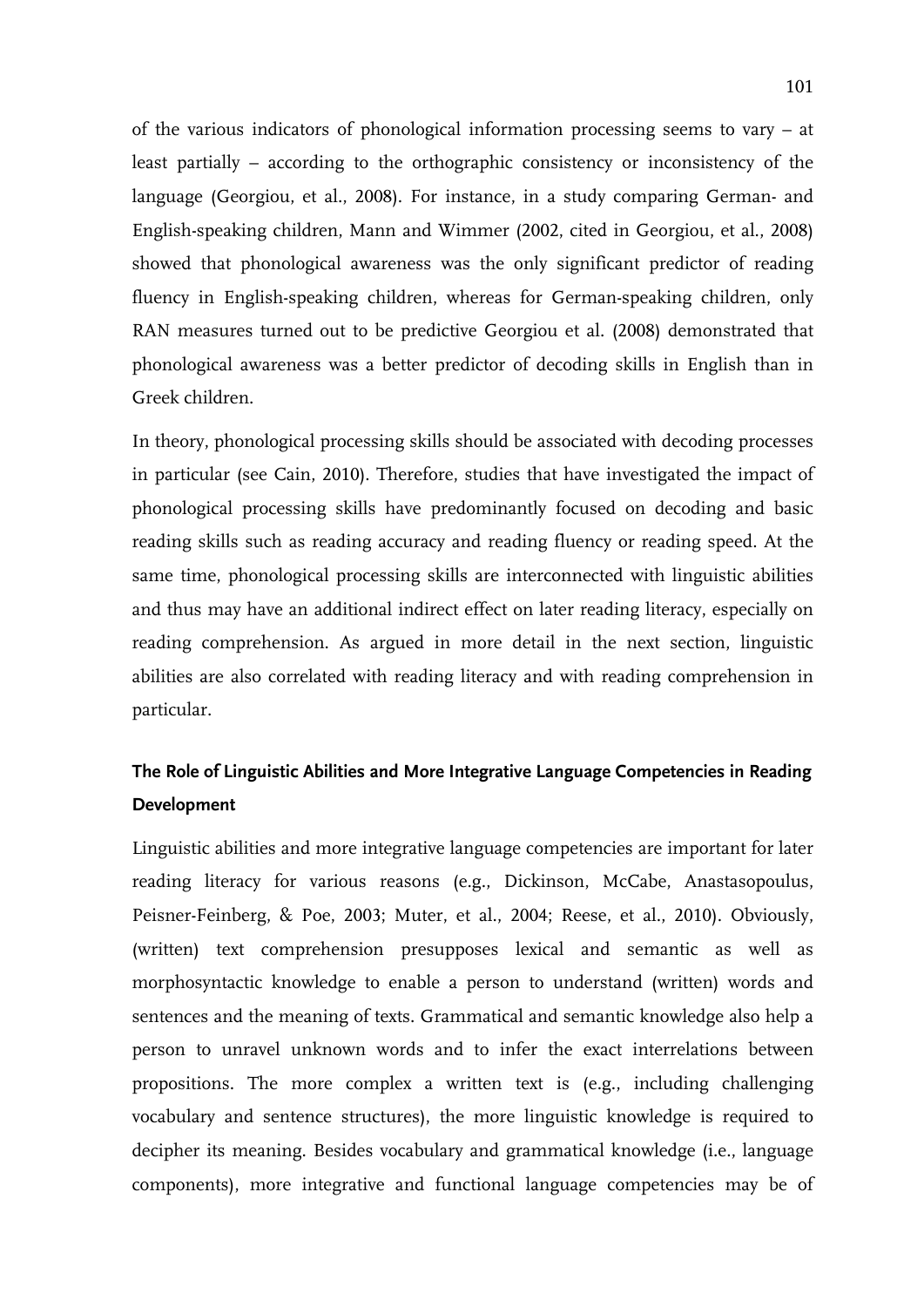special relevance to (written) text comprehension. In particular, children's narrative skills and comprehension skills for oral texts may play important roles. However, most studies that have predicted reading literacy not only through phonological processing skills have focused on vocabulary or syntactic abilities, whereas only a few have examined functional, more integrative language competencies such as oral text and discourse comprehension (listening comprehension of orally presented texts/discourses) (Cain, 2010).

Studies that have taken *vocabulary* into account have often demonstrated that it has a significant relation to later reading literacy (e.g., de Jong & Leseman, 2001; de Jong & van der Leij, 2002; Muter, et al., 2004; NICHD Early Child Care Research Network, 2005). Correlations have been found between vocabulary and early basic reading skills (e.g., NICHD Early Child Care Research Network, 2005) as well as early reading comprehension (e.g., Roth, Speece, & Cooper, 2002). The strongest effects, however, have been documented between vocabulary and later reading – specifically for later reading comprehension (e.g., de Jong & van der Leij, 2002; Sénéchal & LeFevre, 2002). De Jong and van der Leij (2002), for example, documented an effect of individual differences in vocabulary on later reading comprehension at the age of 10, even when controlling for reading comprehension at the age of 7. Thus, their study was able to demonstrate that vocabulary is correlated not only with later reading comprehension, but has an effect on its growth as well.

Interestingly, Ouellette (2006) showed – based on a study of 60 children from the fourth grade – that receptive vocabulary (breadth of vocabulary) is specifically relevant for decoding, whereas depth of lexical knowledge (select synonyms, providing definitions) impacts reading comprehension. Similarly, Roth et al. (2002) reported comparatively higher correlations between tasks requiring oral word definitions and reading comprehension compared to those between receptive vocabulary and reading comprehension. These results suggest that vocabulary (and specific aspects of lexical knowledge) may have differential and various effects on reading literacy.

Some studies have considered not only vocabulary but also additional linguistic abilities. However, they frequently distinguished only between vocabulary and a broad language measure, which comprises different language measures such as oral text comprehension and expressive language skills. For example, in a longitudinal study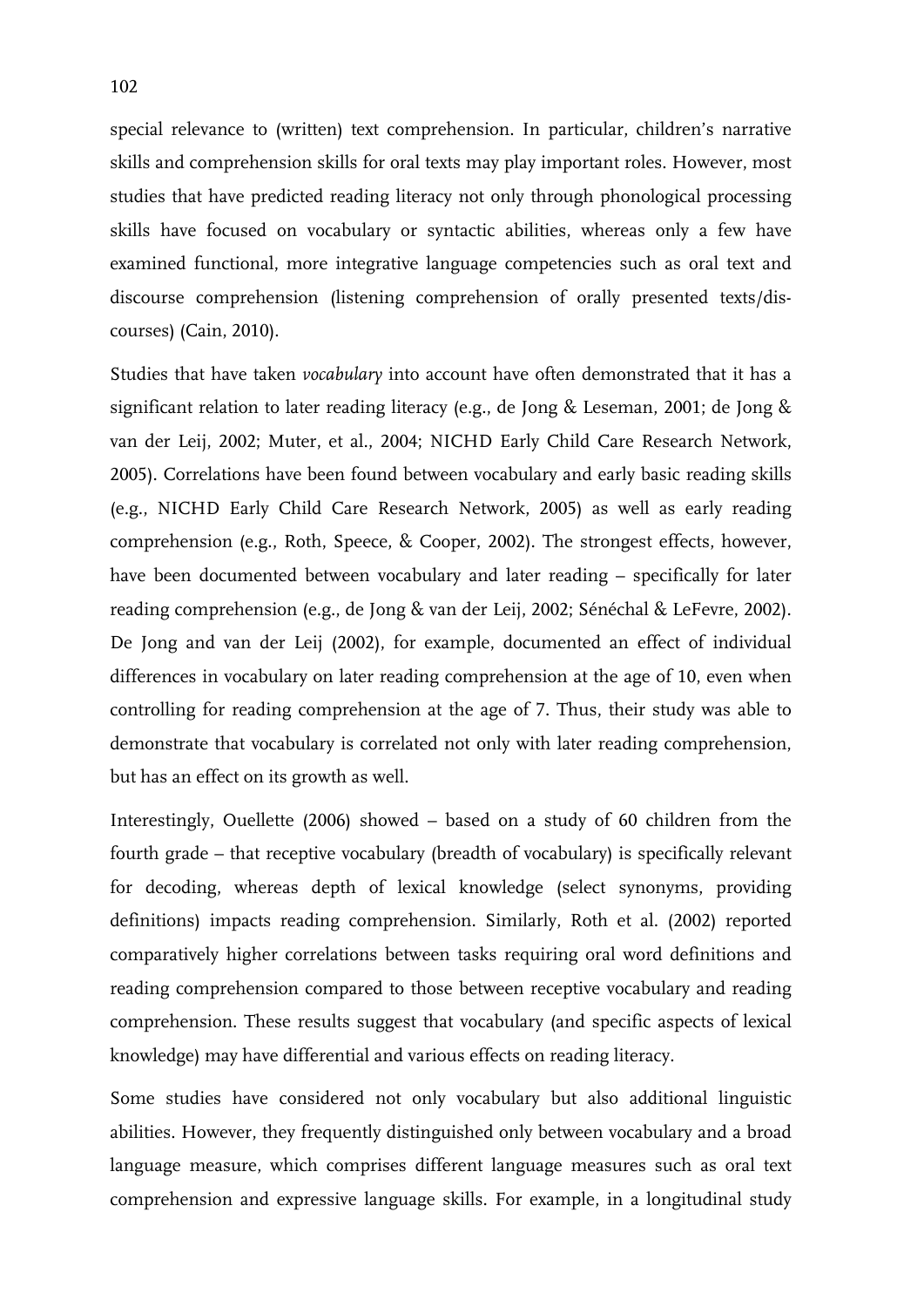following more than 600 children from preschool to grade 4, Storch and Whitehurst (2002) found a direct effect of receptive vocabulary on concurrent reading comprehension (Grade 3 & 4) and an indirect effect of a broad language measure (including oral text comprehension) assessed in preschool on word reading measured in Grade 1 and Grade 2 mediated by code-related skills (phonological awareness, letter knowledge). Their study thus demonstrated direct and indirect effects of linguistic measures on reading literacy. However, their study did not address which of the various language aspects was most important for reading literacy.

Direct and indirect influences of linguistic abilities or broad language measures on early reading literacy were also demonstrated by another comprehensive study conducted by the NICHD Early Child Care Research Network (2005). Interestingly enough, early vocabulary and a broad language measure (including various language indicators such as measures for syntax, oral text comprehension, and expressive language) were found to covary with decoding to nearly the same extent in the first grade; but when both measures were included in the model, only the broad language measure predicted decoding in the first grade and thus played the more prominent role. Specifically, the study found that the broad language measure at the age of 4 was directly associated with decoding skills in the first grade. Furthermore, the study identified significant indirect paths from the broad language measure at the age of 3 as well as from the age of 4. In contrast to the prediction of first graders' decoding skills, when predicting reading comprehension, not only did the earlier broad language measure provide a direct path, but also vocabulary. However, reading comprehension was measured in the third grade and more basic reading skills were measured in the first grade. Thus, it was not possible to judge the effect of the various oral language measures on reading comprehension compared to more basic reading skills at the same developmental time point.

Besides broad language measures, which comprise various indicators of receptive and productive language facets and competencies, some studies have focused more specifically on functional or integrative language measures (i.e., narrative skills or oral text comprehension) that are ecologically valid and/or conceptually connected to reading comprehension. However, results concerning the impact of these more integrative measures on reading literacy are heterogeneous. For example, a study by de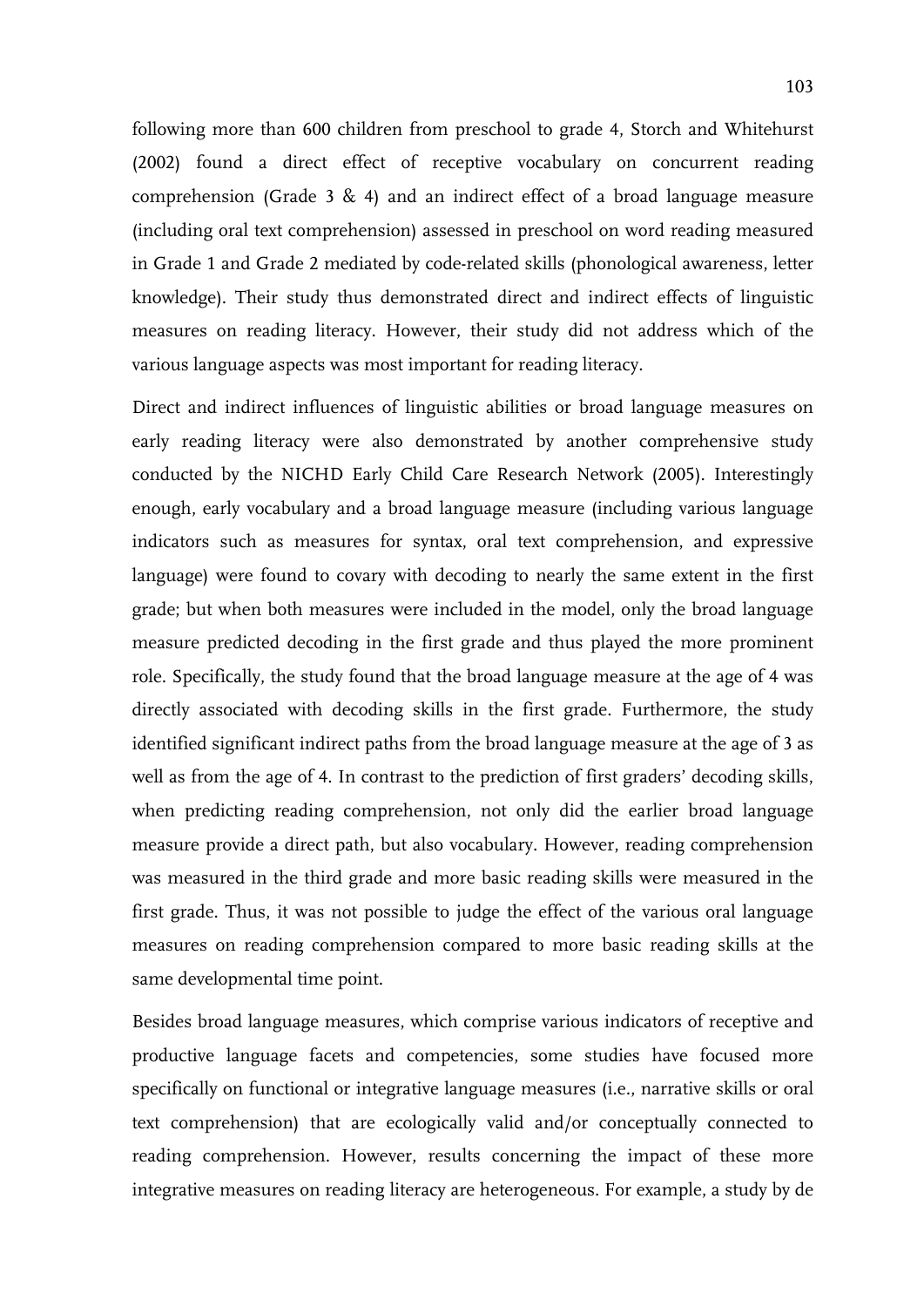Jong and Leseman (2001) revealed that vocabulary and listening comprehension (i.e., oral text comprehension) in Grade 1, when considered separately, were significant predictors of reading comprehension in Grade 3 when controlling for early reading comprehension and word decoding as well as for home literacy and problem solving. However, when accounting for both language indicators simultaneously, only vocabulary had a significant effect. By contrast, de Jong and van der Leij (2002) did not find that vocabulary in Grade 1 accounted for additional variance in reading comprehension in Grade 3 when controlling for listening comprehension (i.e., oral text comprehension) and reading comprehension in Grade 1. This may be due to the fact that more integrative language skills such as oral text comprehension become more and more important as reading skills continue to develop. Reese et al. (2010), for example, found that after 1 year of reading instruction, children's narrative skills did not predict their concurrent reading skills (i.e., reading fluency) when differences in early decoding skills were accounted for. In a second study, however, they showed that after 2 years of reading instruction, the quality of children's narratives predicted their concurrent reading skills as well as reading skills 1 year later, even after controlling for vocabulary and early decoding skills.

In addition to measures of narrative discourse and oral text comprehension, which are accepted as functional and conceptually relevant to reading comprehension, another integrative language measure (i.e., sentence reproduction) has been found to be highly predictive of reading literacy as well. In a German longitudinal study that included 53 children, sentence reproduction in the last year of preschool attendance (i.e., at age 5) was found to be the best predictor of children's basic reading skills in the second year of formal reading instruction compared to other language measures including phonological awareness (Goldammer, Mähler, Bockmann, & Hasselhorn, 2010). However, the theoretical status of sentence reproduction tasks is controversial. Sometimes these tasks are classified as memory tasks, sometimes as integrative measures of vocabulary and phonological processing, and sometimes as indicators of grammatical knowledge (especially when vocabulary is rather easy and the sentence exceeds memory span, which is normally the case in these tasks; see Weinert, 2010b). The ambiguous theoretical status is due to the fact that sentence reproduction tasks tap various language skills. Although sentence reproduction tasks are less ecologically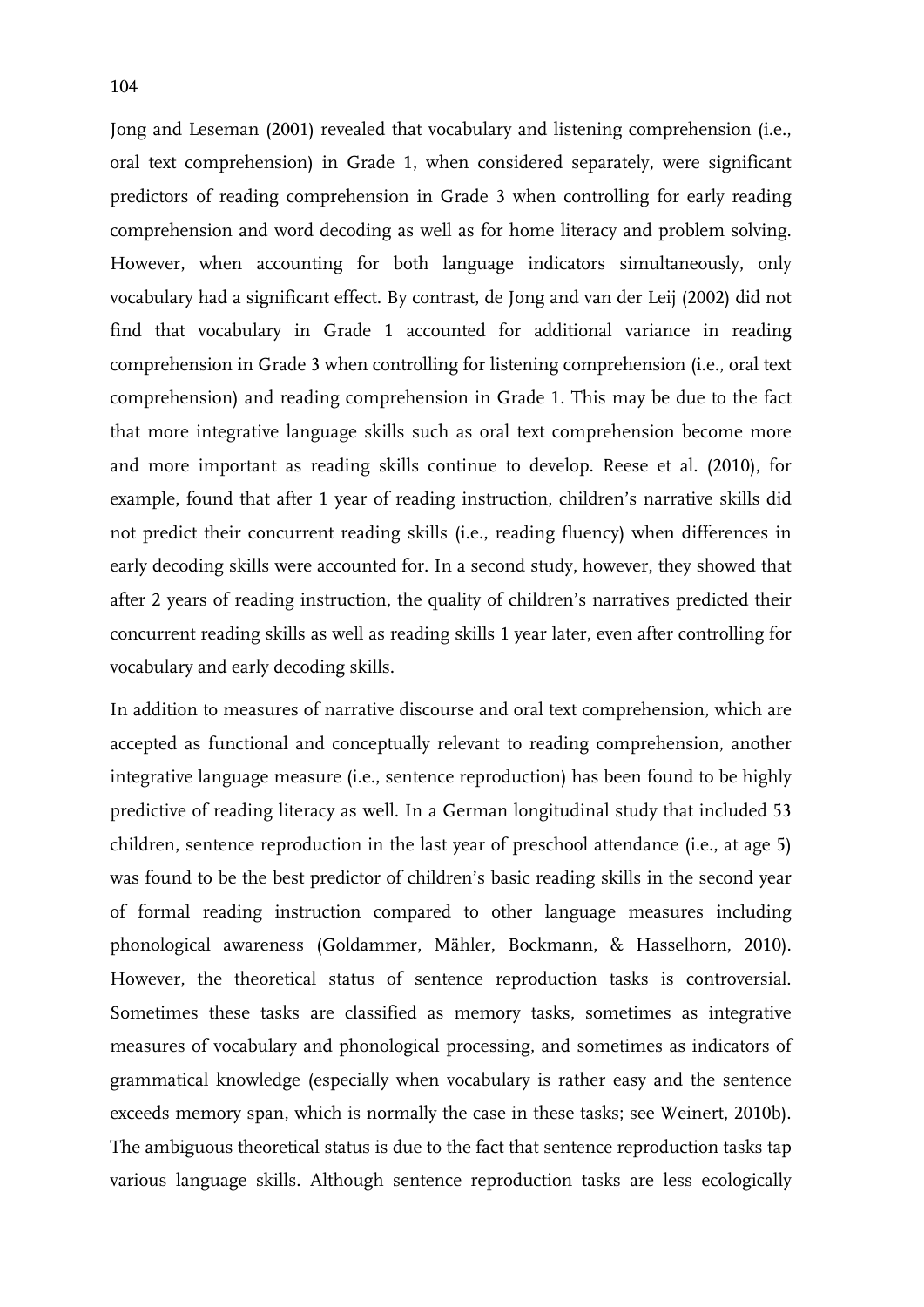valid, they draw from available lexical-semantic and grammatical knowledge that help the child to process, represent, and recall/reconstruct the content and structure of a given sentence and to hold it in short-term memory even when the number of words exceeds capacity restrictions. At the same time, because working memory is involved in this task to a large degree, the task also taps phonological processing skills. This may explain the strong impact of sentence reproduction on basic reading skills. However, the impact on reading comprehension remains an open question. Furthermore, it is not clear whether this kind of measure is a better predictor of reading literacy than more ecologically valid measures such as oral text comprehension.

# **Comparing Phonological Information Processing Skills and Linguistic Abilities or Integrative Language Competencies as Predictors of Reading Literacy**

The studies summarized so far demonstrate that both phonological information processing skills and linguistic abilities in the sense of vocabulary and/or grammar but also more integrative language measures are reliable predictors of later reading literacy. Thus, the question arises whether phonological information processing or linguistic as well as more integrative language measures are more important to the development of reading literacy.

An extensive meta-analysis of about 300 published articles carried out by the National Early Literacy Panel (NELP; see Shanahan & Lonigan, 2010) indicated that specifically phonological awareness and rapid automatized naming of letters/digits/objects/colors showed moderate to large effects in predicting later basic reading skills (decoding) and reading comprehension. Somewhat smaller but still moderate were the effects of phonological memory in predicting basic reading skills (decoding) and reading comprehension. The covariation of reading literacy and phonological processing variables was maintained when differences in other variables, such as IQ or socioeconomic status, were accounted for. By contrast, the ability to produce and comprehend oral language did not always preserve its predictive power when other variables were controlled, although this ability was also moderately to highly correlated with later basic reading skills (i.e., decoding) and reading comprehension. Furthermore, the results suggest that linguistic abilities are more important when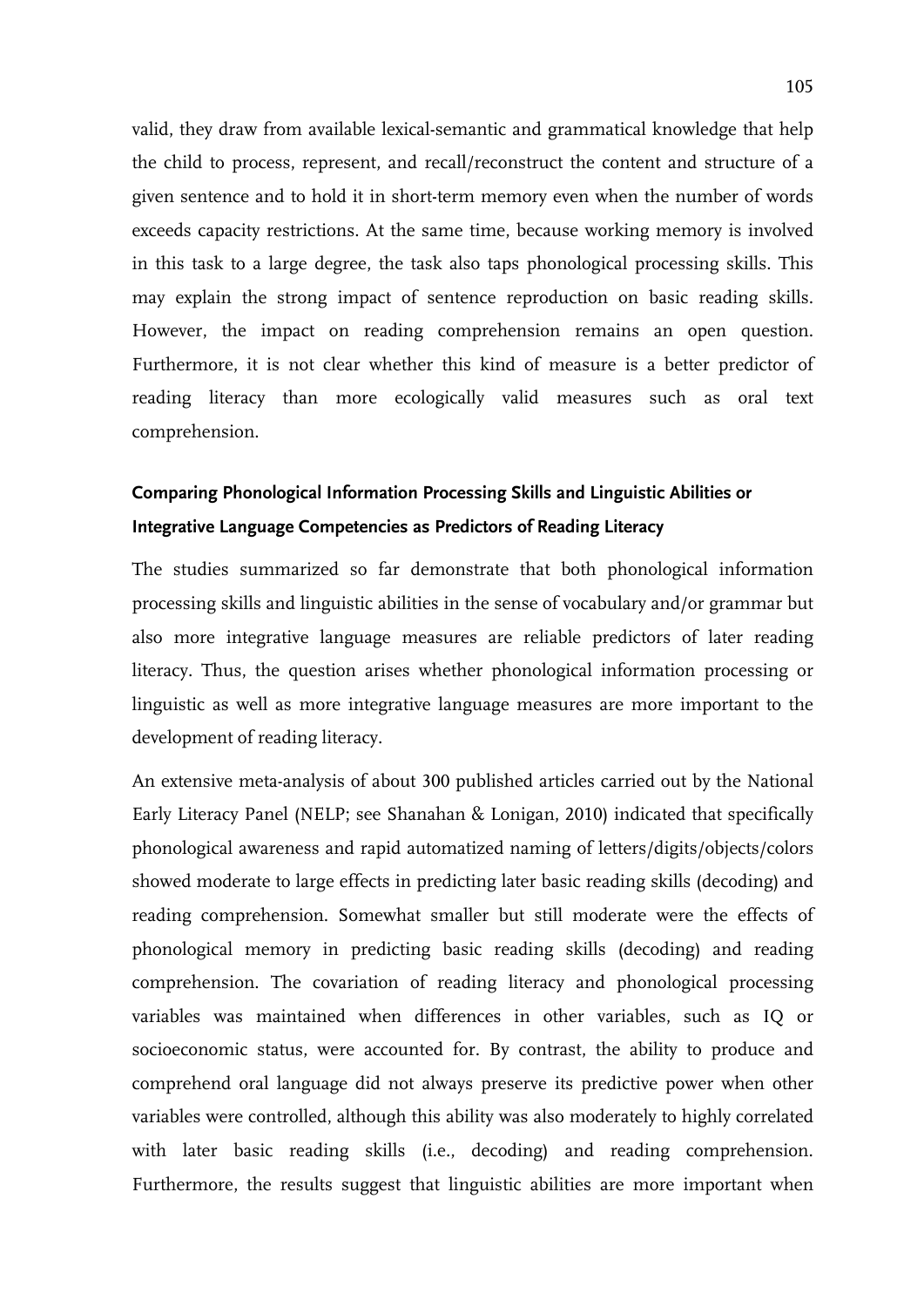more complex or broad measures instead of simple vocabulary measures are considered. Moreover, complex integrative or broad language measures were more strongly associated with reading comprehension (about  $r = .70$ ) than with basic reading skills (i.e., decoding; about  $r = .58$ ). For vocabulary measures, this difference in predictive power was not observed (Shanahan & Lonigan, 2010). These are important results as studies often assess only vocabulary and therefore may underestimate the effect of linguistic abilities and more integrative language measures (see also Dickinson, Golinkoff, & Hirsh-Pasek, 2010).

In sum, the meta-analysis suggested that there are effects of phonological information processing skills as well as of linguistic abilities and more integrative language measures on later reading achievement, although the correlations between phonological information processing skills and reading literacy seemed to be more robust across studies and less affected by methodological variations. However, Dickinson et al. (2010) criticized this NELP report as failing to adequately recognize the role of linguistic abilities and more integrative language competencies. They argued that the meta-analysis failed to consider indirect effects of these measures on later reading literacy. For example, Sénéchal, Ouellette, and Rodney (2006) demonstrated an effect of vocabulary on gains in phonological awareness, which was found to be one of the strongest predictors in the above-cited meta-analysis. Furthermore, Dickinson et al. (2010) argued that linguistic abilities and more integrative language competencies, in contrast to phonological abilities, develop over an extended period of time and therefore have longer lasting effects that were not considered in the time period included in the meta-analysis. In this vein, a Finnish study revealed the strongest (indirect) predictive links between linguistic abilities in preschool and reading fluency and accuracy at 9 years of age for receptive and expressive language via measures of letter naming, morphology, and phonological awareness. However, direct links were stronger for phonological information processing skills such as rapid naming and phonological sensitivity (Torppa, Lyytinen, Erskine, Eklund, & Lyytinen, 2010). Moreover, most studies that have considered both phonological information processing skills and linguistic abilities have shown that phonological awareness had a stronger effect on early reading literacy, whereas linguistic abilities had more impact on later reading literacy, especially reading comprehension (e.g., NICHD Early Child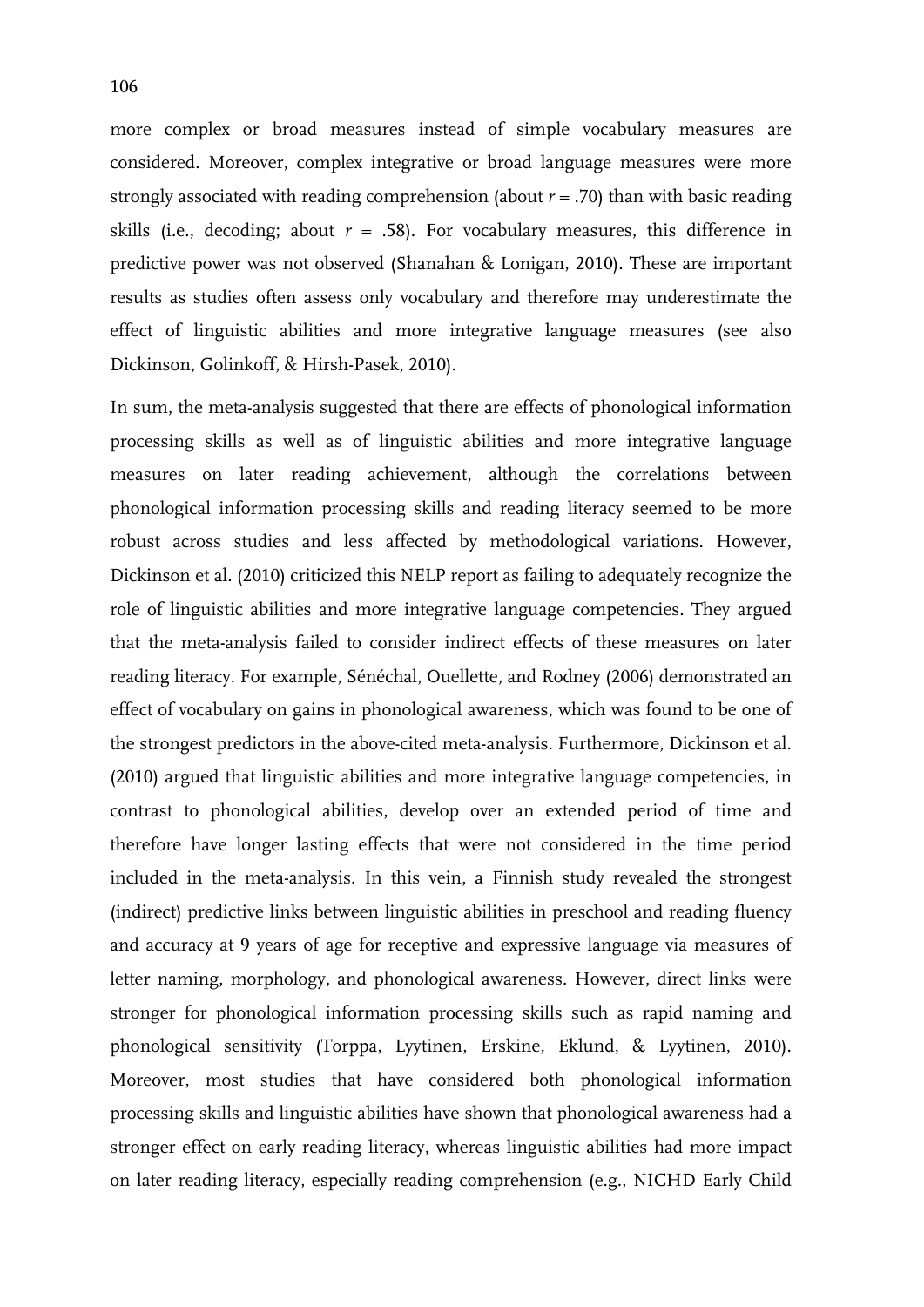Care Research Network, 2005; Sénéchal & LeFevre, 2002; Sénéchal, et al., 2006; Wagner, et al., 1997). A recent German study enhanced these conclusions by comparing the results of two German longitudinal studies that both included measures of reading fluency and reading comprehension. Both studies showed that linguistic abilities were more strongly connected to later reading and, in particular, to reading comprehension, whereas phonological processing turned out to be more strongly connected to early reading achievement (reading fluency as well as reading comprehension; Ennemoser, et al., 2012). Moreover, Sénéchal et al. (2006) demonstrated that vocabulary and oral text comprehension explained a unique proportion of variance in reading comprehension in Grade 3 but not in Grade 1 (when accounting for parents' education, earlier reading comprehension, early literacy, and phonological awareness in kindergarten). On the other hand, phonological awareness was found to be a stronger predictor of reading comprehension in Grade 1 than in Grade 3. In a second study, Sénéchal et al. (2006) showed similar results for Frenchspeaking children. Results revealed that receptive vocabulary measured in kindergarten had an effect on reading comprehension in Grade 4 after accounting for various variables such as word reading in Grade 1 and reading fluency in Grade 4, but not on reading fluency after accounting for reading comprehension, parents' education and literacy, early literacy, and phonological awareness.

In sum, the literature suggests that phonological information processing skills are especially important for early reading development, particularly when basic reading skills such as decoding and reading fluency are concerned; linguistic abilities and more integrative language competencies, however, seem to play a major role in later reading development, particularly in reading comprehension. Although this seems to be a straightforward suggestion when considering models of learning to read, the issue is actually more complicated because linguistic abilities themselves build upon phonological information processing and vice versa. Specifically, early lexical learning and vocabulary acquisition draw heavily on phonological knowledge as well as on phonological working memory capacity, i.e., phonological working memory is an important predictor of early vocabulary growth (Weinert, 2010a; see also Ebert, et al., 2013; Weinert, et al., 2012). However, from the age of 6 onwards (or even earlier), vocabulary has been shown to be predictive of the growth of phonological working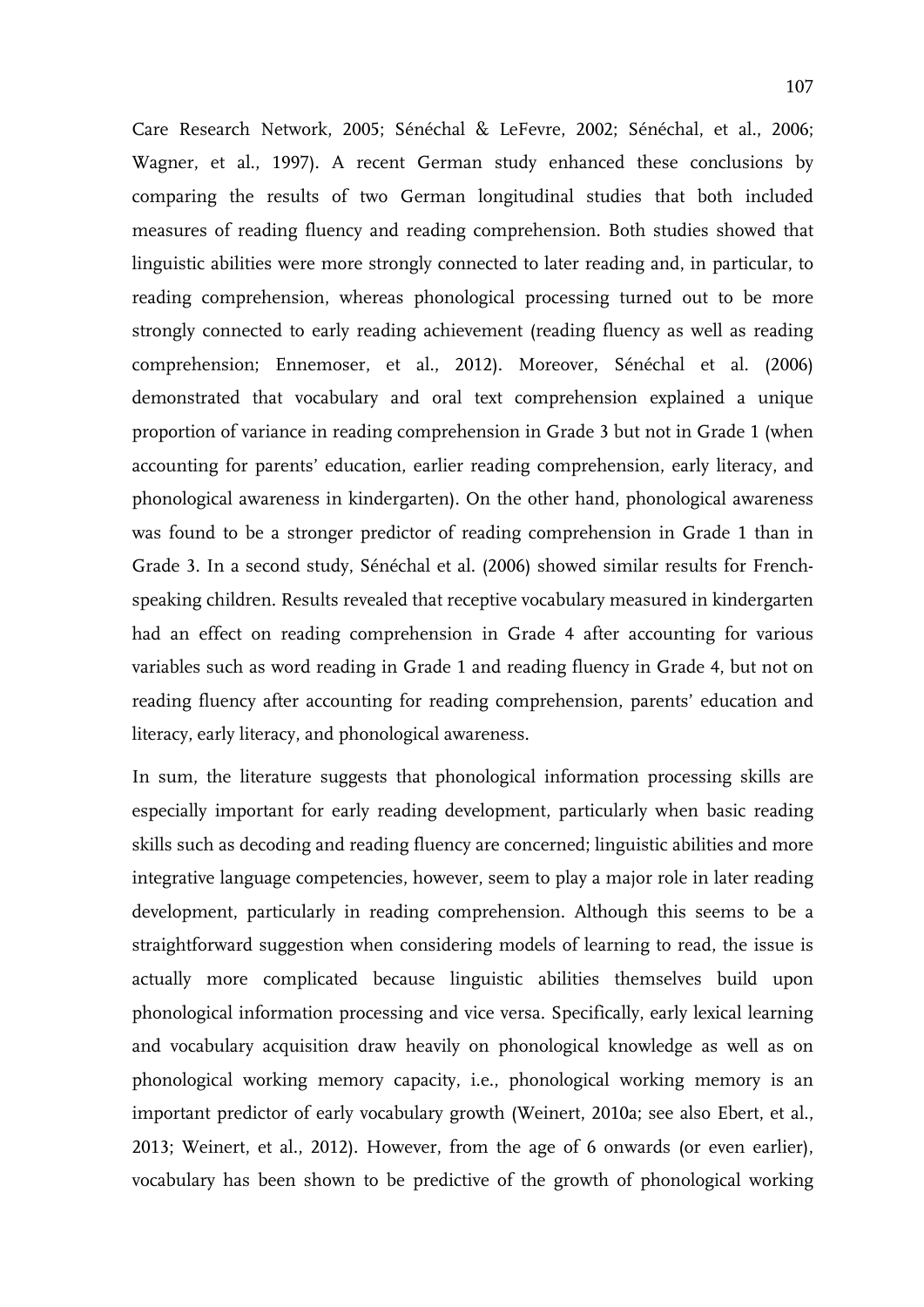memory (Gathercole, et al., 1992). Furthermore, integrative language measures (e.g., oral text comprehension) draw on linguistic abilities such as vocabulary and grammar as well as on phonological processing skills. In addition, the phonological sensitivity approach states that vocabulary provides the foundation for phonological sensitivity and awareness, which in turn support early reading development and decoding skills (see Dickinson, et al., 2003; Sénéchal, et al., 2006). Thus, the various language skills and measures seem to be highly interconnected in the preschool years and appear to influence each other. Accordingly, Dickinson et al. (2003) foster a comprehensive language approach suggesting that various language abilities and skills, such as phonological information processing and linguistic abilities including integrative oral language competencies, are interrelated during the preschool years and that these relationships persist in later reading development.

Taken together, phonological information processing skills and specifically phonological awareness (at least in orthographically more inconsistent languages such as English) seem to have a comparatively strong impact on reading literacy. By contrast, the influence of linguistic abilities and integrative language competencies is more diversified. These become more strongly related to reading literacy during the course of reading acquisition in the early school years and their effects are not only direct but also indirect through phonological information processing and thus probably through basic reading skills as well. Furthermore, linguistic abilities (vocabulary, grammar) and more integrative language competencies seem especially important for reading comprehension, whereas phonological processing skills are more important for basic reading processes such as decoding or reading fluency. However, the results are not totally clear. Some studies have also revealed that linguistic abilities and more integrative language measures are correlated with basic reading skills, whereas phonological processing skills are correlated with reading comprehension. As outlined, an explanation for these findings might be that phonological processing and linguistic abilities are strongly interconnected. Phonological working memory, for example, is predictive of early vocabulary development, whereas later, vocabulary is itself predictive of the growth of phonological working memory (Gathercole, et al., 1992) and phonological awareness (Sénéchal, et al., 2006). Furthermore, integrative language measures tap not only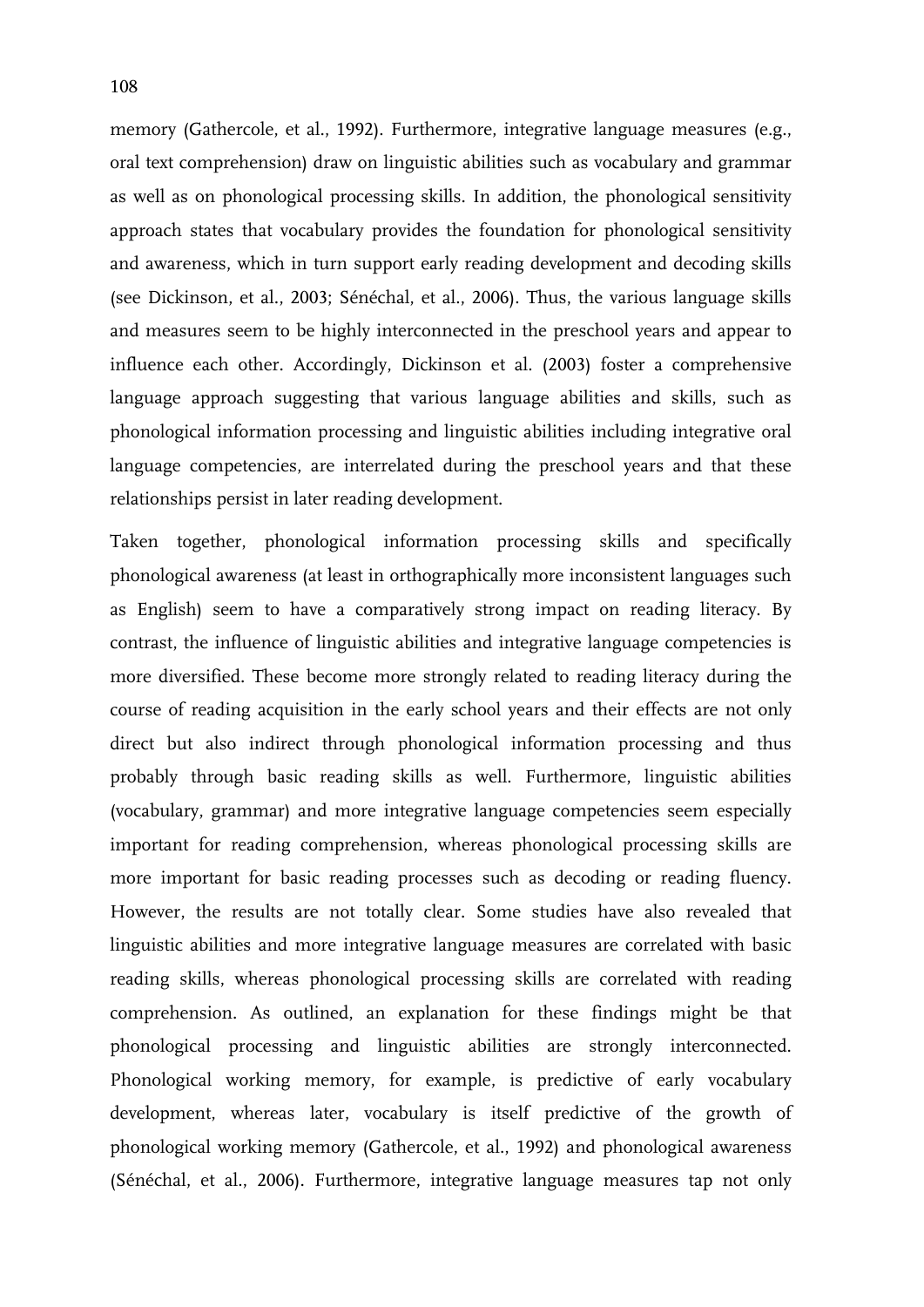linguistic abilities but also phonological information processing skills. Thus, the question is whether phonological processing skills and linguistic abilities are separable at all in the early years or whether they represent a single construct of global language competencies in general.

In summary, various studies have stressed the importance of language competencies in the development of reading literacy. Some researchers have more strongly referred to phonological information processing as an important predictor of later reading literacy, whereas others have emphasized linguistic abilities (vocabulary, grammar), more integrative language measures, or broad language measures (summing across various indicators and facets). The literature suggests that both phonological information processing skills and linguistic abilities or more integrative language measures are of relevance to reading development but seem to influence reading literacy in different ways and at different time points in development. Phonological processing has been found to be more relevant to basic reading skills such as decoding and reading fluency and in early phases of reading development, whereas linguistic abilities and integrative language measures have demonstrated a stronger impact on reading comprehension and on later reading development.

However, studies differ in the language competencies that are assessed as well as in the reading outcomes measured in school-age children (e.g., decoding skills, reading fluency, reading accuracy, reading comprehension). Furthermore, these studies often refer to only some aspects of language and/or reading literacy. Thus, empirical results concerning the impact of various language skills for reading literacy are heterogeneous and ambiguous. The present study considers phonological processing skills and linguistic abilities in early preschool-age children and tests for their predictive effects on (a) more basic reading skills (reading fluency) and (b) reading comprehension. Furthermore, although much is known about the impact of phonological processing skills on reading literacy and on basic reading skills in particular, less is known about the relative impact of lexical, grammatical, and/or more functional and integrative language competencies on more advanced reading competencies such as reading comprehension. This may be due to the fact that only a few studies to date have considered and systematically differentiated various linguistic abilities and language measures. Thus, the present study addresses this issue in depth by analyzing the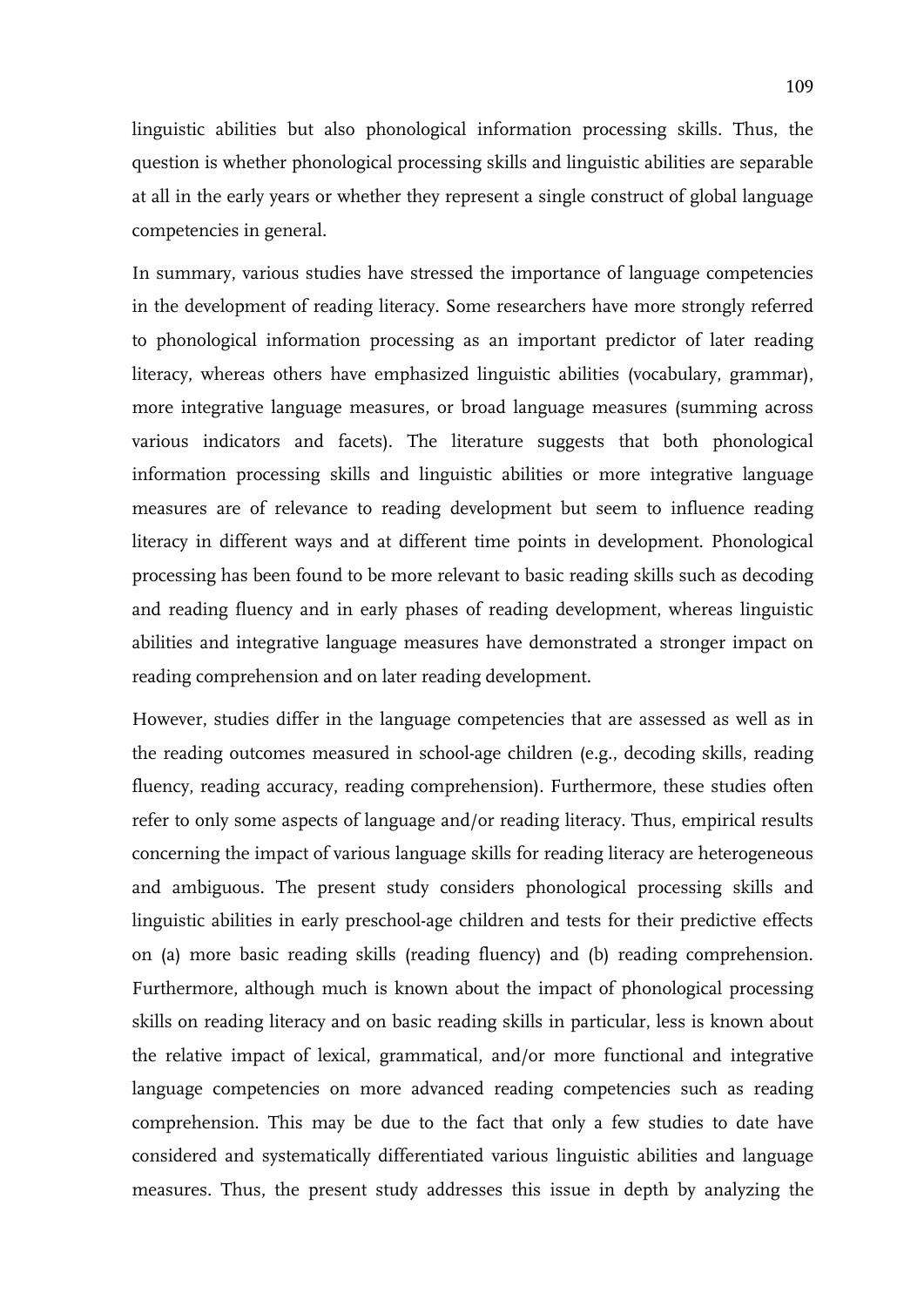contributions of lexical-semantic, grammatical, and more integrative, functional language measures on reading comprehension. Moreover, most studies have assessed these early predictors of reading in the last year before school entrance. Thus, we know little about the impact of early language skills on later reading literacy, but this link is especially important to uncover because phonological processing skills and linguistic abilities are strongly interrelated and influence each other over the course of development.

Therefore, we (1) analyzed whether phonological processing skills and linguistic abilities could be separated in early preschool-age children and  $-$  if so  $-$  (2) tried to replicate the finding that linguistic abilities are especially relevant to reading comprehension, whereas phonological processing skills are more predictive of basic reading skills. In this vein, we investigated whether this would even be true when language competencies were assessed early in the preschool years and for early reading comprehension in Grade 2 when reading literacy is just beginning.

Because less is known about the relative impact of various indicators of linguistic abilities and more integrative language competencies for reading literacy, we (3) further focused on reading comprehension and its prediction through various linguistic abilities and integrative language measures. (a) First, we asked which linguistic component – vocabulary (assessed in most studies) or grammar (often not assessed as a separable linguistic component) – would have a comparatively stronger impact on early reading comprehension. (b) Additionally, we investigated whether integrative and functional measures of early language competencies would explain additional variance over and above linguistic abilities in the sense of language components such as vocabulary and grammar.

# **Method**

#### **Procedure and Sample**

Data were drawn from the German BiKS-3-10 study (see for more information about BiKS-3-10 Lorenz, Schmitt, Lehrl, Mudiappa, & Rossbach, chapter 2, this volume). The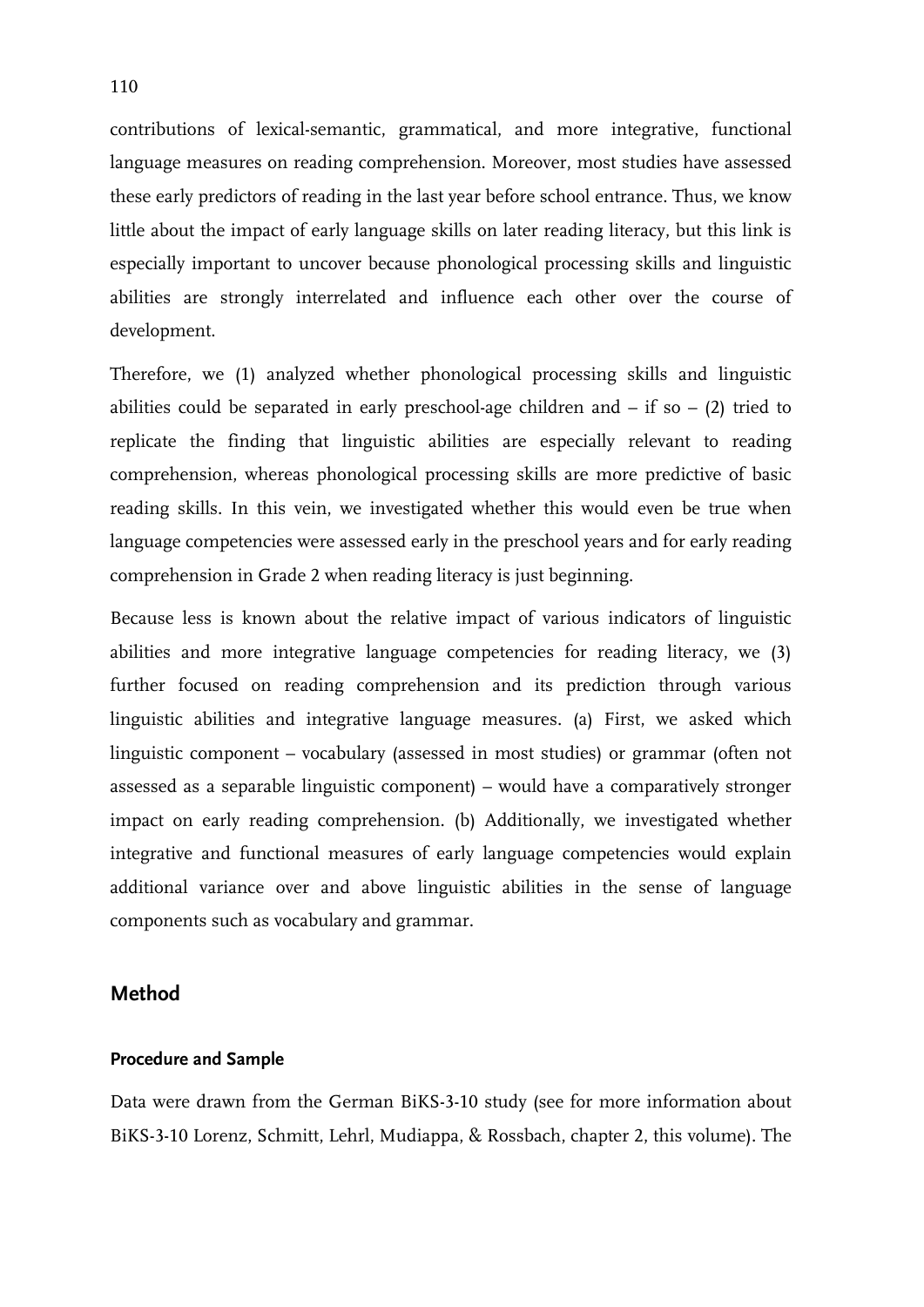sample in the present study was comprised of children who had been participating in the BiKS-3-10 study since they were about 3 years old  $(N = 554).<sup>2</sup>$  At this age, most of the children had just started preschool. In this study, we focused on children's language competencies in the first and second year of preschool (measurement points 2 and 3 of the BiKS-3-10 study) as well as on their reading literacy in Grade 2 (about 3 years later). At measurement point 3, when most of the language tests relevant for this study were administered, children were about 4;8 years old (*SD* = 4.47 months). Their families' highest international socioeconomic status (HISEI; see Ganzeboom, de Graaf, & Treiman, 1992, for further information) was on average 52.2 ( $SD = 16.3$ ). With regard to parents' mother tongue, 12.1% of the children had parents who both spoke a different first language than the lingua franca of society (German), whereas 9.7% lived in families with one parent who had a mother tongue other than German.

Preschool-age children were tested individually in separate rooms at their preschools. After entry into the formal school system, testing took place in small groups in school or individually at home depending on the measure assessed. All assessments were conducted by extensively trained students using – as much as possible – standardized tests with approved quality.

#### **Measures**

-

For preschool-age children, various language measures were assessed. At measurement point 3 of the BiKS-3-10 study (age: 4;8 years), children completed two tests measuring phonological processing skills (phonological working memory; rapid naming) and two tests assessing linguistic competencies (receptive vocabulary; receptive grammar). A subgroup of 128 children<sup>3</sup> received two additional tests measuring integrative (functional) language competencies (reproduction and comprehension of an orally presented story; sentence reproduction). Sentence

 $2$  Seven of these children entered the study at a later time point because they started preschool after our first measurement point, but like the other children in our study, they were expected to enter school in autumn 2008.

<sup>3</sup> At measurement point 3 of the BiKS-3-10 study, this subgroup of children was 4;9 years old (*M* = 57.02 months, *SD* = 2.06). About 7.0% of these children had parents who both spoke a mother tongue other than German, and about 4.7% had one parent with a mother tongue other than German. The mean HISEI of this subsample was  $52.3$  ( $SD = 14.9$ ).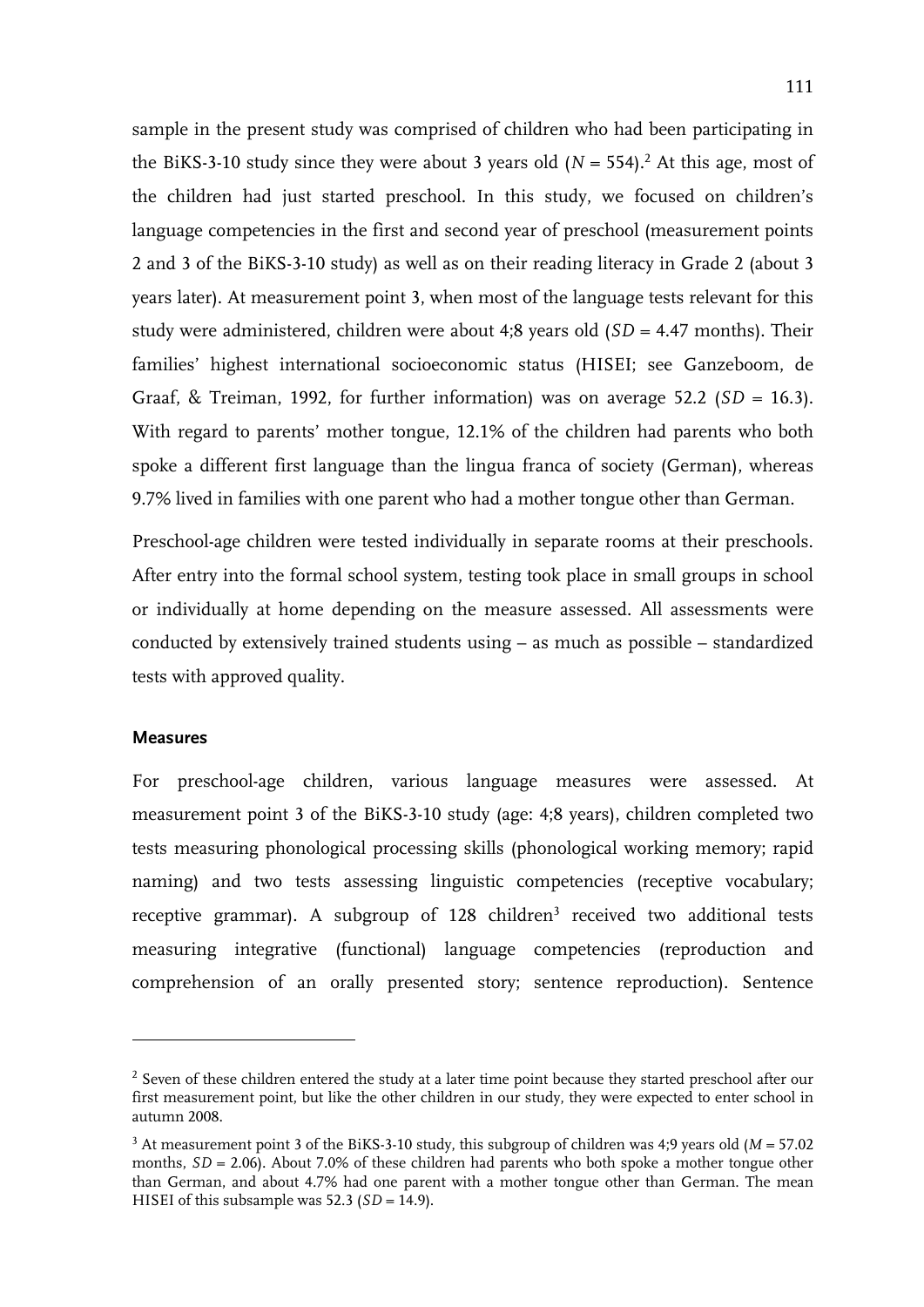reproduction was assessed at measurement point 3, whereas story reproduction and comprehension were assessed at measurement point 2, about half a year earlier.

# **Phonological processing skills**

**Phonological working memory.** Children completed a digit span task taken from the German Version of the Kaufman Assessment Battery for Children (K-ABC; Melchers & Preuss, 2003). Children had to reproduce sequences of digits ordered in sets of increasing length. Each set consists of three items made up of the same number of digits. Testing ends when children fail to correctly reproduce a single item in a set. For each correctly recalled item, children receive 1 point. The number of correctly recalled items was used in the analyses.

**Rapid naming.** To assess children's fast access to phonological information stored in long-term memory, a rapid naming task was administered. Children had to name five familiar objects: Eis (ice), Ball (ball), Hund (dog), Baum (tree), Fisch (fish) as fast as possible. These objects were presented on a picture card and the pictures were repeatedly presented in a random order in five rows. The time the child needed to name all objects on the sheet was used for the analyses.

# **Linguistic measures**

**Vocabulary.** Receptive vocabulary was assessed by an unpublished German Research Version of the Peabody Picture Vocabulary Test - Revised (PPVT-R; Dunn & Dunn, 1981; Research Version: Roßbach, Tietze, & Weinert, 2005). Children were presented individual words accompanied by four black-and-white pictures per item. The test consists of 175 items clustered in sets of 12 items (last set 7 items). The children's task is to point to the picture that depicts the meaning of the orally presented word. Testing ends when children answer six or more items per set incorrectly. The total number of correct items was used in the analyses.

**Grammar.** To assess children's receptive grammar, a short version of the German Version of the Test for the Reception of Grammar (TROG; Bishop, 1983/1989; German Version: TROG-D; Fox, 2006) was implemented. Children are orally presented with sentences accompanied by four colored pictures per sentence. Their task is to select the picture that corresponds to the stimulus sentence. Items are grouped in sets.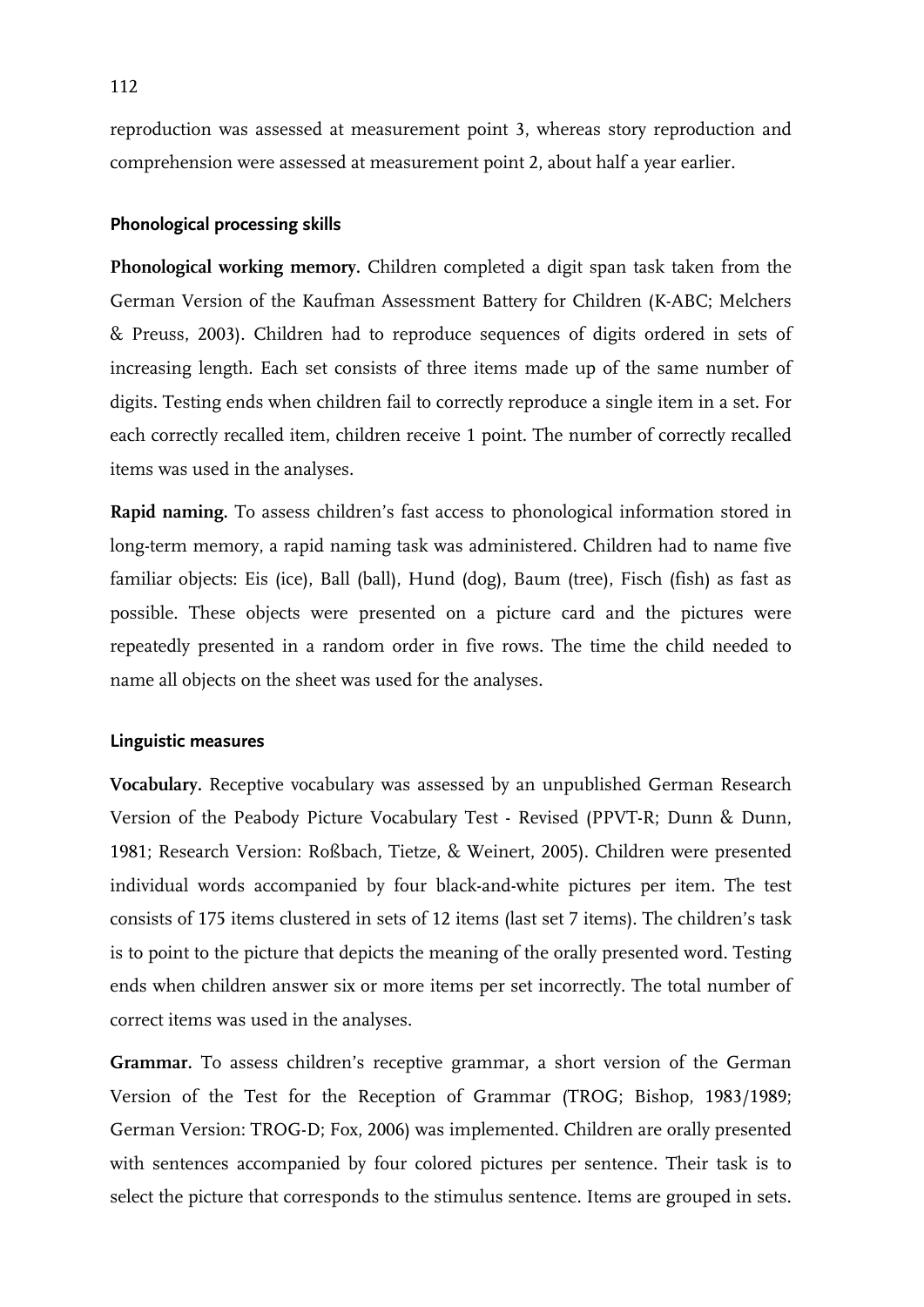The first three sets control for vocabulary. The 18 sets that follow are comprised of sentences of increasing grammatical complexity with two items per sentence structure. Testing ends when children answer five succeeding sets incorrectly; a set is counted as failed when at least one item is answered incorrectly. Each correct answer was scored as 1 point, and a maximum of 48 points could be received.

#### **Integrative language measures**

**Story reproduction and comprehension.** To assess children's story reproduction and comprehension, we used a version of a Scottish fairy tale employed in a number of psychological studies (e.g., Wimmer, 1982). In this fairy tale, a farmer wants to bring his donkey into the barn, but the donkey doesn't want to go. So the farmer asks his dog to bark so that the donkey will get frightened and run into the barn. The story ends with the dog barking and the donkey running into the barn. After a short delay, children were asked to reproduce the story. For motivation, a teddy bear was introduced to listen to the child's reproduction. Subjects were prompted to tell as much about the story as they could remember. If they did not begin to retell the story, up to three general prompts were provided (e.g., "What happened in the story?"). If children stopped during their retelling of the story, again, general prompts were given (e.g., "Tell me more"; "What happened then?"). As a first measure of the children's story reproduction, the number of propositions (content units) recalled was counted. Children could receive up to 11 points. After finishing their free recall, children were asked specific questions about the story. These questions consisted of three "What questions" and three "Why questions" (e.g., "What should the dog do?"; "Why did the farmer want the dog to bark?"). Each correct answer was scored as 1 point. Thus, children could receive a maximum of 6 points.

Sentence reproduction. As another integrative measure of early oral language competencies that draws on lexical and grammatical knowledge as well as on phonological processing skills, the subtest "Sentence Memory" of a German language battery for children (SETK 3-5: Sprachentwicklungstest für drei- bis fünfjährige Kinder; Grimm, 2001) was administered. In this task, the children were presented with 15 sentences of increasing grammatical complexity and length, and they were asked to immediately reproduce each sentence. About half of the sentences were semantically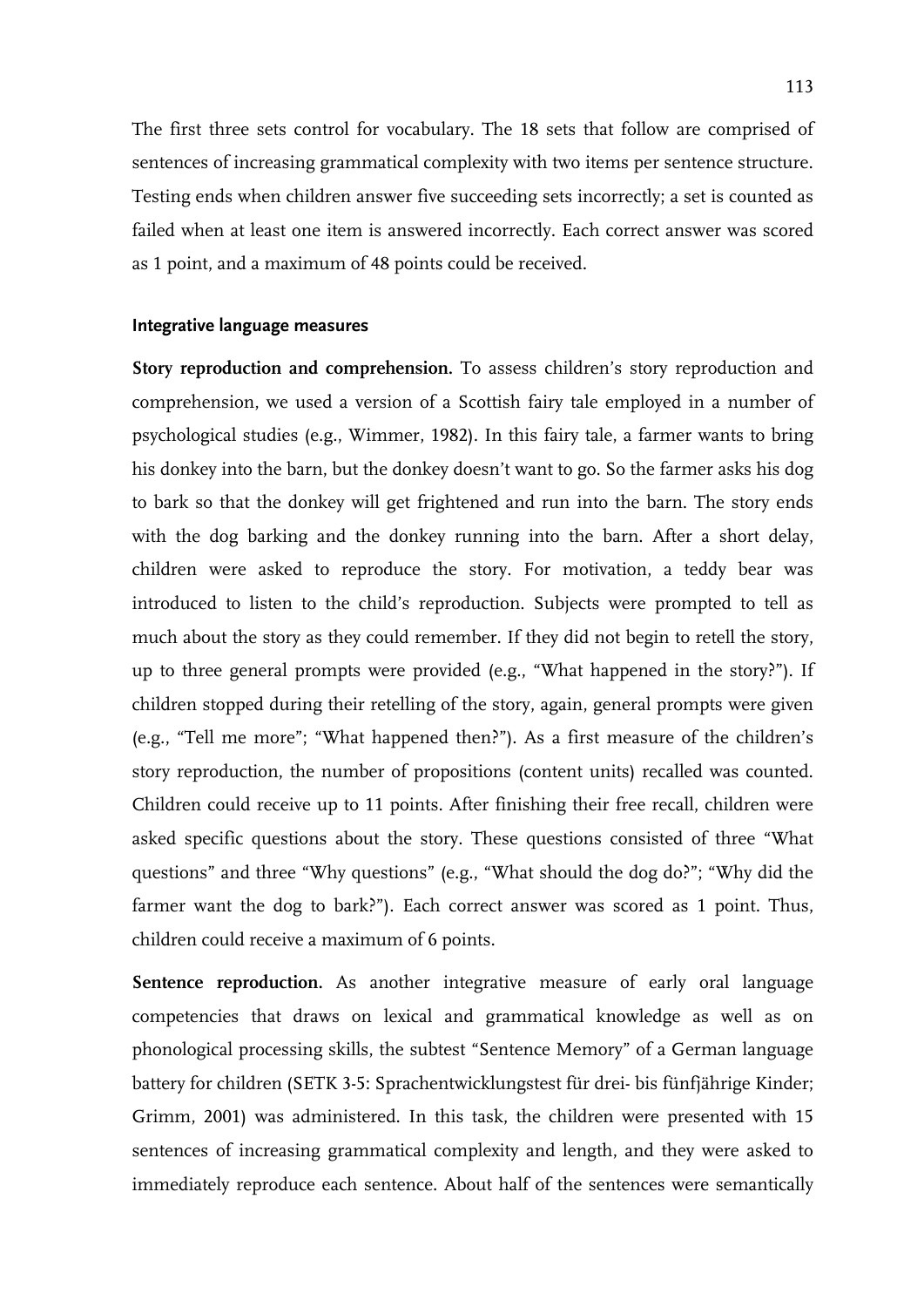incongruent (i.e., nonsense sentences, e.g., "The stupid parrot knits on the bottle"). Thus, some of the sentences drew on linguistic knowledge as well as on world knowledge whereas others drew specifically on linguistic knowledge (grammar, vocabulary). Each sentence reproduction was scored according to the number of words correctly recalled. In total, the children could receive 119 points.

#### **Reading literacy**

All children who still took part in the BiKS-3-10 study in Grade 2 of primary school were administered two tests of reading literacy, one of them assessing basic reading skills (reading fluency/speed) and the other reading comprehension.

**Basic reading skills (reading fluency/speed).** As a measure of the children's basic reading skills, the SLS 1-4 (Salzburger Lese-Screening für die Klassenstufen 1-4; Mayringer & Wimmer, 2003) was administered. Children are instructed to read as quickly as possible a series of simple sentences with increasing length. The child has to evaluate whether the content of the sentence he or she just read is true or false. Because each statement (sentence) is very obviously true or false, the evaluation of its truth should be easy (e.g., "Bananas are blue"). The number of sentences judged correctly within 3 min is assessed. According to the authors, this test measures basic reading skills in a natural reading context with a focus on reading speed.

**Reading comprehension.** For assessing reading comprehension, the subtest "text comprehension" of a German reading literacy test for first to sixth graders (ELFE 1-6: Ein Leseverständnistest für Erst- bis Sechstklässler; Lenhard & Schneider, 2006) was implemented. Children had to read short passages and to answer one to three multiple-choice questions about each passage. Each multiple-choice question provided four alternative answers. The questions tapped either information given explicitly in the text or they required the child to extract meaning or to draw inferences from the text. Children received 1 point for each correctly answered multiple-choice question with a maximum of 20 points.

#### **Statistical Analyses**

**Subsamples considered in the analyses.** When focusing on reading literacy, children who were enrolled in school at time points that differed from the main sample  $(N = 54)$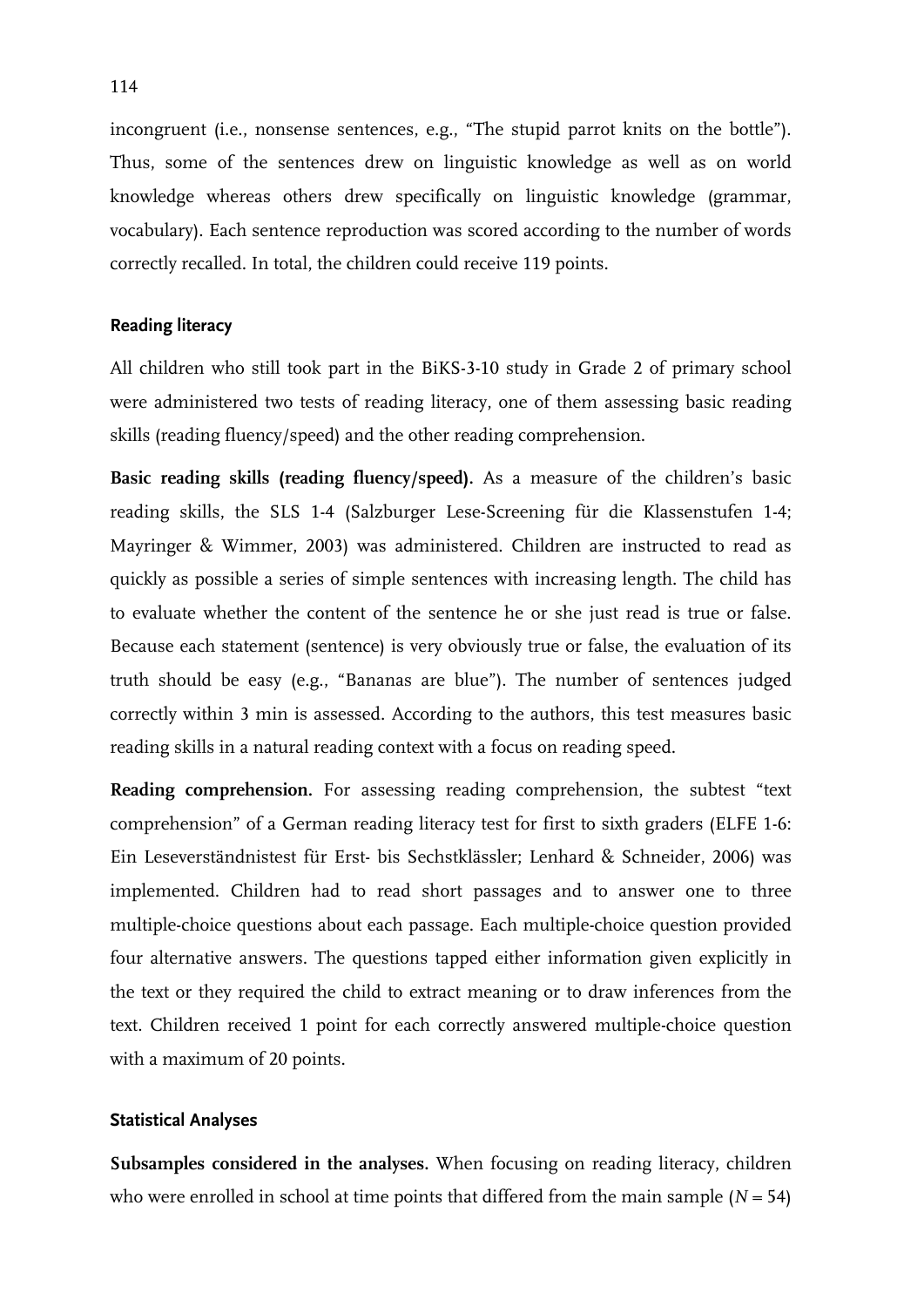had to be excluded from the analyses because of different levels of formal reading instruction. Furthermore, not all children of the cohort sampled in preschool could be followed until they were school age. Thus, only those children who were tested for reading literacy in Grade 2 ( $N = 293$ ) were included in these analyses.

According to the study design, language measures testing for integrative, functional language competencies were assessed only in a subgroup of 128 children. Thus, analyses of these measures refer to this subgroup of children. Again, children were excluded from analyses concerning reading literacy in school if they were enrolled in school at time points that differed from the main sample  $(N = 7)$ , and only those children who were tested for reading literacy in Grade 2 were included in the analyses  $(N = 74)$ .

Procedure. In the following, we first refer to descriptive statistics for the two subsamples before evaluating two alternative models (a one- and a two-factor model) of children's language competencies in preschool using confirmatory factor analyses. Based on these results, reading literacy was predicted by children's language competencies. For these analyses, the full-information-maximum-likelihood (FIML) approach (e.g., Arbuckle, 1996) implemented in Mplus Version 6.0 (Muthén & Muthén, 2010) was adopted to deal with missing data. This approach includes valid information of all observations to estimate model parameters.

In a second step, more specific analyses were conducted to determine the relative impact of vocabulary and grammar when predicting reading literacy by using hierarchical regression analyses. The uniquely explained variance was estimated by entering the corresponding variable (vocabulary or grammar, respectively) in the last step to test for the specific proportion of variance explained by these predictors.

Finally, in a third step, we focused on the role of integrative, functional measures of early (oral) language competencies and their abilities to predict reading literacy after controlling for vocabulary and grammar. Again, hierarchical regression analyses were used to test for the specific contribution of these language measures to later reading literacy.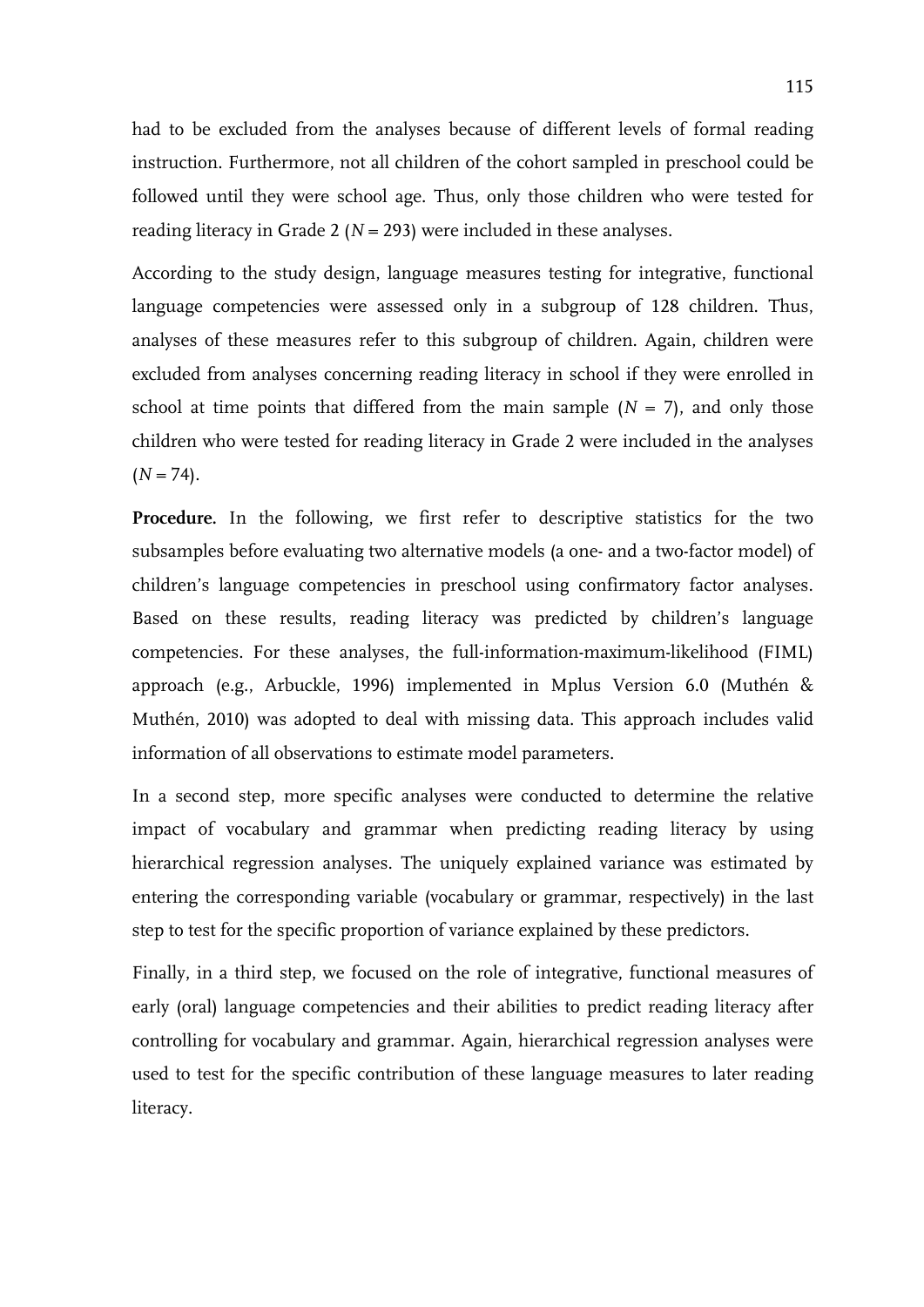# **Results**

# **Descriptive Statistics**

Table 1 shows the descriptive statistics for language measures in preschool and for reading literacy in Grade 2 relevant for the present study. Statistics are presented separately for the whole sample and the subgroup of children who were given additional tests on integrative language competencies.

**Table 1.** Descriptive Statistics for the Total Sample and a Subgroup of Children who were Additionally Tested on their Integrative and Functional Language Competencies

|                                                                                                   | <b>Total Sample</b> |              |             | Subgroup   |               |             |
|---------------------------------------------------------------------------------------------------|---------------------|--------------|-------------|------------|---------------|-------------|
| Measures                                                                                          | N                   | М            | SD          | N          | M             | SD          |
| Age, time 3 (preschool)<br>Age, Grade 2                                                           | 519<br>298          | 55.7<br>97.8 | 4.5<br>4.0  | 117<br>78  | 57.1<br>100.0 | 2.1<br>2.3  |
| Phonological Processing Skills<br>Phonological Working Memory<br>Digit Span (ZN, K-ABC), time 3   | 519                 | 5.7          | 2.3         | 117        | 6.3           | 2.0         |
| Access to long-term memory<br>Rapid Naming, time 3                                                | 495                 | 32.3         | 10.0        | 111        | 30.2          | 9.0         |
| Linguistic Abilities<br>Vocabulary<br>PPVT, time 3                                                | 504                 | 56.0         | 21.7        | 114        | 59.7          | 18.8        |
| Grammar<br>TROG, time 3                                                                           | 518                 | 30.6         | 7.1         | 117        | 32.1          | 6.4         |
| Integrative Language Competencies<br>Sentence Reproduction<br>Sentence Memory (SETK 3-5), time 3  |                     |              |             | 106        | 80.3          | 20.6        |
| Story Reproduction & Comprehension<br>Story Reproduction, time 2<br>Story Comprehension, time 2   |                     |              |             | 123<br>122 | 2.2<br>3.8    | 2.7<br>1.9  |
| Reading Literacy<br>Reading Speed (SLS 1-4), Grade 2<br>Reading Comprehension (ELFE 1-6), Grade 2 | 296<br>248          | 31.6<br>10.0 | 10.0<br>4.3 | 76<br>64   | 33.1<br>11.1  | 10.4<br>4.6 |

*Note.* ZN = Zahlennachsprechen (digit span); K-ABC = Kaufman Assessment Battery for Children; PPVT = Peabody Picture Vocabulary Test;  $TROG = Test$  for the Reception of Grammar; SETK 3-5 = Sprachentwicklungstest für 3-5jährige Kinder (language test battery); SLS 1-4 = Salzburger Lesescreening für die Klassenstufen 1-4 (reading speed); ELFE 1-6 = Ein Leseverständnistest für Erst- bis Sechstklässler (reading comprehension).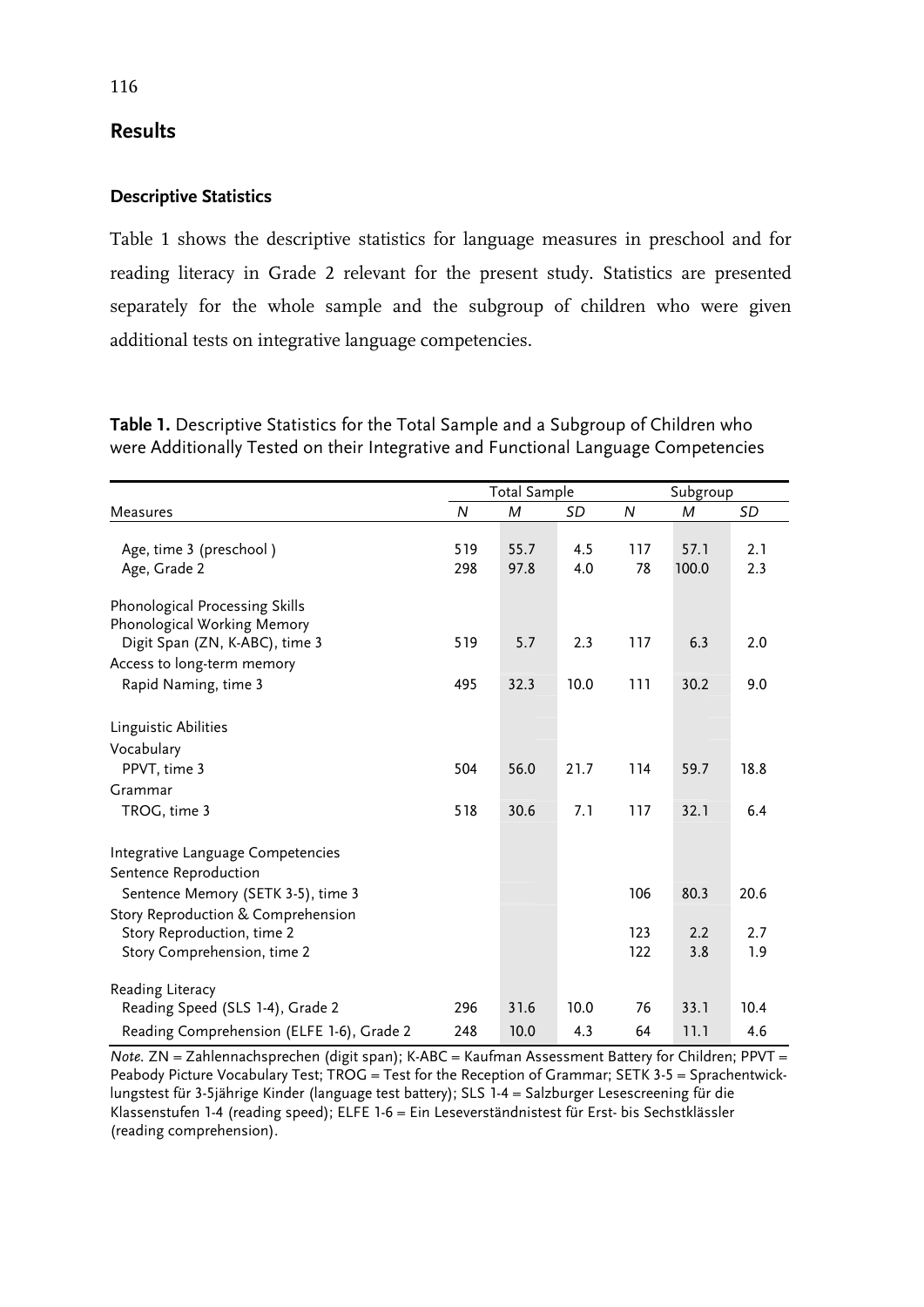Due to the study design, this subsample was more homogenous in age and was on average 1.5 - 2 months older. Therefore, these children scored somewhat higher on all language measures than the total sample. For both samples, the number of children varied with respect to the measures assessed. This was mainly due to absences on the day of testing because testing took place on up to 4 days per measurement point. Concerning reading literacy in Grade 2, differences in sample sizes were due to the fact that ELFE (reading comprehension) was assessed in school, whereas SLS (reading fluency/speed) was tested at home. Although some schools refused to take part in the study, we were able to test children at home. Despite rather high stability in the sample, some children were lost because their families removed, they ended up attending special schools (e.g., Waldorf), their families lost interest in taking part in the longitudinal BiKS study, or for other reasons. However, in Grade 2, there were still 326 children who were tested for basic reading skills (SLS 1-4) and 263 children for reading comprehension (ELFE 1-6).

Table 2 shows moderate to high correlations between phonological processing measures, linguistic measures, and reading literacy for the whole sample. As predicted, all language measures were significantly correlated, although their covariations with rapid naming were only moderate. The intercorrelations between digit span as an indicator of phonological memory and the other measures were somewhat higher, whereas those between vocabulary or grammar and the others were quite similar. The highest correlation was found between the linguistic variables (i.e., vocabulary and grammar).

|                                   |          |         |          | 4        |         |
|-----------------------------------|----------|---------|----------|----------|---------|
| 1. Digit Span, time 3             |          |         |          |          |         |
| 2. Rapid Naming, time 3           | $-26**$  |         |          |          |         |
| 3. Vocabulary, time 3             | $.43***$ | $-26**$ |          |          |         |
| 4. Grammar, time 3                | $45**$   | $-22**$ | $.63***$ |          |         |
| 5. Reading Comprehension, Grade 2 | $.30***$ | $-20**$ | .34**    | $.26***$ |         |
| 6. Reading Speed, Grade 2         | $29**$   | $-33**$ | .18**    | $.18**$  | $.80**$ |

**Table 2.** Correlations between Measures of Phonological Processing, Linguistic Abilities, and Reading Comprehension for the Total Sample

*Note.* Correlations between rapid naming and the other measures are negative because the score on the measure is the time needed to complete the task. \*\* *p* < .01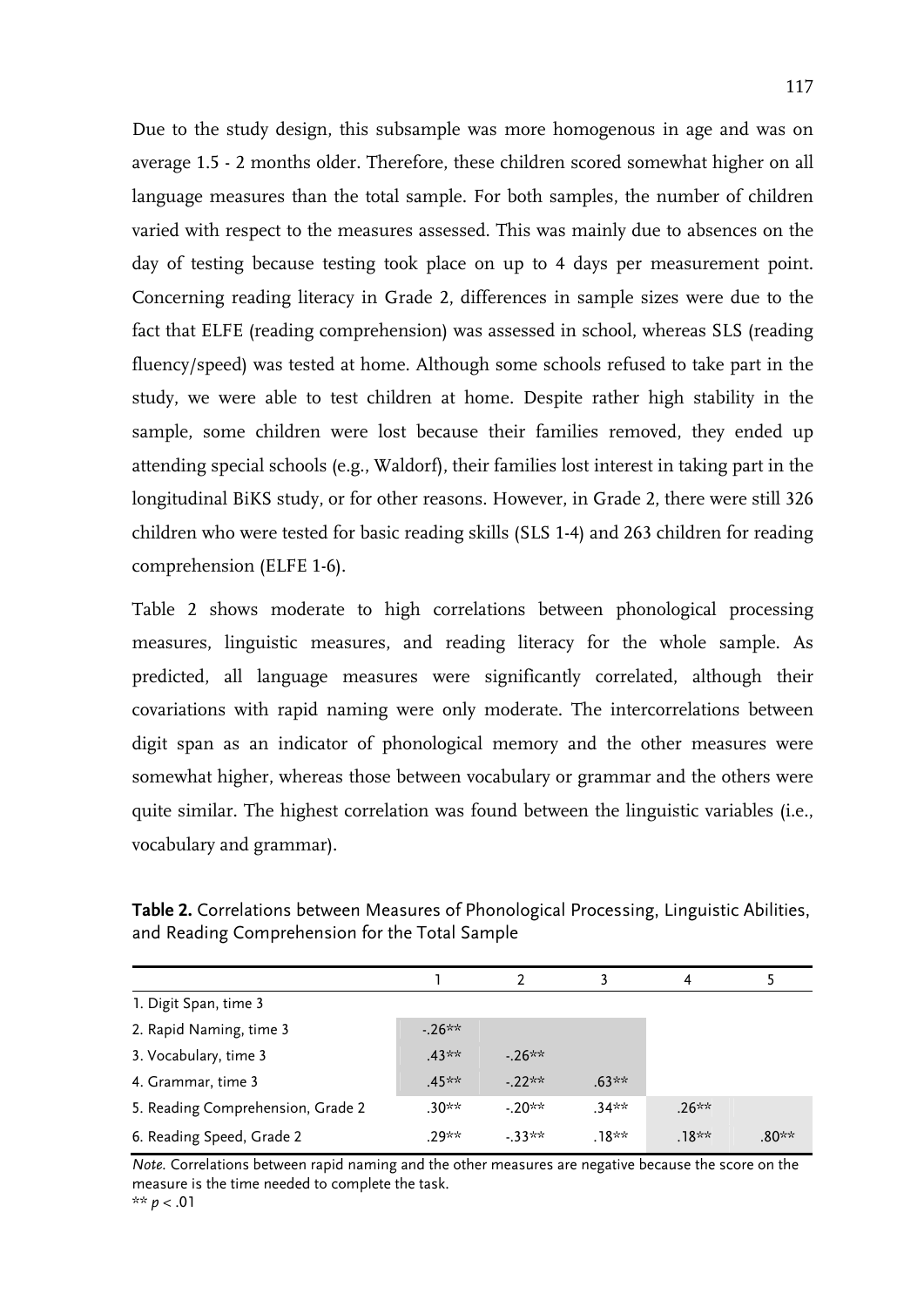Furthermore, Table 2 shows that basic reading skills (reading speed) and reading comprehension were highly interrelated (*r* = .80). Measures of grammar and vocabulary were more strongly associated with reading comprehension than with basic reading skills, whereas phonological processing skills (digit span, rapid naming) were correlated with both basic reading skills and reading comprehension, although the correlations with basic reading skills were slightly higher.

## **Focus 1: Early Phonological Processing Skills and Linguistic Abilities**

**Are early phonological processing skills and linguistic abilities two distinguishable facets of language in preschool?** Concerning our first research question (i.e., the separability of phonological processing skills and linguistic abilities in early preschoolage children), confirmatory factor analyses (CFA) were conducted. Two alternative models, a one-factor and a two-factor model, were evaluated and compared. Thus, we analyzed whether it would be statistically possible to differentiate phonological processing skills and linguistic abilities as two distinct though correlated dimensions of language processing at the age of 4 years or whether these facets are better described as indicators of one global dimension of language competence. The one-factor model combined all language measures, that is, vocabulary (PPVT), grammar (TROG), rapid naming, and phonological memory (digit span), as indicators of one global factor. The two-factor model consisted of two different factors, one for *Phonological Processing* and one for *Linguistic Abilities*. The factor *Phonological Processing* was indicated by the measure of phonological memory (digit span) and by the measure of the ability to quickly access phonological representations in long-term memory (rapid naming). The factor *Linguistic Abilities* was indicated by children's vocabulary (PPVT) and grammar (TROG). Models were evaluated using the statistical software Mplus version 6.0 (Muthén & Muthén, 2010). The full-information-maximum-likelihood (FIML) approach implemented in Mplus was used to adjust for missing data.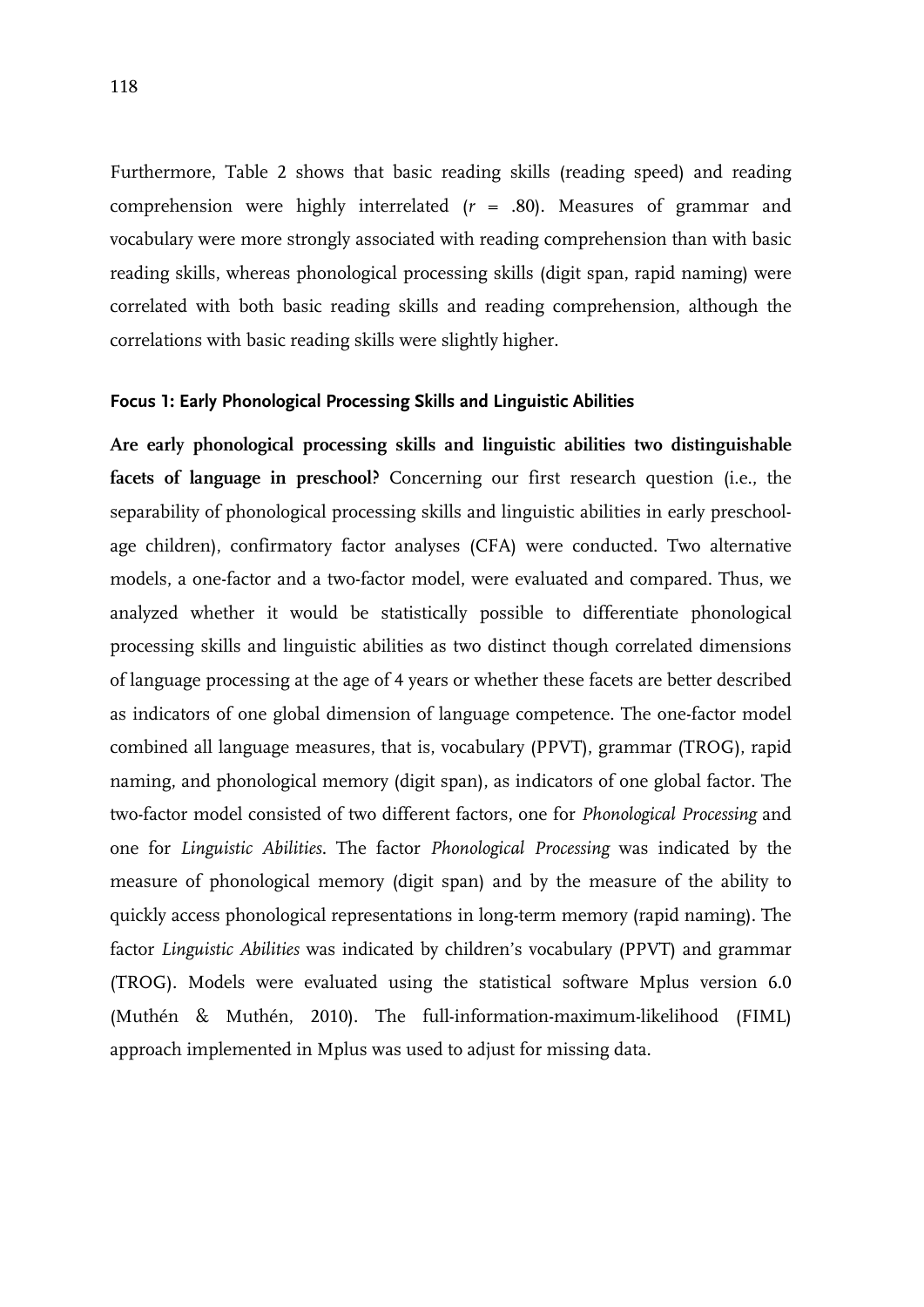

**Figure 1.** One-factor and two-factor models depicting factor loadings and correlations between factors at measurement point 3 (4;8 years). Circles represent latent variables and rectangles represent observed variables. All values can be interpreted as standardized coefficients.

Figure 1 illustrates both the one-factor and two-factor models, indicating the loadings on the latent factors. Model fit was estimated using various goodness-of-fit indices (see Table 3). A nonsignificant  $\chi^2$  value suggests a good model fit. Furthermore, the Comparative Fit Index (CFI) and the Root Mean Square Error of Approximation (RMSEA) were consulted. Values of CFI > .95 and RMSEA < .08 indicate close fit for small sample sizes (*N* < 250). Furthermore, a smaller Akaike Information Criterion (AIC) indicates which of the two models, which differed in complexity, fit the data better (see Bühner, 2008, for information about model fit). Table 3 compares the model fit of the two models under study.

|               | One-factor model | Two-factor model |
|---------------|------------------|------------------|
| $\chi^2$ (df) | 7.73(2)          | 1.23(1)          |
| $p(X^2)$      | .02              | .27              |
| <b>CFI</b>    | .987             | .999             |
| <b>RMSEA</b>  | .07              | .02              |
| AIC.          | 13643.68         | 13639.18         |

**Table 3.** Fit Indices for the One-Factor and Two-Factor Models concerning Children's Phonological Processing Skills and Linguistic Abilities

As indicated by the  $\chi^2$ , RMSEA, and CFI as well as by AIC, the two-factor model showed a better fit compared to a simple one-factor model. In addition, a  $\chi^2$  difference test favored the two-factor model ( $\Delta \chi^2$  = 6.5,  $\Delta df$  = 1, *p* < .05). This result suggests that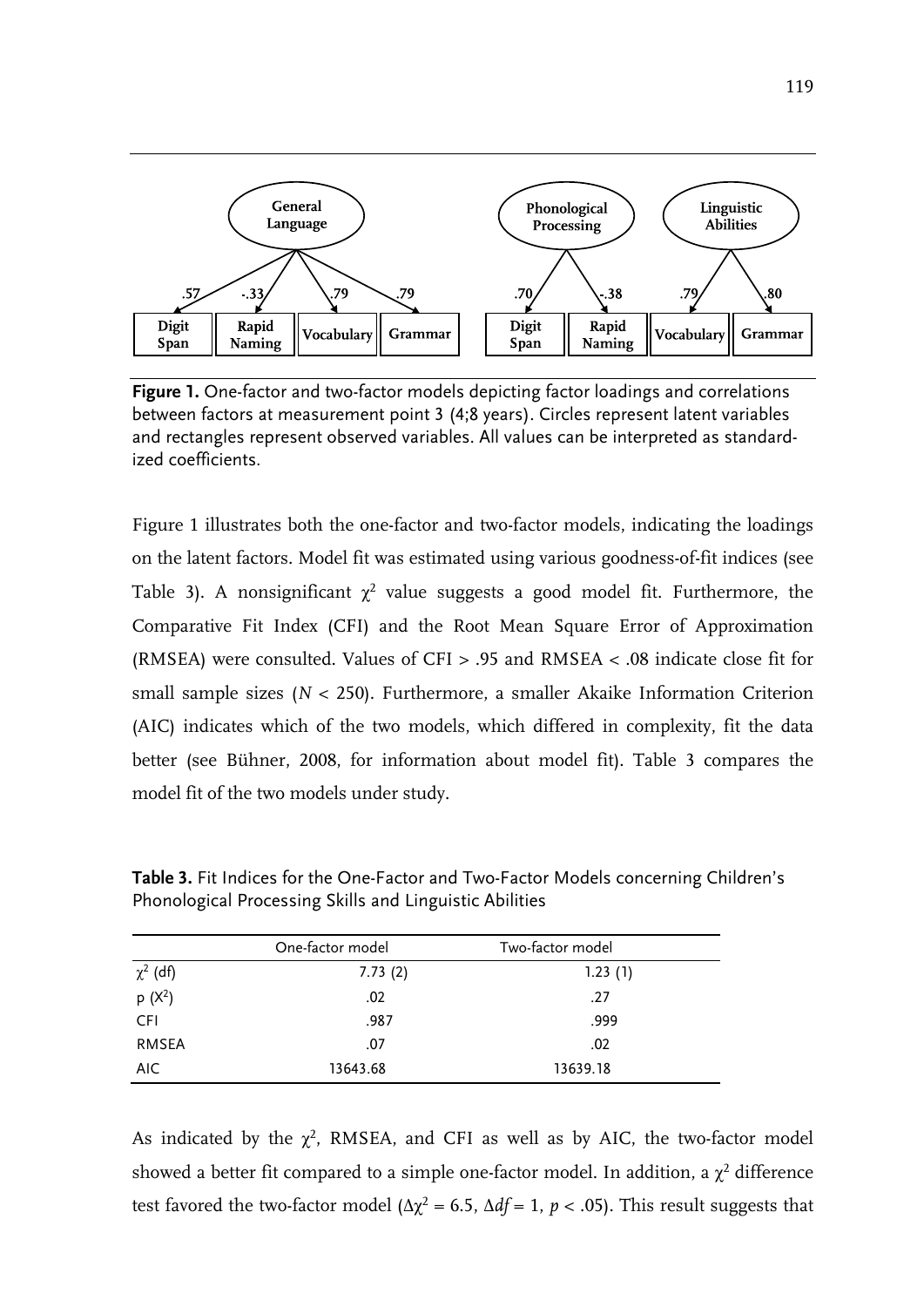the two-factor model, which differentiates phonological processing skills from linguistic abilities, is comparatively more compatible with the data structure than a global model of language competence. Thus, our data support the assumption that phonological processing skills and linguistic abilities are separable in early preschoolage children. However, as hypothesized, the two latent factors were highly correlated (*r* = .80), thus reflecting the high correlative association between phonological memory and the linguistic measures of vocabulary and grammar (see Table 2).

**How is reading literacy in Grade 2 predicted by early phonological processing skills and linguistic abilities?** In a next step, we analyzed whether early indicators of phonological processing skills would indeed be more strongly associated with later basic reading skills, whereas linguistic abilities (grammatical and lexical knowledge) would have a stronger impact on reading comprehension. Although linguistic abilities and phonological processing skills were found to be better described as two separable dimensions than a global dimension of general language competence, when trying to specify a model to predict reading literacy through the factors of Linguistic Abilities and Phonological Processing within a single model, suppression effects were found. This is probably due to the fact that the two factors were highly correlated. Thus, we tested single models to compare the impact of linguistic abilities and phonological processing on later reading literacy. Specifically, we hypothesized that linguistic abilities and phonological processing skills would differ with respect to their impact on later reading literacy.

The correlations already presented in Table 2 show that basic reading skills, specifically reading speed and reading comprehension, are highly correlated in Grade 2. This is expected because – at least in the early school years – basic reading skills are a necessary precondition for reading comprehension. Thus, restrictions in basic reading skills may hinder children's reading comprehension. Therefore, we specified two models, one for phonological processing skills and a second model for linguistic abilities in which basic reading skills were accounted for when predicting reading comprehension. With respect to phonological processing skills and linguistic abilities, latent variables were modeled as in the CFA reported above. From these latent factors, a direct path to basic reading skills (SLS; reading speed) and to reading comprehension (ELFE; text comprehension) was indicated (see Figure 2). Again, missing data were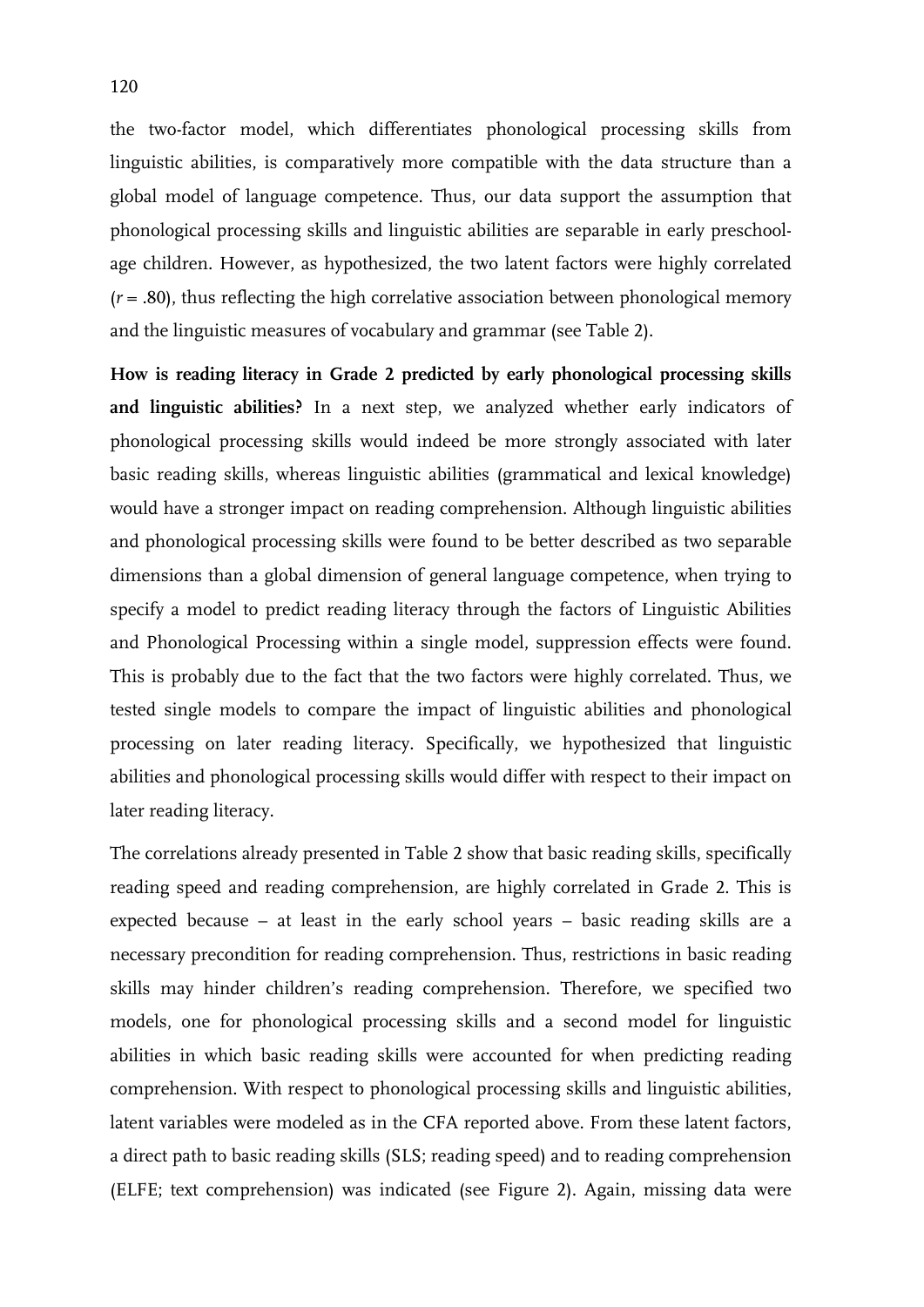adjusted with the full-information-maximum-likelihood (FIML) approach. Figure 2 illustrates the four models with standardized beta weights. Both models show good to very good model fit (for linguistic abilities:  $\chi^2$  = 2.91, *df* =1, *p* = .09; CFI = 1.0; RMSEA = .06; for phonological processing:  $\chi^2 = 1.16$ ,  $df =1$ ,  $p = .28$ ; CFI = 1.0;  $RMSEA = .02$ ).



**Figure 2.** Predicting reading literacy (Grade 2) through phonological processing skills (Model 1) and linguistic abilities (Model 2). Circles represent latent variables and rectangles represent observed variables. All values can be interpreted as standardized coefficients.

\*\**p* < .01.

As Figure 2 shows, linguistic abilities had a significant direct impact on reading comprehension, even when individual differences in basic reading skills were accounted for. In addition, an indirect effect of linguistic abilities on reading comprehension through basic reading skills was found (β = .18, p < .01). A direct link from linguistic abilities to basic reading skills did not appear.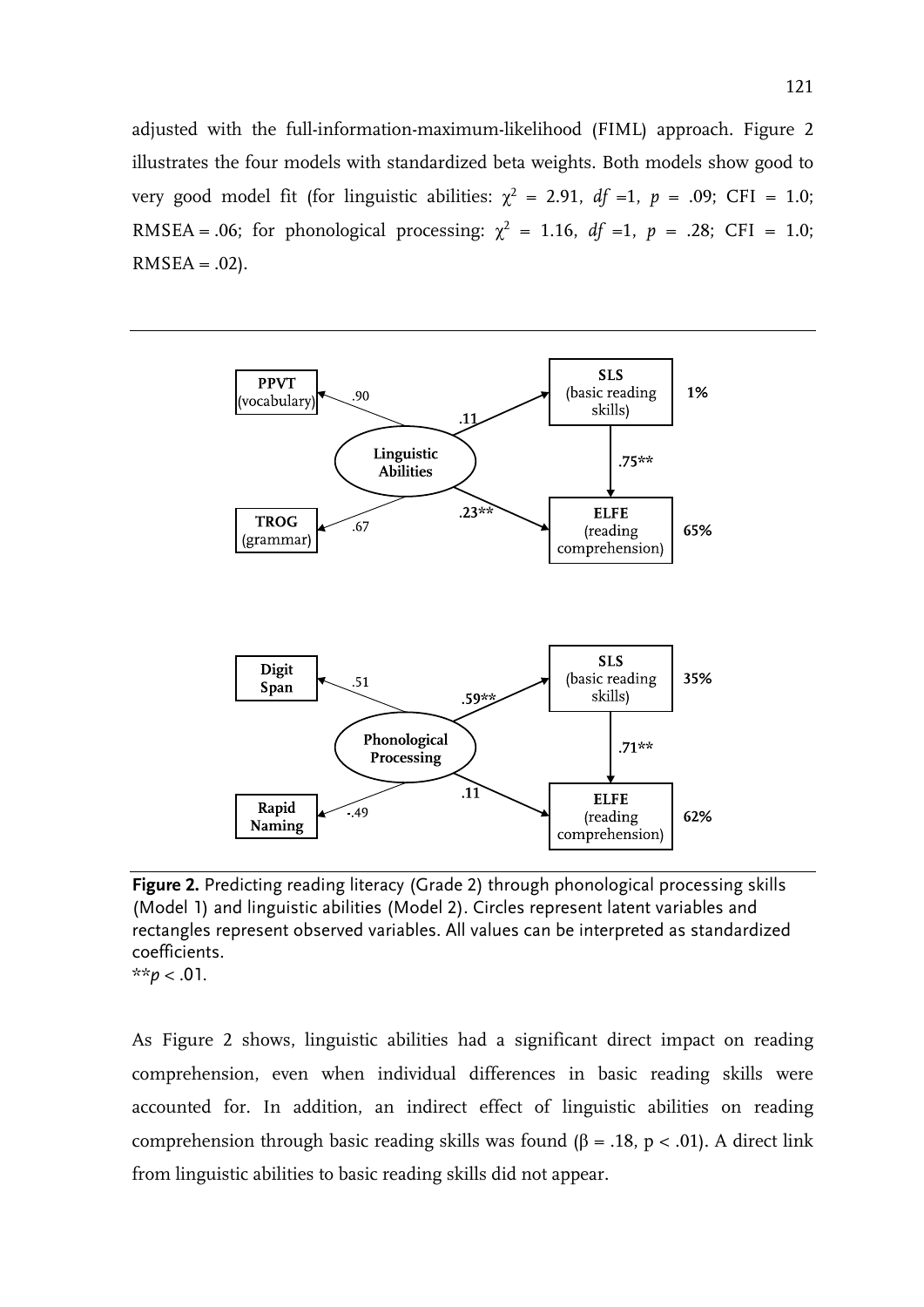By contrast and as hypothesized, phonological processing skills did not have a significant impact on reading comprehension when basic reading skills were controlled. Instead, phonological processing skills showed a strong impact on basic reading skills. This suggests that linguistic abilities (in the sense of the semantic and grammatical components of language) are specifically relevant for reading comprehension, even in Grade 2, whereas phonological processing skills indexed by phonological memory and the ability to quickly access lexical knowledge are particularly relevant for acquiring basic reading skills. However, phonological processing has an indirect effect on reading comprehension through basic reading skills.

Looking at the proportion of variance explained by the models, most of the variance in reading comprehension was explained by basic reading skills, which in turn were influenced by phonological processing skills.

#### **Focus 2: Linguistic Competencies as Predictors of Later Reading Comprehension**

**Are there differential effects of early vocabulary and grammar on reading comprehension in Grade 2?** As suggested by other studies as well as by our analyses, linguistic abilities that refer to the semantic and grammatical components of language have a specific significant impact on reading comprehension. This is true even with respect to early reading comprehension and when language predictors are assessed early in preschool. In a next step, we analyzed whether receptive vocabulary and grammar would each explain unique proportions of variance in reading comprehension or whether the variance shared between the two components would be relevant for reading comprehension. The goal of these analyses was to provide information about the relative impact of preschool children's early vocabulary and grammar as prerequisites for reading comprehension. Therefore, we conducted hierarchical regression analyses to explain the variance in reading comprehension. To determine the unique contributions of grammar and vocabulary, we conducted two hierarchical regression analyses. In Model A, vocabulary was entered in the first step and grammar in the second step; in Model B, the order was reversed. The increase of explained variance in the second step thus provides information about the unique contribution of the second predictor. The amount of shared variance can be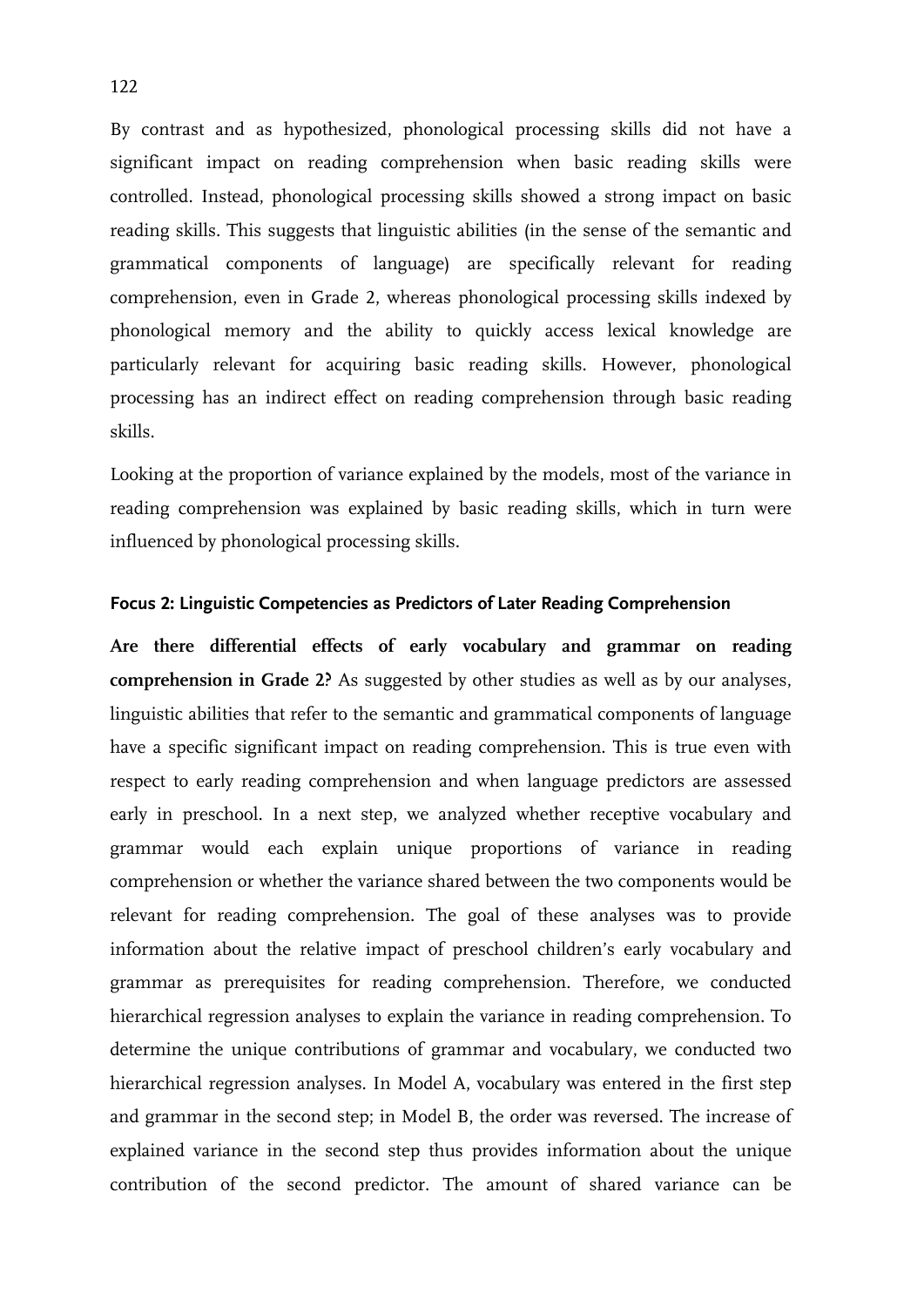determined by subtracting the independent contributions of the two predictors from the total explained variance. Furthermore, we controlled for basic reading skills as we did not predict reading comprehension per se but the residual variance of reading comprehension. Table 4 shows the results of the two hierarchical regression analyses.

|                           | β   | t    | $R^2$ | $\Delta R^2$ |
|---------------------------|-----|------|-------|--------------|
|                           |     |      |       |              |
| Model A                   |     |      |       |              |
| Step 1                    |     |      |       |              |
| Vocabulary (PPVT), time 3 | .32 | 4.67 | .10   |              |
| Step 2                    |     |      |       |              |
| Grammar (TROG), time 3    | .00 | 0.05 | .10   | .00          |
|                           |     |      |       |              |
| Model B                   |     |      |       |              |
| Step 1                    |     |      |       |              |
| Grammar (TROG), time 3    | .17 | 2.33 | .03   |              |
| Step 2                    |     |      |       |              |
| Vocabulary (PPVT), time 3 | .32 | 3.98 | .10   | $.07**$      |

**Table 4.** Summary of Hierarchical Regression Analyses Predicting the Residuum of Reading Comprehension (Controlling for Basic Reading Skills) from Vocabulary and Grammar

*Note.* N = 193; PPVT = Peabody Picture Vocabulary Test; TROG = Test for the Reception of Grammar. \*\*  $p < .01$ 

As Table 4 shows, when predicting the residuum of reading comprehension through grammar and vocabulary, only vocabulary explained specific variance. Vocabulary accounted for an additional 7% of the variance over and above the impact of grammar,  $\Delta R^2$  = .07; *F*inc(1, 190) = 15.86, *p* < .01. The unique contribution made by grammar to reading comprehension was zero, and even if entered in the first step, the amount of variance explained by grammar was small. Together, vocabulary and grammar at the ages of about 4 to 5 years explained 10% of the residual variance in reading comprehension in the second grade (i.e., more than 3 years later). Because the inclusion of grammar in a second step did not explain any additional variance, the amount of variance shared between grammar and vocabulary when predicting reading comprehension was 3%.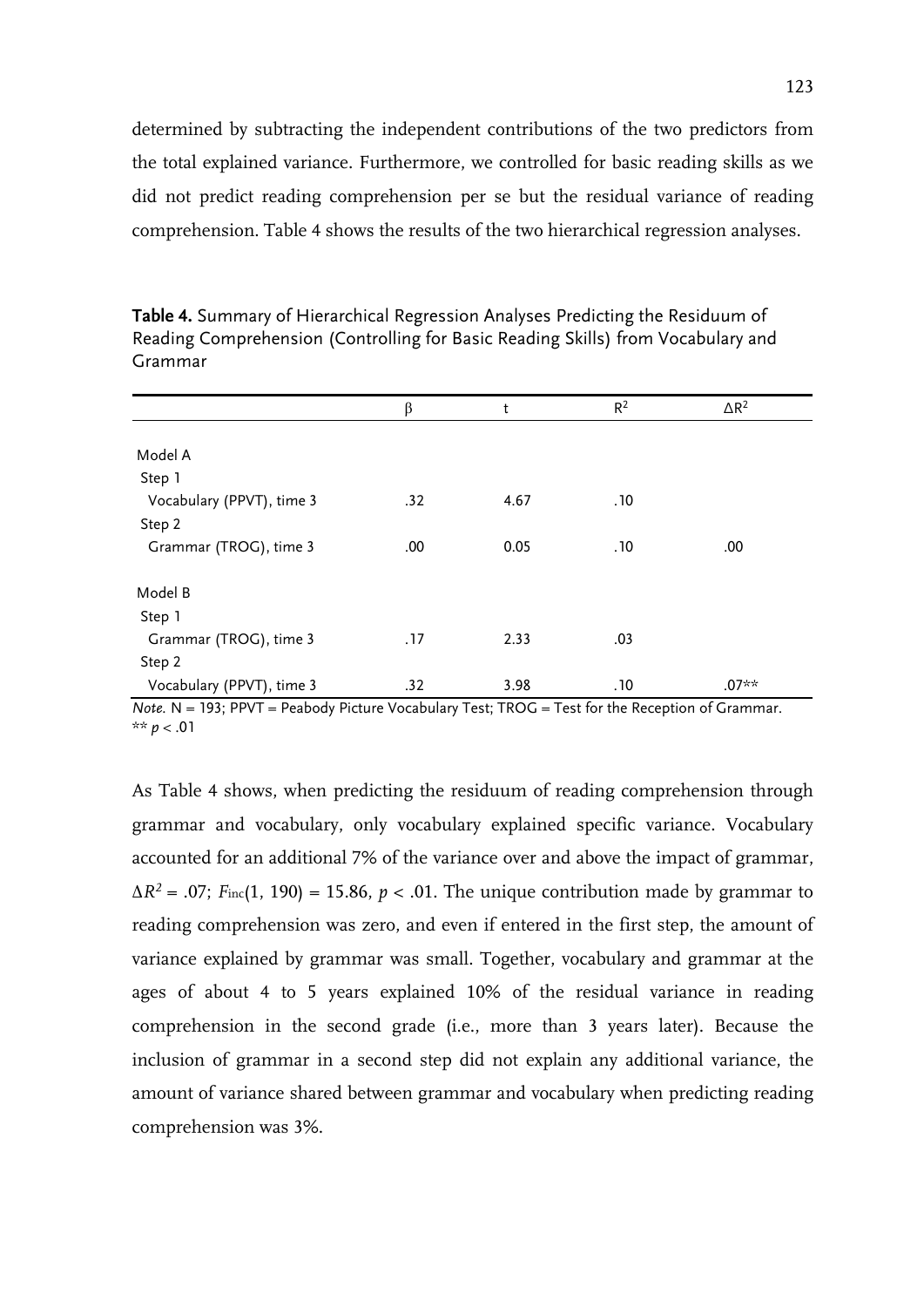**Do integrative language measures explain differences in later reading comprehension better than vocabulary and grammar?** To answer our research question regarding whether more functional and integrative measures of language competencies would be able to predict later reading comprehension over and above the impact of vocabulary and grammar, data from the subsample of children who received the tests for story comprehension and reproduction as well as for sentence reproduction were considered. Table 5 shows the correlations between the various language measures and reading literacy (reading comprehension and basic reading skills) for this subsample. As in the whole sample, grammar and vocabulary were more strongly related to reading comprehension than to basic reading skills. Furthermore, story comprehension was significantly correlated with both kinds of linguistic abilities (i.e., grammar and vocabulary), whereas story reproduction was associated only with vocabulary, but not with grammar. For story comprehension and reproduction, their correlations with phonological processing skills (phonological memory and access to long-term memory) were small and even nonsignificant for rapid naming. Sentence reproduction, by contrast, was significantly related to all language measures. Furthermore, sentence reproduction showed higher correlations with phonological memory than any of the other language measures.

Interestingly, although story reproduction and comprehension were associated with the various language measures, significant correlations with either reading comprehension or basic reading skills were not found. By contrast, sentence reproduction was significantly related to both reading comprehension and basic reading skills. Again, as was found for the total sample, the correlation between reading comprehension and basic reading skills was particularly high.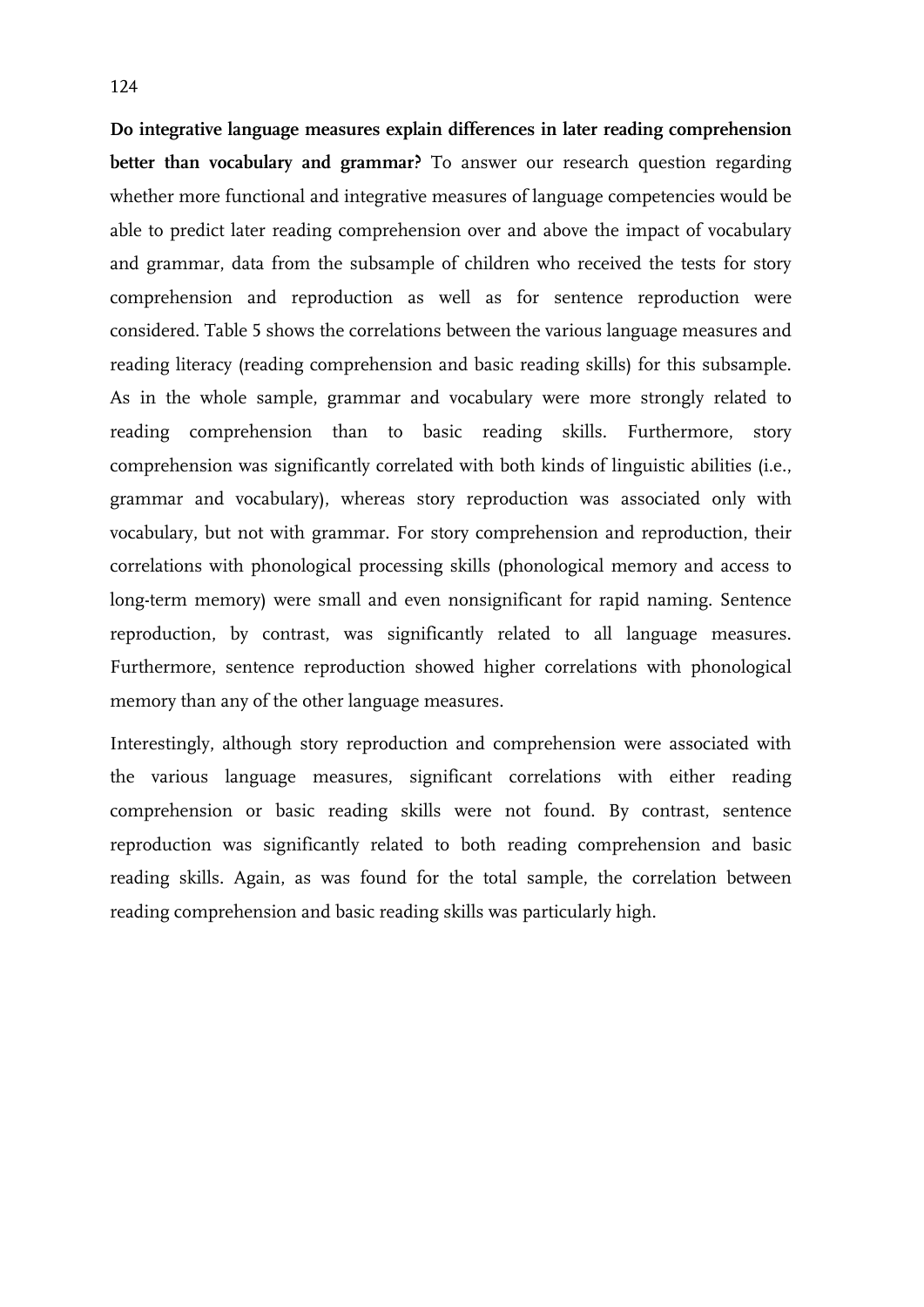|                                  |          | 2       | 3        | 4       | 5       | 6     | 7        | 8       |
|----------------------------------|----------|---------|----------|---------|---------|-------|----------|---------|
| 1. Digit Span, time 3            |          |         |          |         |         |       |          |         |
| 2. Rapid Naming, time 3          | $-13$    |         |          |         |         |       |          |         |
| 3. PPVT, time 3                  | $.36***$ | $-10$   |          |         |         |       |          |         |
| 4. TROG, time 3                  | $.26***$ | $-13$   | $.47**$  |         |         |       |          |         |
| 5. Story Reproduction, time 2    | $.23*$   | .00.    | $.45**$  | .18     |         |       |          |         |
| 6. Story Comprehension, time 2   | .29**    | $-15$   | .49**    | .49**   | $.44**$ |       |          |         |
| 7. Sentence Reproduction, time 3 | $45**$   | $-22*$  | .49**    | $.30**$ | $.30**$ | .49** |          |         |
| 8. ELFE 1-6, Grade 2             | .45**    | $-19$   | $.33***$ | $.32*$  | .01     | .17   | $.43***$ |         |
| 9. SLS 1-4, Grade 2              | .36**    | $-31**$ | . 14     | .22     | .03     | .12   | $.37**$  | $.82**$ |

**Table 5.** Correlations between Measures of Phonological Processing, Linguistic Abilities, and Reading Comprehension for the Subsample that was Tested on Story Reproduction and Comprehensions as well as on Sentence Reproduction

*Note.* Correlations between rapid naming and the other measures are negative because the score on the measure is the time needed to complete the task. PPVT = Peabody Picture Vocabulary Test; TROG = Test for the Reception of Grammar; ELFE = Ein Leseverständnistest für Erst- bis Sechstklässler (reading comprehension); SLS = Salzburger Lesescreening für die Klassenstufen 1-4 (reading speed).  $* p < .05$ . \*\*  $p < .01$ .

To determine whether integrative language competencies (i.e., more integrative and functional measures of language competencies that require the mastery and interplay of various language components) would explain independent proportions of variance over and above grammar and vocabulary, we again conducted hierarchical regression analyses. In a first step, children's grammatical and vocabulary knowledge were entered into the model. In a second step, measures that assessed integrative language skills were added to determine the specific variance explained by these measures over and above vocabulary and grammar. Again, we predicted the residuum of reading comprehension while controlling for basic reading skills.

**Story comprehension and reproduction.** Table 6 presents the results for the hierarchical regression analyses predicting the residuum of reading comprehension from individual differences in early vocabulary, grammar, and story comprehension and production.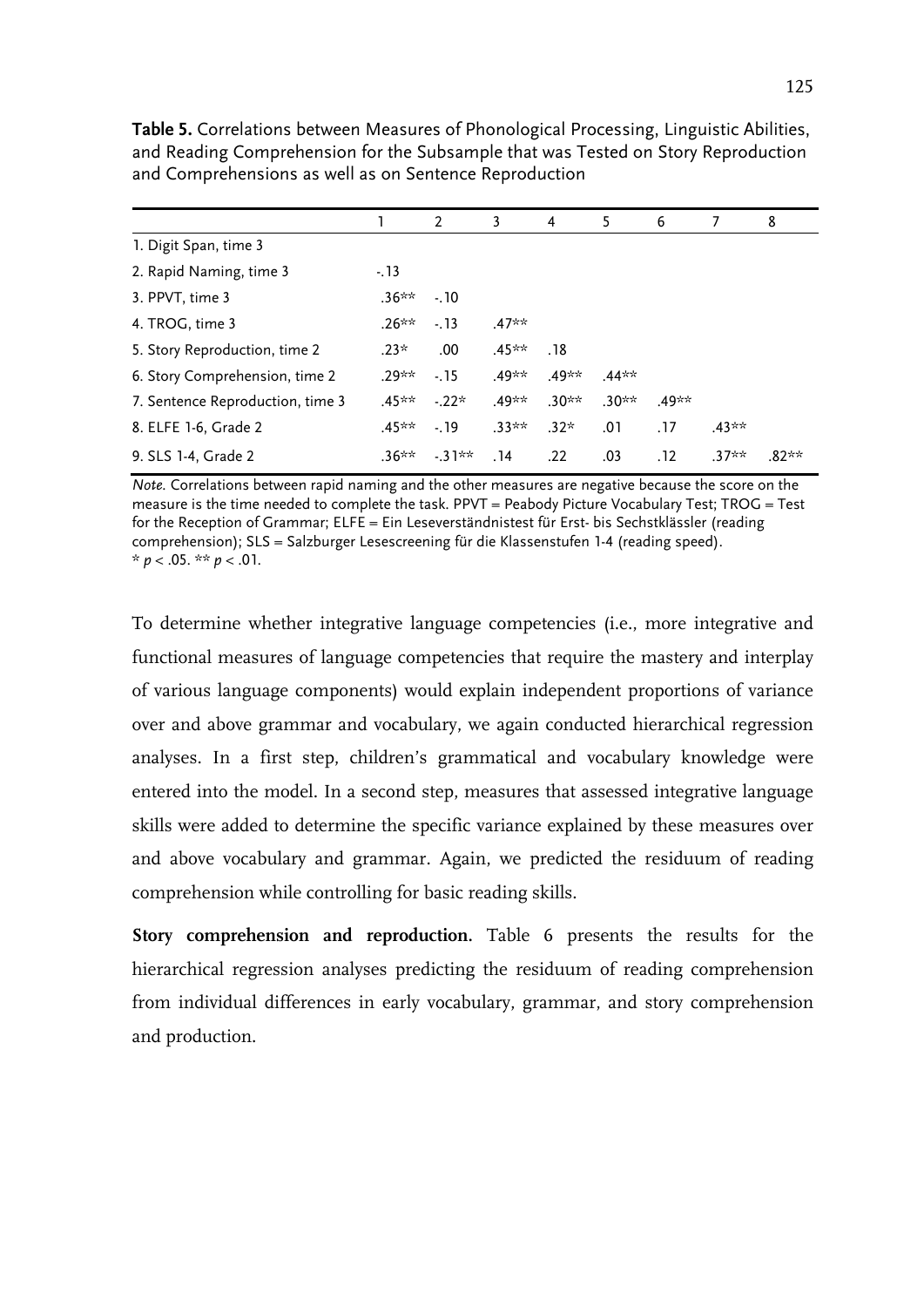|                             |       |         | $R^2$ | $\Delta$ R <sup>2</sup> |
|-----------------------------|-------|---------|-------|-------------------------|
| Step 1                      |       |         |       |                         |
| Vocabulary (PPVT), time 3   | .18   | 1.20    |       |                         |
| Grammar (TROG), time 3      | .21   | 1.43    | . 10  |                         |
| Step 2                      |       |         |       |                         |
| Vocabulary (PPVT), time 3   | .24   | 1.47    |       |                         |
| Grammar (TROG), time 3      | .18   | 0.98    |       |                         |
| Story Reproduction, time 2  | $-19$ | $-1.14$ |       |                         |
| Story Comprehension, time 2 | .12   | 0.67    | . 13  | .03                     |

**Table 6.** Summary of Hierarchical Regression Analyses Predicting the Residuum of Reading Comprehension (Controlling for Basic Reading Skills) from Vocabulary, Grammar, and Story Reproduction and Comprehension

*Note.* N = 52; PPVT = Peabody Picture Vocabulary Test; TROG = Test for the Reception of Grammar.

Table 6 shows that the integrative language measures (story reproduction and story comprehension) accounted for only a small amount of additional variance, ∆*R2* = .03;  $F_{\text{inc}}(1, 47) = 0.71$ , *ns*, when individual differences in vocabulary and grammar were controlled. For story reproduction, a nonsignificant negative regression weight was obtained. This may be due to suppression effects as story reproduction was not correlated with reading literacy (cf. Table 5) but was correlated with vocabulary (see Bühner & Ziegler, p. 686). Thus, story reproduction and comprehension, although recognized as ecologically valid integrative language measures, did not explain additional variance over and above measures of language components (vocabulary, grammar) and were, in fact, only weakly associated with reading literacy in Grade 2.

**Sentence reproduction.** Table 7 presents the results of the hierarchical regression analyses predicting the residuum of reading comprehension from vocabulary, grammar, and sentence reproduction.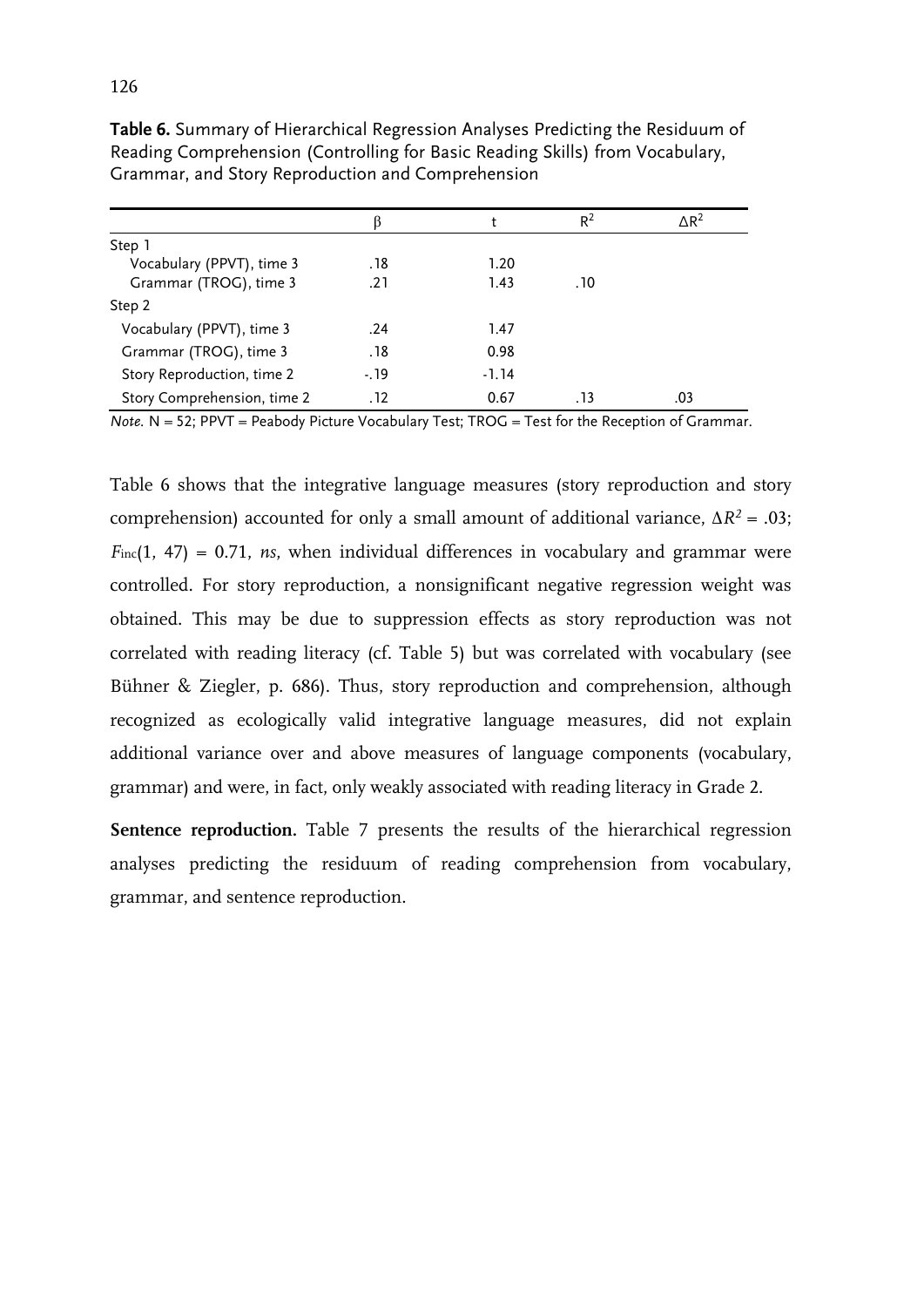|                               | ĸ    |      | R <sup>2</sup> | $\Delta$ R <sup>2</sup> |
|-------------------------------|------|------|----------------|-------------------------|
| Step 1                        |      |      |                |                         |
| Vocabulary (PPVT), time 3     | .17  | 1.09 |                |                         |
| Grammar (TROG), time 3        | .20  | 1.32 | . 10           |                         |
| Step 2                        |      |      |                |                         |
| Vocabulary (PPVT), time 3     | . 16 | 1.05 |                |                         |
| Grammar (TROG), time 3        | .17  | 1.04 |                |                         |
| Sentence Reproduction, time 3 | .08  | 0.51 | . 10           | .00                     |

**Table 7.** Summary of Hierarchical Regression Analyses Predicting the Residuum of Reading Comprehension (Controlling for Basic Reading Skills) from Vocabulary, Grammar, and Sentence Reproduction

*Note.* N = 49; PPVT = Peabody Picture Vocabulary Test; TROG = Test for the Reception of Grammar.

As can be seen in Table 7, the addition of sentence reproduction in the second step did not improve the amount of variance explained by vocabulary and grammar. Thus, although sentence reproduction is a measure that draws on the child's lexical and grammatical knowledge as well as on his or her phonological information processing skills, it did not explain additional variance in the residuum of reading comprehension over and above measures of language components (vocabulary, grammar).

Thus, both integrative language indicators did not show additional effects on reading comprehension over and above the language components. To further substantiate this result, we conducted two additional analyses. Specifically, we predicted reading comprehension without controlling for basic reading skills (see Table 8).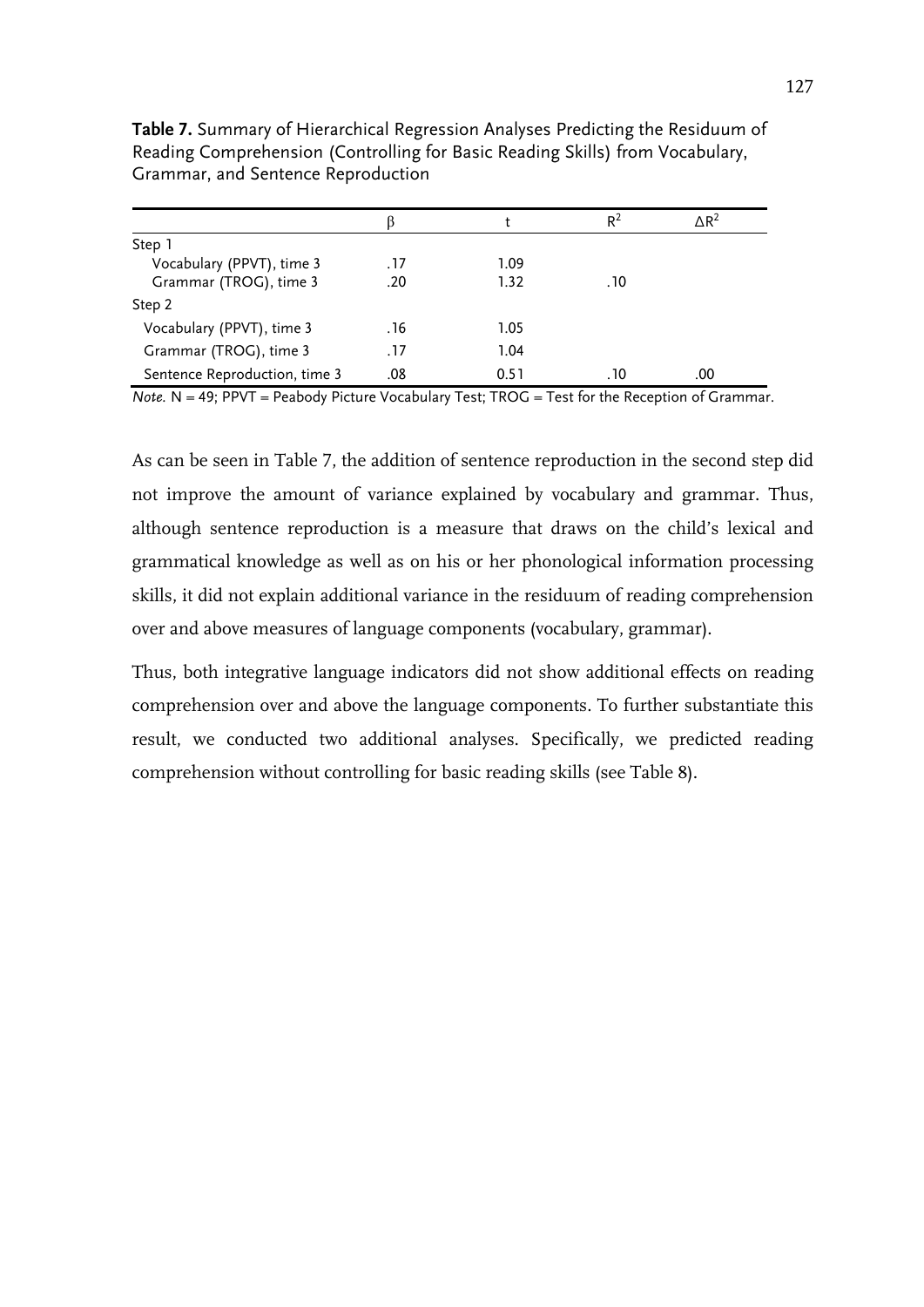|                                           | β      | t       | $R^2$ | $\triangle R^2$ |  |
|-------------------------------------------|--------|---------|-------|-----------------|--|
|                                           |        |         |       |                 |  |
| Model: Story Reproduction & Comprehension |        |         |       |                 |  |
| Step 1                                    |        |         |       |                 |  |
| Vocabulary (PPVT), time 3                 | .24    | 1.84    |       |                 |  |
| Grammar (TROG), time 3                    | .24    | 1.81    | . 16  |                 |  |
| Step 2                                    |        |         |       |                 |  |
| Vocabulary (PPVT), time 3                 | $.37*$ | 2.53    |       |                 |  |
| Grammar (TROG), time 3                    | .26    | 1.84    |       |                 |  |
| Story Reproduction, time 2                | $-27$  | $-1.80$ |       |                 |  |
| Story Comprehension, time 2               | .01    | 0.03    | .21   | .05             |  |
| Model: Sentence Reproduction              |        |         |       |                 |  |
| Step 1                                    |        |         |       |                 |  |
| Vocabulary (PPVT), time 3                 | .23    | 1.67    |       |                 |  |
| Grammar (TROG), time 3                    | .24    | 1.78    | .15   |                 |  |
| Step 2                                    |        |         |       |                 |  |
| Vocabulary (PPVT), time 3                 | .09    | 0.59    |       |                 |  |
| Grammar (TROG), time 3                    | . 19   | 1.42    |       |                 |  |
| Sentence Reproduction, time 3             | $.32*$ | 2.27    | .23   | $.08*$          |  |

**Table 8.** Summary of Hierarchical Regression Analyses Predicting Reading Comprehension in Grade 2 from Language Measures at Time 3 of the BiKS-3-10 Study

*Note.*  $N = 61/57$ ; PPVT = Peabody Picture Vocabulary Test; TROG = Test for the Reception of Grammar. \**p* < .05

As Table 8 shows, story reproduction and comprehension did not account for a significant amount of additional variance,  $\Delta R^2 = .05$ ;  $F_{\text{inc}}(1, 56) = 1.85$ , *ns*. Once again, a negative regression weight for story reproduction was obtained. This, once again, is potentially due to suppression effects. Story comprehension and reproduction seem to absorb variance from vocabulary and grammar that is not relevant for reading comprehension (see Bühner & Ziegler, p. 686). Thus, even when reading comprehension was considered instead of the residuum of reading comprehension, story comprehension and reproduction did not explain specific variance over and above the grammatical and lexical components of language.

By contrast, when sentence reproduction was entered in a second step after controlling for differences in vocabulary and grammar (see Table 8; Model Sentence Reproduction), sentence reproduction significantly improved the amount of variance explained in reading comprehension,  $\Delta R^2$  = .08;  $F_{\text{inc}}(1, 53)$  = 5.14, *p* < .05.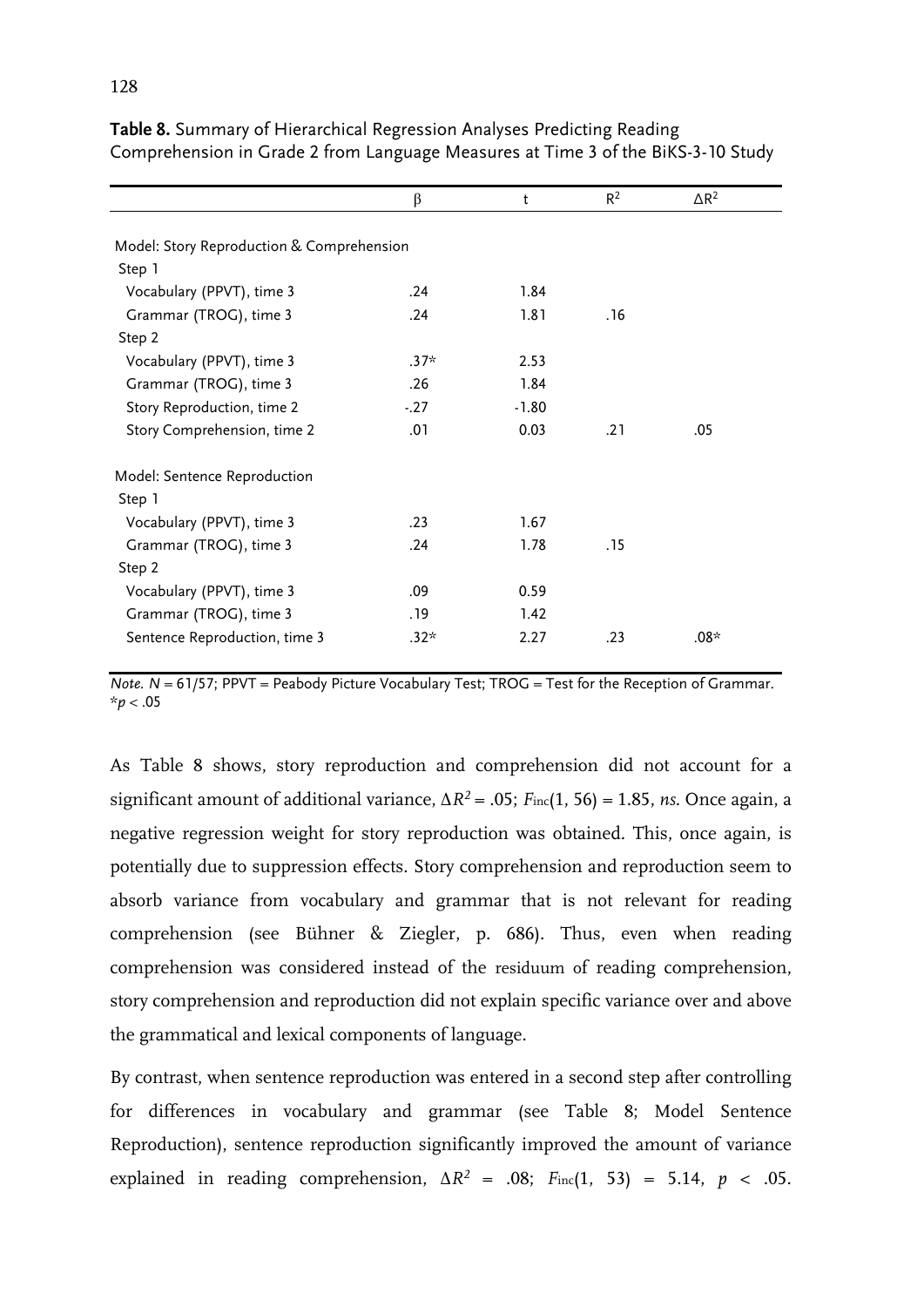Furthermore, the regression weights for vocabulary and grammar decreased when sentence reproduction was considered in the same analysis. Thus, sentence reproduction was found to be the comparatively strongest predictor of reading comprehension. This is the case most likely because sentence reproduction draws on both lexical and grammatical knowledge as well as on phonological processing skills. To further analyze the effect of sentence reproduction on reading comprehension, an additional analysis was conducted. We tested whether the effect of sentence reproduction would be mediated through phonological processing skills or whether it would have an effect over and above phonological processing. In this analysis, besides vocabulary and grammar, phonological memory and rapid automatized naming (RAN) were entered in a first step, and sentence reproduction was added in a second step. Table 9 shows the results of this analysis.

|                               | β     | t       | $R^2$ | $\Delta$ R <sup>2</sup> |  |
|-------------------------------|-------|---------|-------|-------------------------|--|
| Step 1                        |       |         |       |                         |  |
| Vocabulary (PPVT), time 3     | . 14  | 1.40    |       |                         |  |
| Grammar (TROG), time 3        | .17   | 1.22    |       |                         |  |
| Rapid Naming, time 3          | $-15$ | $-1.18$ |       |                         |  |
| Digit Span, time 3            | .32   | 2.42    | .23   |                         |  |
| Step 2                        |       |         |       |                         |  |
| Vocabulary (PPVT), time 3     | .09   | 0.63    |       |                         |  |
| Grammar (TROG), time 3        | . 16  | 1.13    |       |                         |  |
| Rapid Naming, time 3          | $-14$ | $-1.09$ |       |                         |  |
| Digit Span, time 3            | .25   | 1.62    |       |                         |  |
| Sentence Reproduction, time 3 | . 14  | 0.84    | .24   | .01                     |  |

**Table 9.** Summary of Hierarchical Regression Analyses Predicting Reading Comprehension from Vocabulary, Grammar, Digit Span, and Sentence Reproduction

*Note. N* = 54; The obtained β weights for rapid naming are negative because the score on the measure is the time needed to complete the task. PPVT = Peabody Picture Vocabulary Test; TROG = Test for the Reception of Grammar.

As Table 9 shows, the unique variance that sentence reproduction explained was indeed due to the variance shared between sentence reproduction and phonological processing skills. Sentence reproduction did not contribute further to the prediction of reading comprehension when differences in the grammatical and lexical components of language as well as phonological processing skills were statistically controlled,  $\Delta R^2$  = .01; *F*inc(1, 48) = 0.70, *ns*.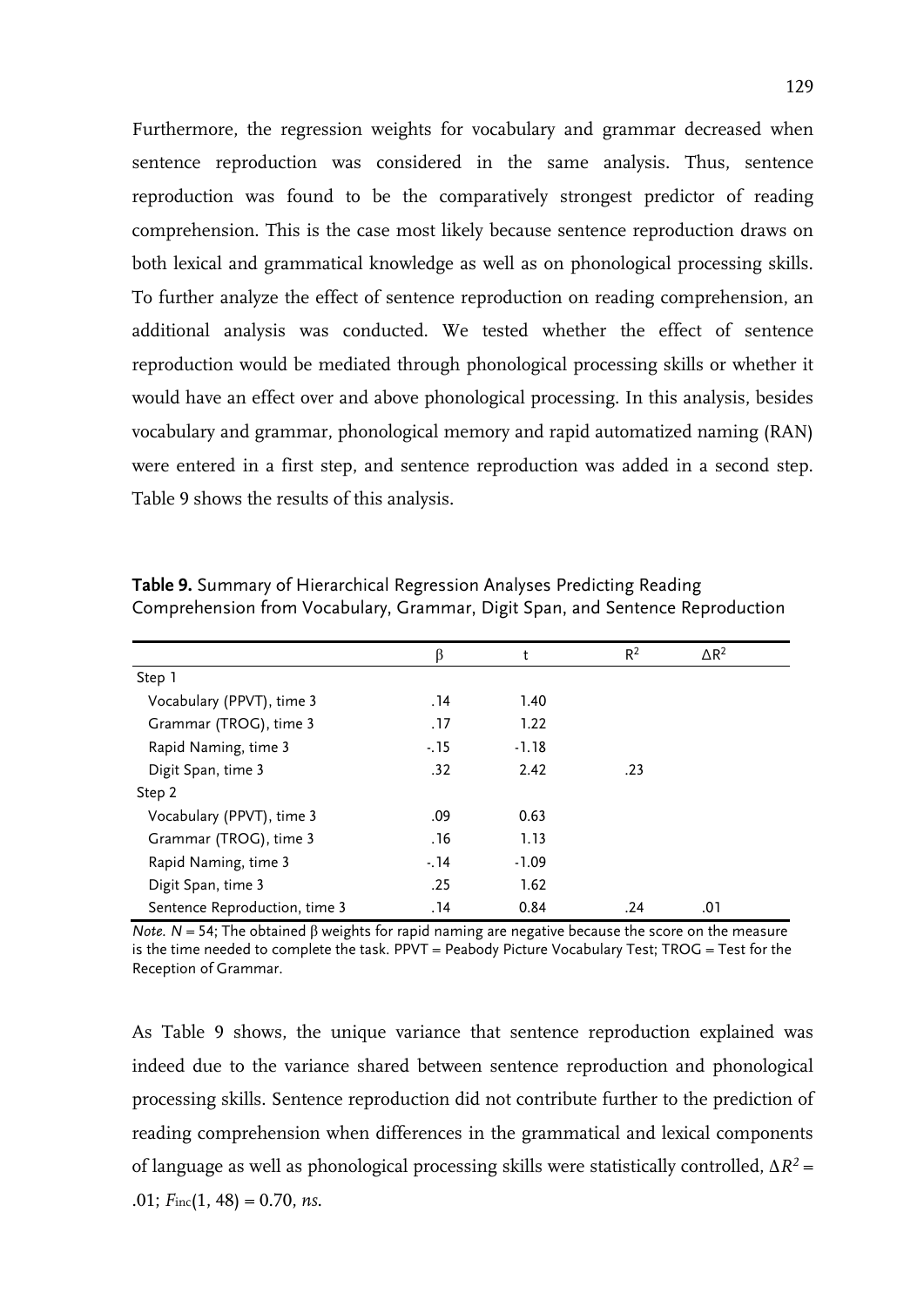The results of these analyses also demonstrate that early language measures account for a higher proportion of variance in reading comprehension when basic reading skills are not accounted for. Although reading comprehension was assessed 3 to 4 years later than oral language competencies, language measures explained up to 24% of the variance in reading comprehension in Grade 2.

# **Discussion**

The aim of the present study was to investigate how various language indicators assessed early in preschool would predict reading literacy in the first years of formal reading instruction in primary school. We tested and confirmed that phonological processing skills (phonological working memory, fast access to phonological representations in long-term memory) and linguistic abilities (vocabulary, grammar) are significantly interrelated in preschool-age children but nevertheless contribute in different ways to the development of early reading literacy – that is, to the acquisition of basic reading skills (reading speed) and reading comprehension, respectively. In addition, we analyzed the specific long-term impact of early individual differences in vocabulary, grammar, and integrative language measures (story reproduction and comprehension, sentence reproduction) in preschool on reading comprehension. Our study indicated that when language components (grammar, vocabulary) were considered together with integrative language measures, the latter did not explain an additional or higher amount of variance in early reading comprehension. In the following, the main results of the study will be discussed in more detail and related to other research outcomes.

Based on theoretical models and empirical results concerning precursors and predictors of reading literacy, we first analyzed whether the distinction between phonological processing skills and linguistic abilities as predictors of different facets of reading literacy could be empirically substantiated in the early preschool years. Confirmatory factor analyses demonstrated that a two-factor model that differentiated between phonological processing skills and linguistic abilities fit the data better than a one-factor model that integrated all language measures into one global factor. Thus, the distinction between phonological processing skills and linguistic abilities seems empirically justified. However, it should be kept in mind that the estimated correlation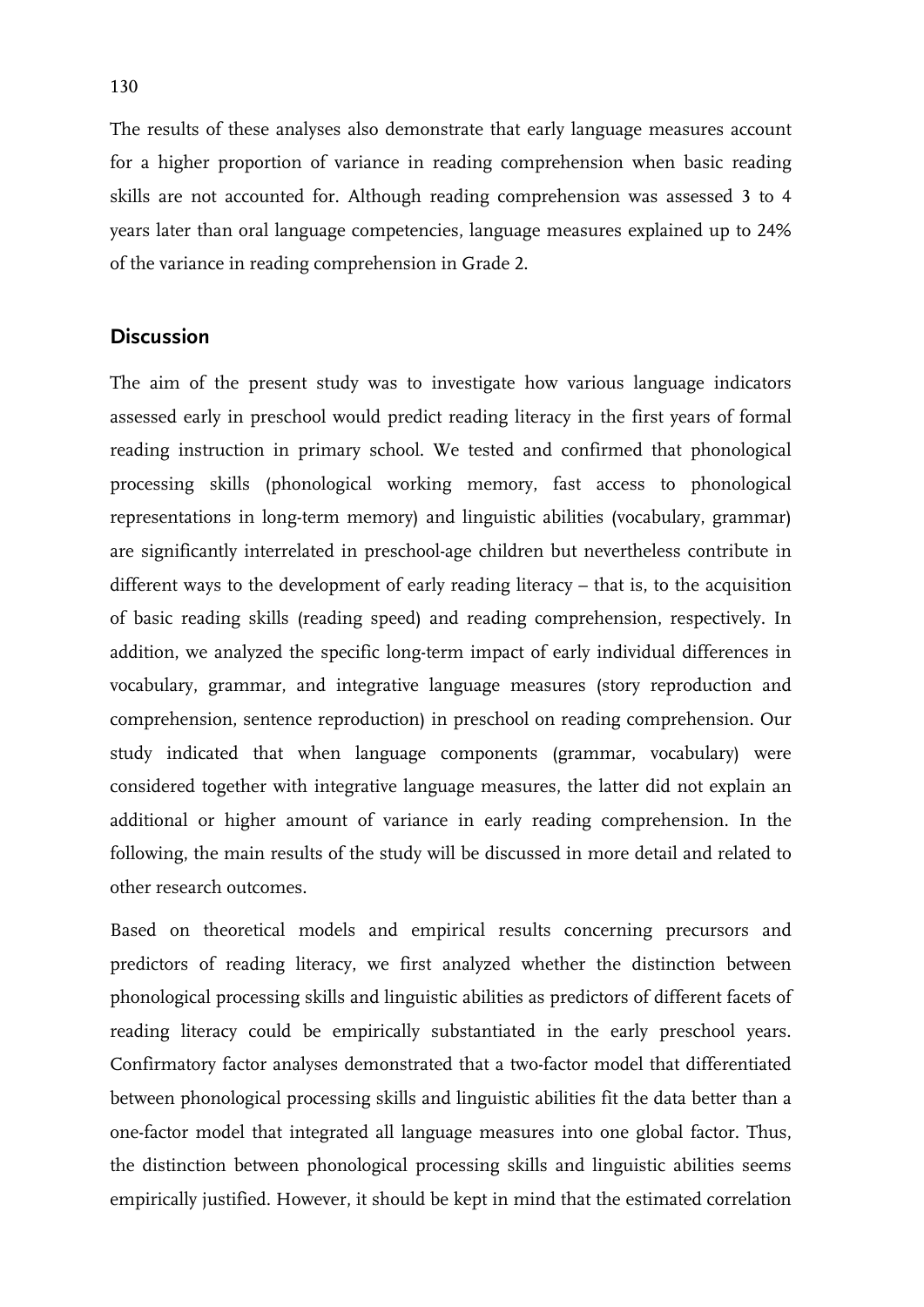between the latent factors of phonological processing and linguistic abilities was strong (*r* = .80), reflecting and substantiating the proposed tight developmental interrelations between various language facets (e.g., vocabulary acquisition and phonological working memory; Ebert, et al., 2013; Gathercole, et al., 1992; Weinert, et al., 2012). In fact, interindividual differences in digit span as an indicator of phonological working memory capacity were even more highly correlated with grammar and vocabulary than with rapid naming as an indicator of the fast access to phonological representations in long-term memory. Thus, correlational analyses showed that digit span and rapid naming as indicators of phonological processing skills are not more strongly interconnected with each other than each of these indicators is related to vocabulary and grammar as indicators of linguistic abilities. However, vocabulary and grammar were more strongly connected to each other than to phonological working memory (i.e., digit span, in this case). This result suggests that the linguistic measures (vocabulary and grammar) may refer to the same underlying construct or have similar developmental determinants, whereas digit span and rapid naming, although related, may be connected to this construct for other developmental reasons.

One might object that we didn't assess measures of phonological awareness as an important facet of phonological information processing, which seems to be one of the most important predictors of reading development (e.g., Shanahan & Lonigan, 2010). Admittedly, as already mentioned, phonological awareness seems to be less important in languages with comparatively more regular orthography (e.g., German). Moreover, the empirical data suggest that measures of phoneme skills (also known as phonological awareness in a narrow sense) show floor effects when assessed at such an early age as in the present study, whereas measures of onset-rime skills (also known as phonological awareness in a broader sense) are often not associated with early reading development and have been shown to be more strongly correlated with vocabulary than with phoneme awareness (Muter, et al., 2004). These results are also in line with findings from the BiKS-3-10 study that are not reported in the results section: For a subgroup of children, a measure of rhyming was assessed at a later time point than the measures reported here. Confirmatory factor analyses (similar to those conducted in the present study) including the rhyming task found rhyming to be more strongly associated with vocabulary than with the other measures of phonological awareness.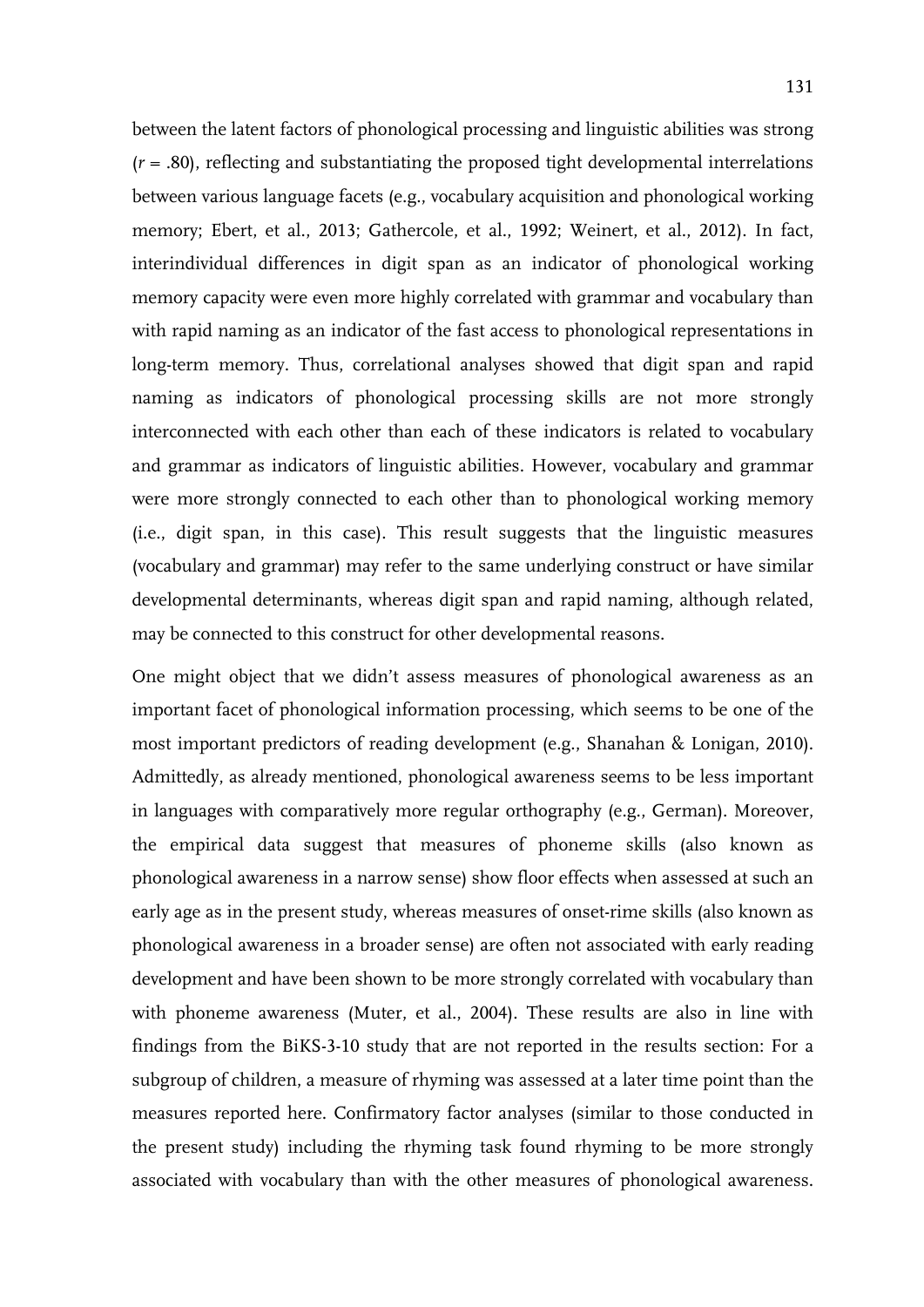Thus, it cannot be argued that a confirmatory factor analysis including additional measures of phonological awareness to represent phonological processing skills would have produced a clearer distinction between phonological processing skills and linguistic abilities. Furthermore, a study conducted by Lonigan et al. (2009) that did not consider linguistic skills but only aspects of phonological processing showed that phonological awareness was more closely related to phonological working memory than to rapid automatized naming. Specifically, a two-factor model combining measures of phonological awareness and phonological memory in one factor and measures of rapid automatized naming in a second factor fitted the data best. Thus, this study also demonstrates an exceptional position of rapid automatized naming, whereas phonological awareness and phonological working memory seem to be more strongly associated. These results may also excuse the fact that we did not consider measures of phonological awareness. Actually, with respect to our second aim, a strength of the present study is that we considered phonological working memory and rapid automatized naming as indicators of phonological processing skills.

The second aim of the present study was to replicate the finding that lexical and grammatical knowledge are especially relevant to reading comprehension, whereas phonological processing skills are more important for basic reading skills. To date, only a few studies have considered various aspects of phonological processing as well as of linguistic abilities within one and the same study (Cain, 2010). Also, if both facets were included, they most often focused on phonological awareness, but not on other measures of phonological information processing (e.g., Muter, et al., 2004; Senechal, et al., 2006). The study by Muter et al. (2004), for example, assessed children's vocabulary and grammar as we did in the present study, whereas phonological processing was indicated by phonological awareness (onset-rime and phoneme awareness); measures of phonological memory and rapid automatized naming were not considered. Thus, the present study was able to provide new information by verifying that aspects of phonological information processing other than phonological awareness show similar effects on later reading and different effects than linguistic abilities. Muter et al. (2004) showed that measures of phoneme awareness (but not of onset-rime) at age 5 were significant predictors of word recognition at age 6 even when word recognition at age 5 and early vocabulary and grammar were controlled for, whereas vocabulary and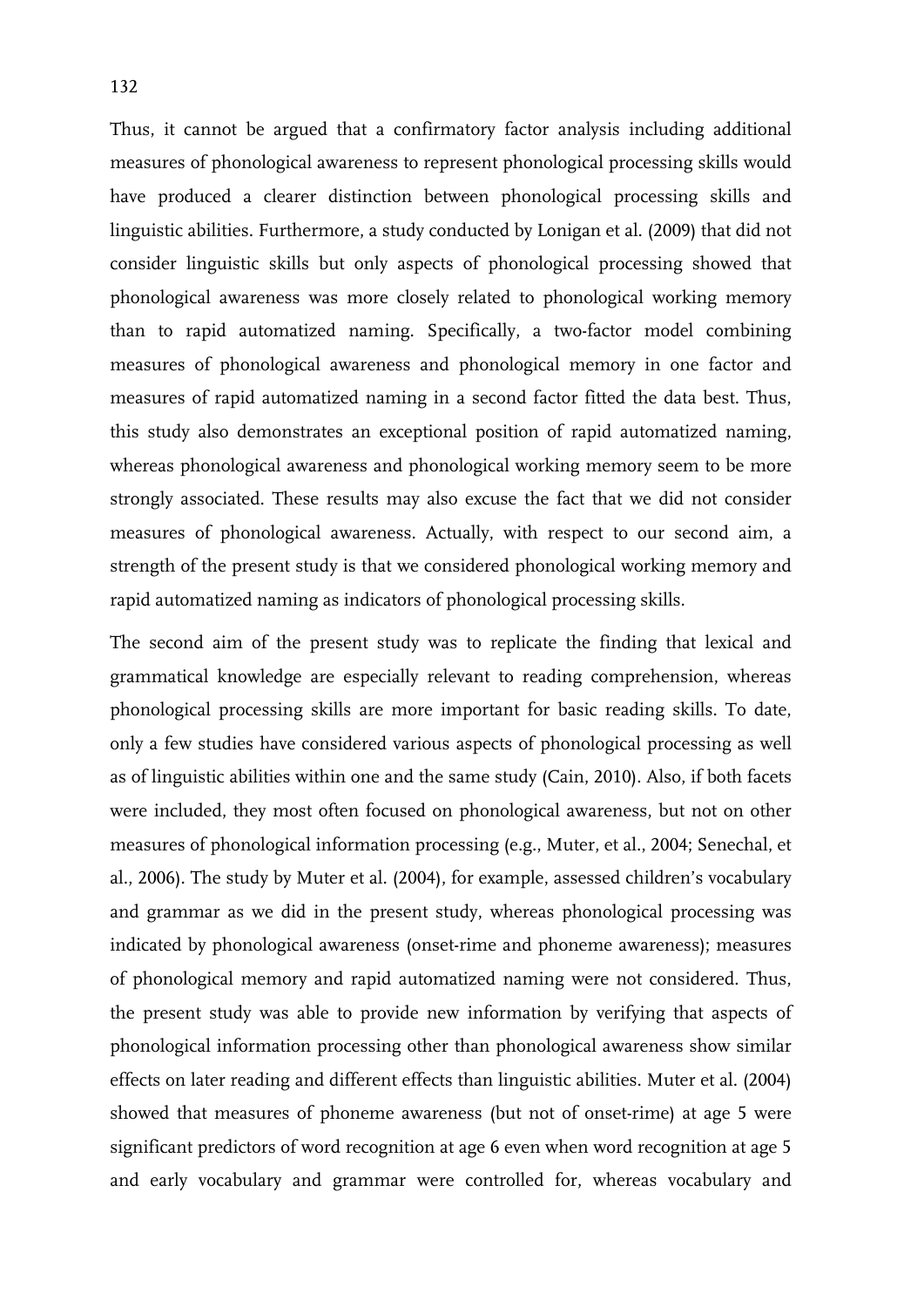awareness. With respect to reading comprehension, the pattern was reversed: Vocabulary and grammar showed an effect on reading comprehension but not on phoneme awareness when earlier word recognition was controlled. The results of the present study were pretty much the same, although we used digit span and rapid automatized naming as indicators of phonological processing instead of measures of phoneme awareness and a measure of sentence comprehension for grammar instead of a word-order correction task and a morphological generation task. The present study showed that phonological processing skills assessed at the age of 4 had a significant effect on basic reading skills (reading speed/fluency) in Grade 2 (at the age of about 8 years), whereas no effect of phonological skills on reading comprehension showed up after controlling for basic reading skills. By contrast, linguistic abilities asserted a significant effect on reading comprehension after controlling for basic reading skills, but not on basic reading skills. Thus, the present study demonstrates that, no matter what aspects of phonological processing are assessed and even when phonological awareness is not considered, phonological processing is more important for basic reading skills, whereas linguistic abilities are specifically relevant for reading comprehension. Moreover, the present study further shows that this pattern of results holds (a) when predictors are assessed at a very young age (4 years) and (b) for early reading literacy (i.e., in a developmental phase when reading comprehension may still be dominated and restricted by decoding processes). Indeed, correlations between basic reading skills and reading comprehension are high in children in Grade 2. In this context, a meta-analysis conducted by Gough, Hoover, and Peterson (1996, cited by Muter, et al., 2004) demonstrated that the correlations between decoding and reading comprehension are high in the early grades but decrease later on. Thus, although basic reading skills and reading comprehension are highly redundant indicators of reading literacy in the early years of reading instruction, our results demonstrate that there are already important differences concerning the relevance of various language predictors. This result shows that basic reading skills and reading comprehension have different determinants in development from early on (see also Cain & Oakhill, 2007).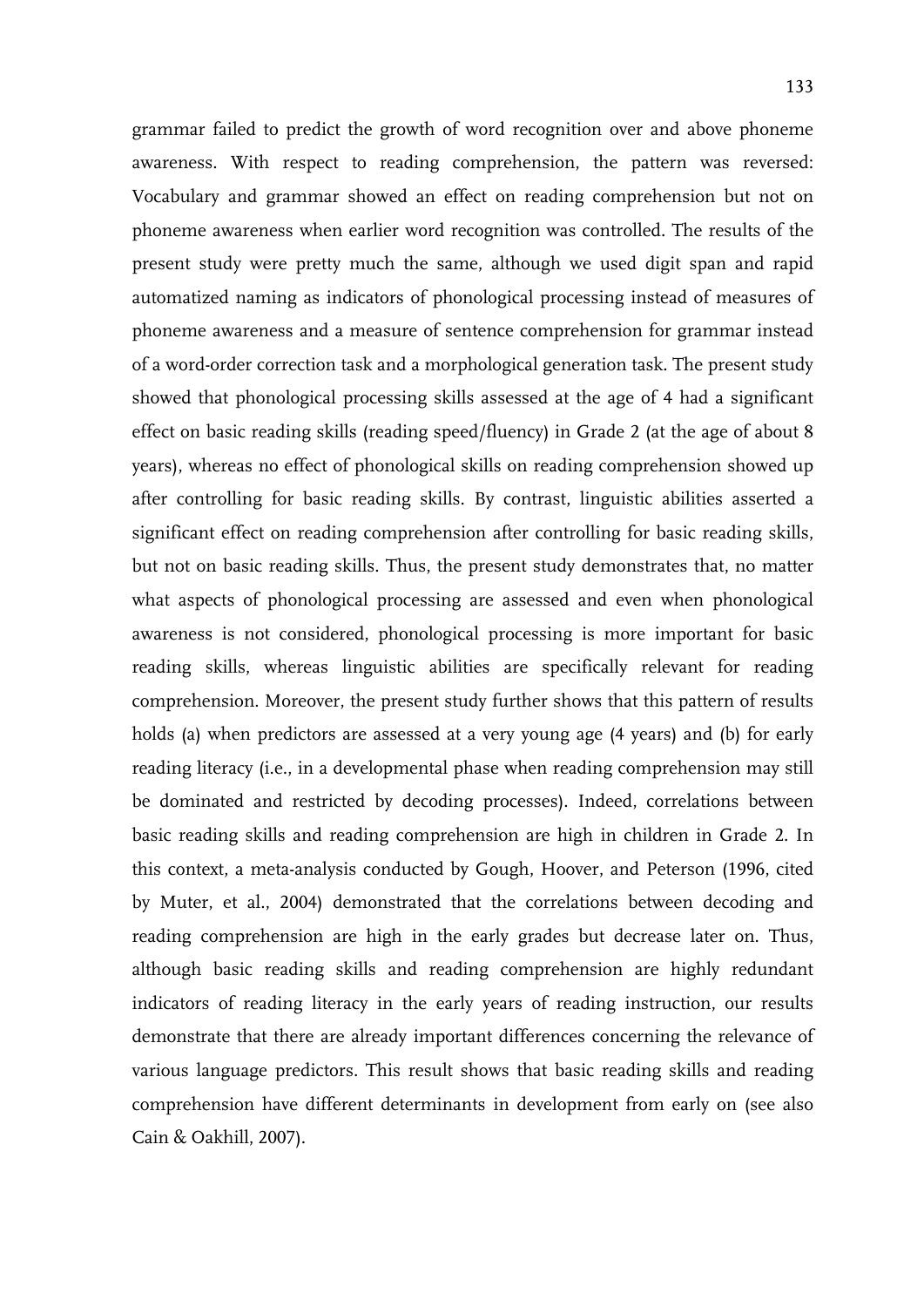Furthermore, it should be noted that we found significant effects of language predictors on reading literacy over a long time period of 4 years (note that this is half of these children's lifetimes) including the transition from one learning environment (preschool) to a new learning environment (school). Thus, during this time, large environmental influences on reading development are to be expected, and these could have obscured or reduced the impact of variables measured in preschool. Nevertheless, in this study as well as in others, child variables were found to be strong predictors of developmental progress (Ebert, et al., 2013). To be sure, these developing child variables are – in accordance with bioecological models of development (Bronfenbrenner & Morris, 2006) – influenced by each other as well as by environmental factors (Weinert & Ebert, 2013).

The third aim of the present study was to investigate in more detail the predictive power of linguistic abilities (vocabulary, grammar) and more integrative language measures on reading comprehension. In comparison to phonological processing and its relevance to more basic reading skills (decoding, reading fluency), relatively less is known about the relative impact of various linguistic abilities on reading comprehension (Cain, 2010; Muter, et al., 2004). First, we analyzed whether vocabulary or grammar would have a comparatively stronger impact on later reading comprehension when considered simultaneously. Whereas most studies have considered just vocabulary and not grammar, a study by Muter et al. (2004) demonstrated that the impact of grammar and vocabulary on reading comprehension was quite similar. By contrast, the present study showed that vocabulary but not grammar (sentence comprehension) at the age of 4 explained additional variance in reading comprehension in Grade 2 after controlling for basic reading skills (reading speed) and grammar or vocabulary respectively. In addition, a study by Roth et al. (2002) showed that semantic abilities assessed in kindergarten more strongly predicted reading comprehension than a test of syntax.

From a theoretical point of view, predictions concerning the relative importance of vocabulary and grammar are not straightforward. Obviously, their relative impacts may depend on features of the written text (complexity of sentence structure and vocabulary), the assessment of text comprehension (e.g., the extent to which it taps one or the other aspect; the extent to which it presupposes specific processes of text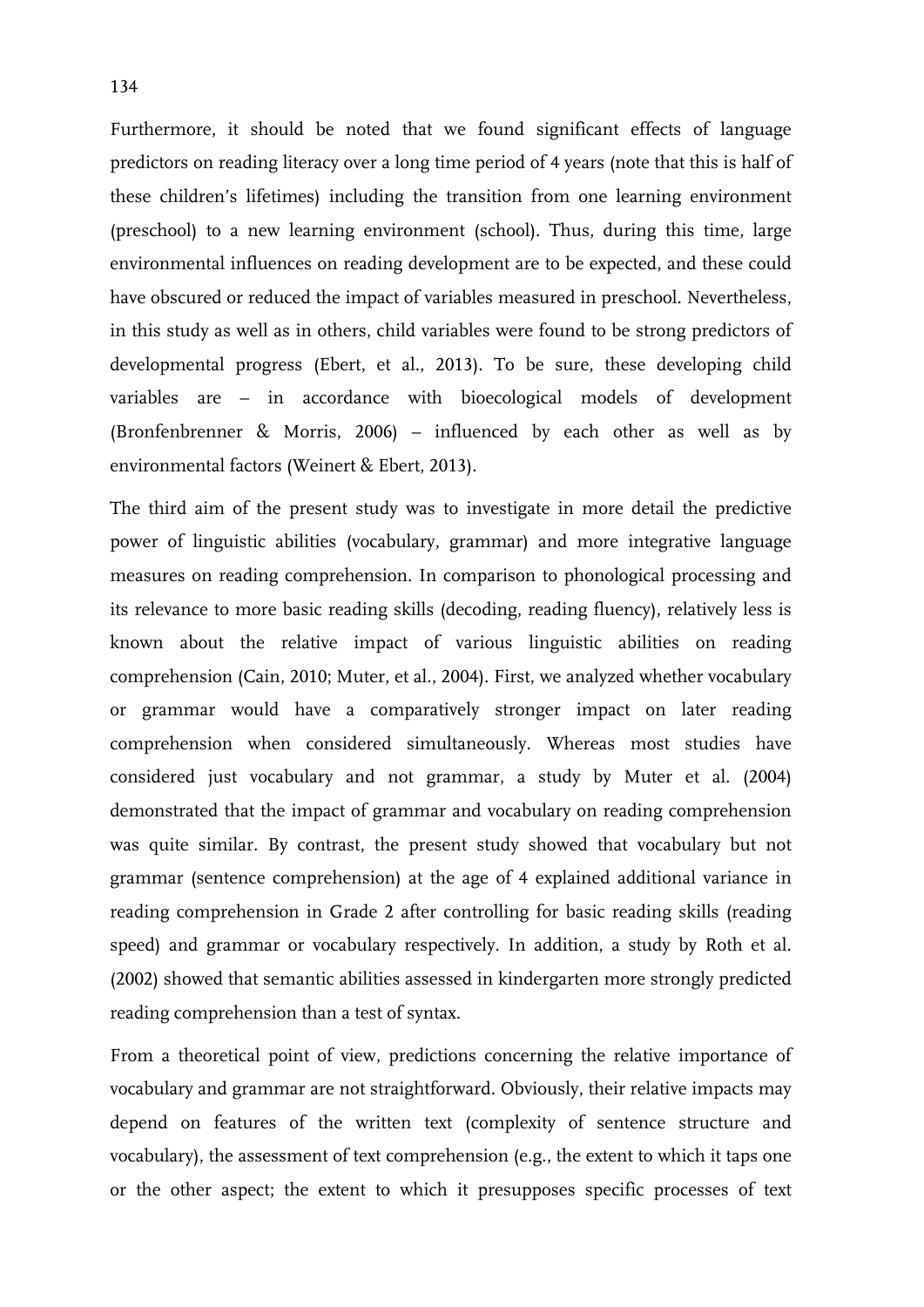comprehension), as well as on the time point of assessment in language and reading development (When are the linguistic predictors assessed in preschool? When is reading literacy assessed in school?). In order to comprehend (written) texts, the child has to have both lexical and grammatical knowledge; in addition these two language components are interrelated in language development and may interact in text comprehension (see e.g., Weinert, 2006). Emanating from the fact that linguistic skills are relatively stable across time (e.g., Storch & Whitehurst, 2002; Weinert, Ebert, & Dubowy, 2010), reading comprehension may depend on whether texts include complex grammar and/or complex vocabulary. For example, when texts include more complex vocabulary, more sophisticated grammatical abilities may help the reader to construct the meaning of the text even without knowing all the words, whereas if sentence and text structure draw on basic linguistic skills, it may be sufficient to know most of the words to make sense of the text. Thus, the relative impact of vocabulary and grammar in predicting reading may change according to text complexity and/or a child's age. Oakhill, Cain, and Bryant (2003, cited in Cain & Oakhill, 2007), for example, found that syntactic ability did not predict reading comprehension in 7- or 8-year-olds when controlling for differences in vocabulary and IQ, but predicted reading comprehension 1 year later. Thus, the more dominant impact of vocabulary found in our study may be due to the fact that (written) texts are still rather easy in second grade when taking into account the still restricted basic reading competencies of the children. Interestingly, further analyses of our data showed that, at later time points and regarding subgroups of older children, grammar and vocabulary explained a similar amount of specific variance. This result is in line with the above-mentioned study by Muter et al. (2004). This suggests that the relative predictive power of vocabulary and grammar might also change according to children's age. Because one possible explanation for the diverging results traces back to the developmental relation between vocabulary and grammar, future research should consider the developmental pathways between these language variables in more detail.

Besides the issue of the relative importance of specific language components (e.g., vocabulary and grammar) for reading literacy, another aim of the present study was to further investigate whether measures of more integrative and functional language competencies would be better predictors of reading comprehension than measures of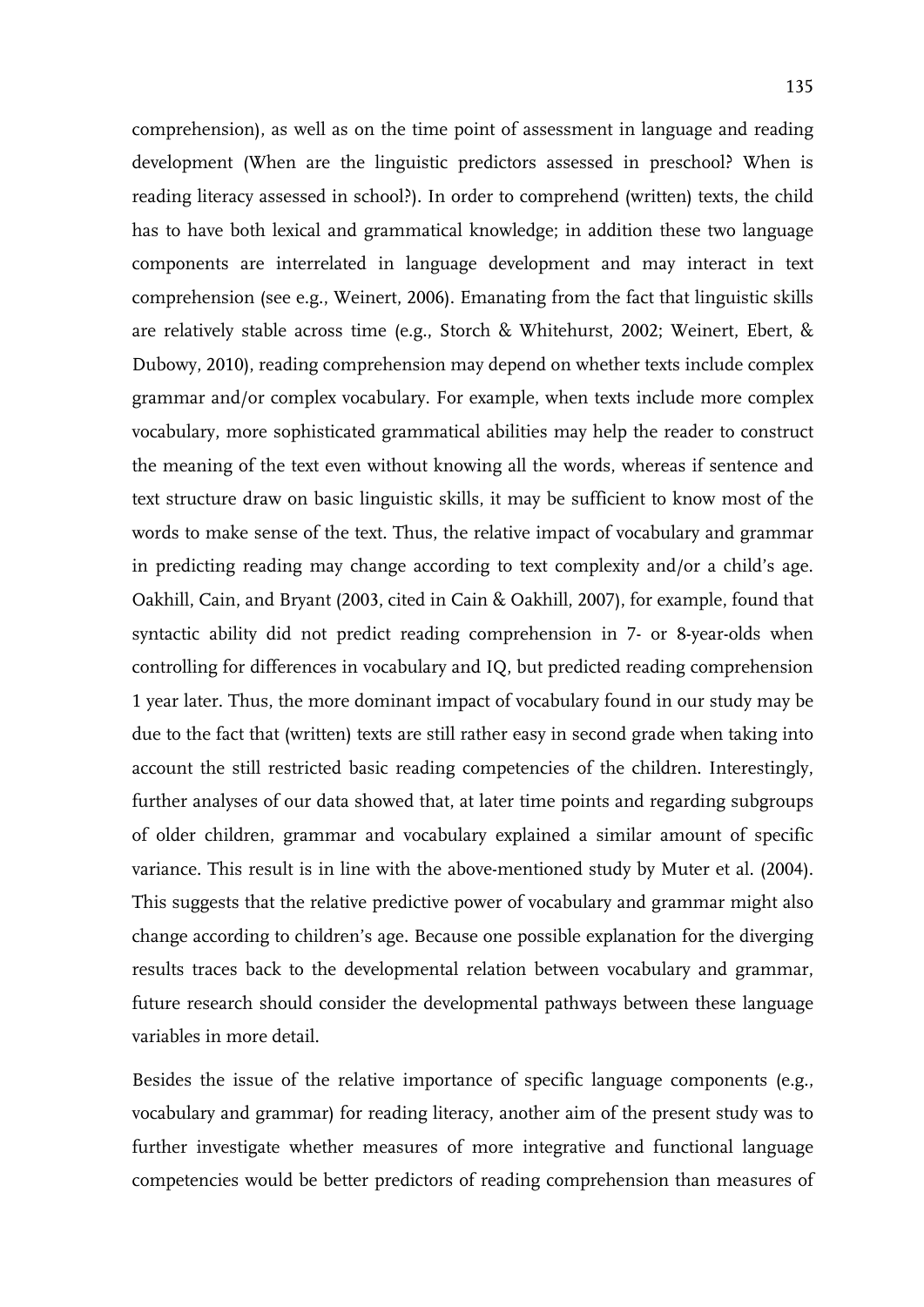Concerning oral text comprehension (listening comprehension), van den Broek et al. (2005) found strong connections between 4-year-olds' listening comprehension and their reading comprehension in Grade 2. This was true for important causal information that the children remembered in free recall  $(r = .58)$  as well as for their scores on complex questions  $(r = .53)$ . Even after controlling for vocabulary as well as for letter and word identification and phonemic awareness, the predictive power of oral text comprehension in preschool for reading comprehension in the second grade remained significant. These results are in contrast to those of the present study. Story reproduction and story comprehension at the age of about 4 years did not explain additional variance in reading comprehension after controlling for differences in basic reading skills (reading speed), vocabulary, and grammar. Thus, these integrative measures did not show a predictive effect over and above measures of language components. Even the simple correlations between our measures of oral text comprehension and reading literacy were small. With respect to story comprehension, correlations ranged between  $r = .12$  and  $r = .17$ ; when considering story reproduction, they were almost zero. How can we explain these diverging results? One explanation may be found in our operationalization of oral text comprehension. Van den Broek et al. (2005), for example, differentiate between various types of "comprehension" (e.g., the ability to remember information explicitly given in the text, to apply information conveyed in the text, to recognize the topic or moral of a text, or to provide a critical appraisal of the text). However, according to van den Broek and colleagues, these types of comprehension share core processes that "involve interpretation of the information in the text, the use of prior knowledge to do so and, ultimately, the construction of a coherent representation or picture what the text is about" (van den Broek, et al., 2005, p. 109). Similar to this approach, our comprehension measures included indicators of the information remembered by the child and of the inferences drawn. However, it is possible that our measure is more dependent on memory resources than other measures of oral text comprehension because the presentation of the story and the assessment of story comprehension (story reproduction, comprehension questions)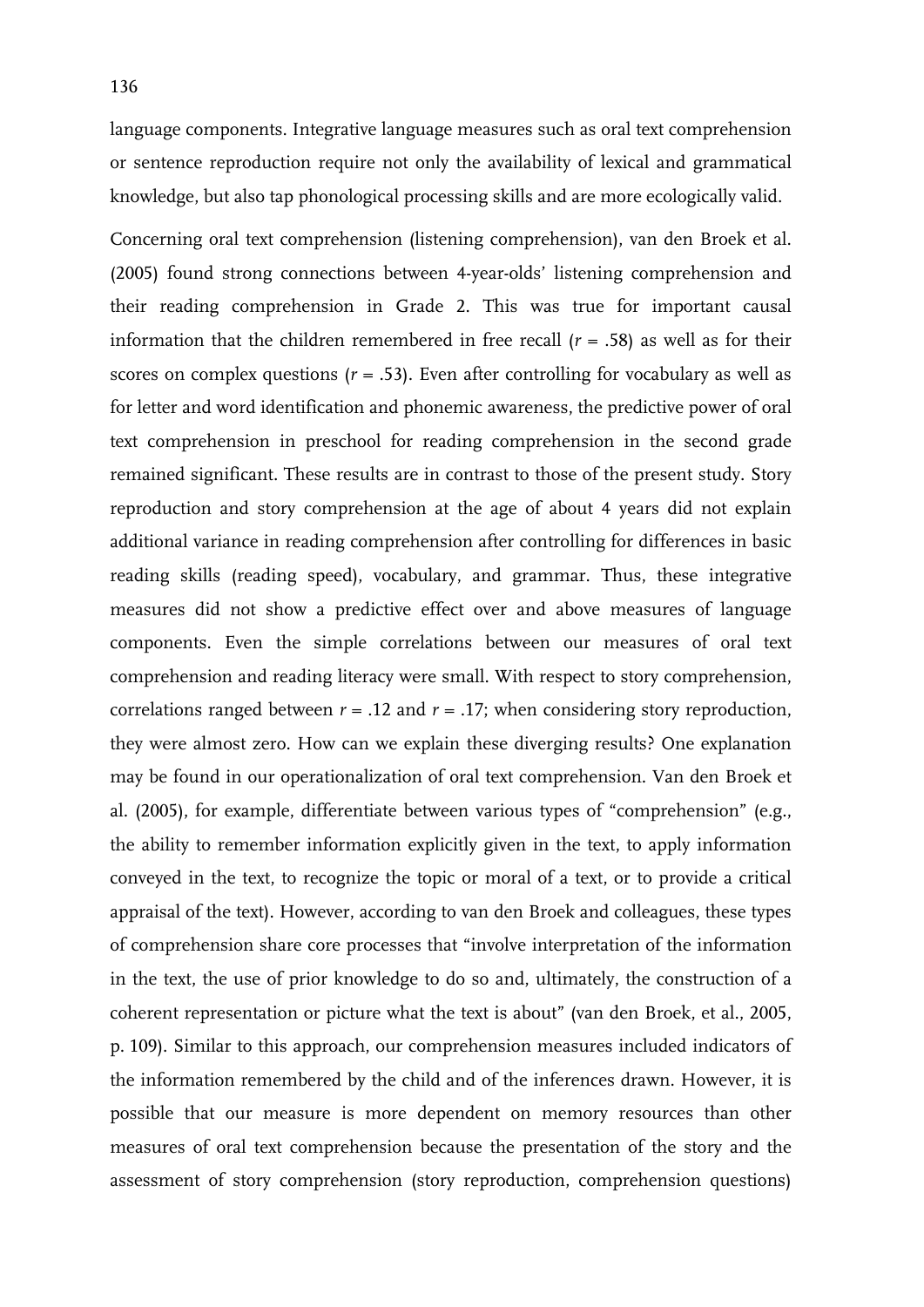were separated by a retention interval. Consistent with this explanation, Reese et al. (2010) found that the quality of narratives (in contrast to, e.g., story memory) was most predictive of reading. Unfortunately, we do not know what kind of comprehension questions van den Broek and colleagues used in their study; however, because the children in van den Broek's study listened to an extended orally presented or televised narrative, it is reasonable to assume that they had to answer mainly comprehensive questions about the causal structure of the story. By contrast, in our task, children had to remember a greater number of details from a relatively short story.

However, our results are puzzling because our measures of oral text comprehension were significantly correlated with vocabulary, grammar, and sentence reproduction (except for the low correlation between grammar and story reproduction), but not with reading literacy. Oral text comprehension and other language measures are related to each other and may interact with each other; thus, linguistic skills in the sense of vocabulary or grammar may limit children's comprehension skills. Nevertheless, contrary to our expectations and in contrast to other research results (e.g., de Jong & van der Leij, 2002; van den Broek et, al., 2005), we did not find that oral text comprehension in preschool was an important predictor of later reading comprehension in Grade 2. However, we do not know whether this is due to the measures of oral text comprehension or to the measure of reading comprehension administered in the present study. Thus, our test of reading comprehension may tap more basic rather than linguistically challenging comprehension skills. This is usually the case in the early stages of children's reading development as children are still struggling with basic reading skills. Accordingly, as already mentioned, reading comprehension and basic reading skills were highly correlated in our study (i.e., even after 2 years of reading instruction).

Another important contribution of the present study is that, over and above considering the impact of language components (vocabulary, grammar) as well as of more integrative, functional language measures (story comprehension, story reproduction) on reading comprehension, we also introduced a second measure of integrative language competencies, namely, sentence reproduction. This measure is of specific interest because it is supposed to be a highly reliable predictor of reading development (Goldammer, et al., 2010). Compared to oral text comprehension, it is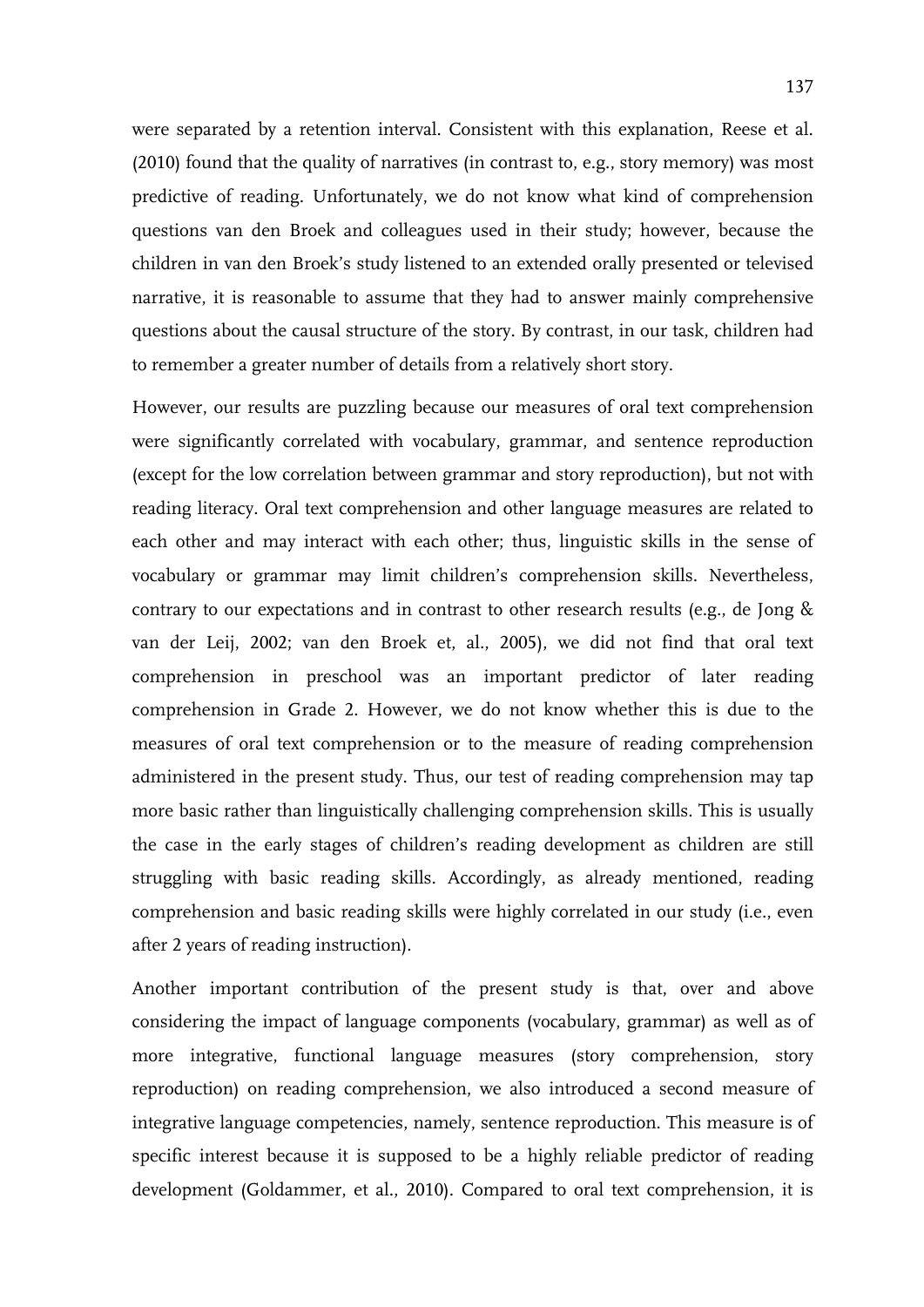conceptually less similar to reading comprehension and not as ecologically valid but easy to assess. In particular, sentence reproduction comprises various language skills known to be predictive of basic reading skills and reading comprehension. On the one hand, sentence reproduction draws on phonological processing skills to verbally store the presented sentence in short-term memory; on the other hand, available lexical and grammatical knowledge support these memory processes as well as the immediate reconstruction of the semantic and grammatical structure of the given sentence. Therefore, we tested whether this measure significantly predicts reading comprehension and outperforms indicators of language components. As an extension of the study by Goldammer et al. (2010), we examined the impact of a sentence reproduction task on reading comprehension instead of on basic reading skills. Contrary to the results of Goldammer et al. (2010), who found sentence reproduction at the age of 5 years to be the strongest predictor of basic reading skills (reading speed at the word and sentence levels) at about 8 years, our results showed that a higher attainment in sentence reproduction at age 4 did not explain unique variance in children's reading comprehension in Grade 2 over and above language components, that is, after controlling for differences in basic reading skills (reading speed at the sentence level), vocabulary, and grammar. However, if we did not control for basic reading skills, sentence reproduction was a stronger predictor than vocabulary and grammar. This seems to be due to the fact that sentence reproduction draws on language components as well as on phonological processing skills, specifically verbal memory. This assumption is supported by the finding that sentence reproduction did not explain additional unique variance in reading comprehension when individual differences in grammar, vocabulary, verbal short-term memory (digit span), and fast access to long-term memory (rapid automatized naming) were statistically controlled. Thus, our results suggest that sentence reproduction is a highly valid predictor of reading comprehension because of its demands on phonological processing and linguistic abilities. Accordingly, we recommend that researchers use sentence reproduction as an economical measure of children's general language competencies. However, this measure does not assess (language) competencies over and above the required language components (i.e., tests of language components). Furthermore, our results suggest that the predictive effect of sentence reproduction on reading comprehension is mediated mainly through its interrelation with basic reading skills.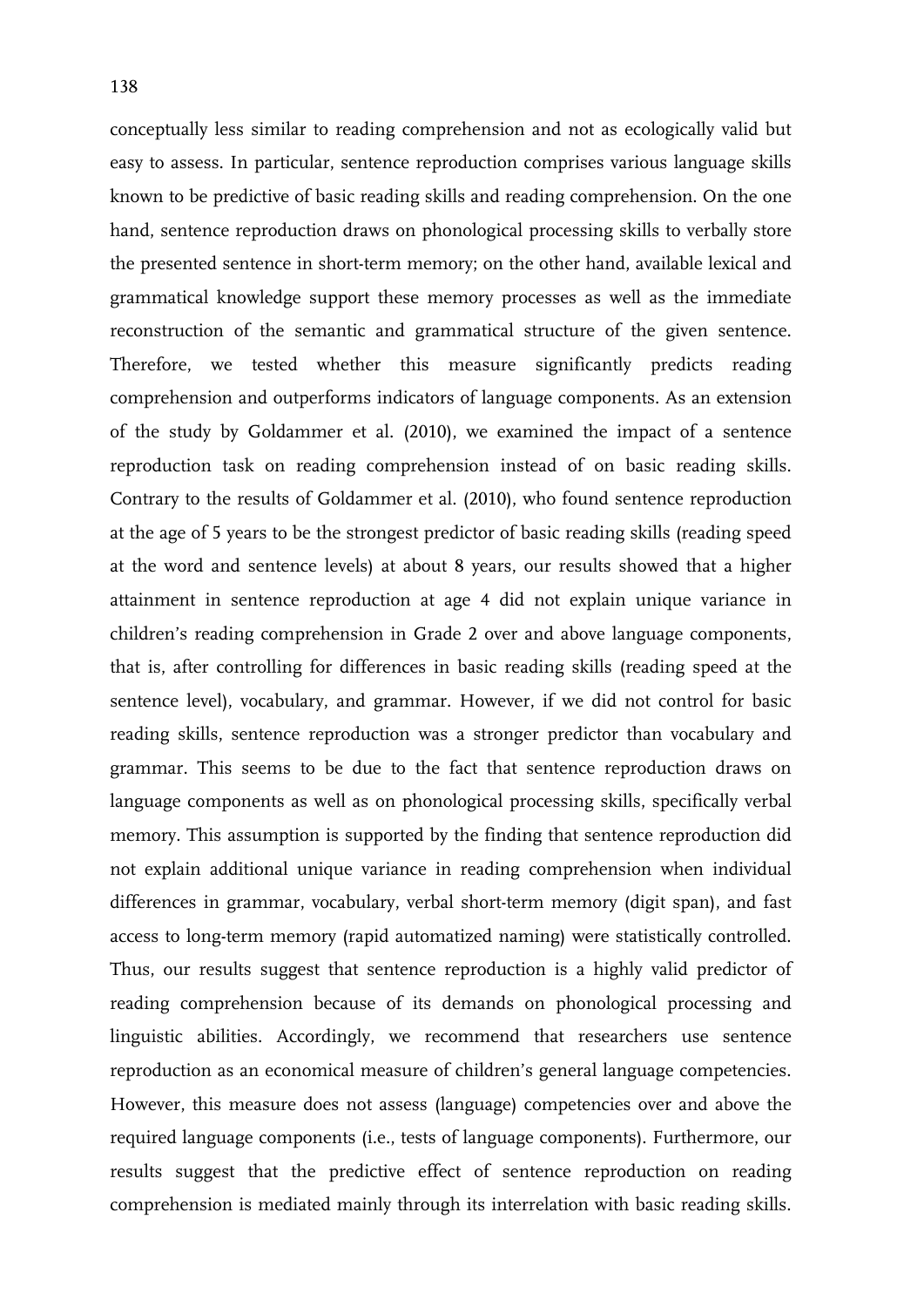Thus, sentence reproduction does not account for unique variance (over and above vocabulary and grammar) in reading comprehension when basic reading skills (reading speed) are controlled. This converges with the results of Goldammer and colleagues, who found that sentence reproduction was a strong predictor of basic reading skills.

In sum, our results are in line with the national and international research literature on the impact of phonological processing skills and linguistic abilities on the development of reading literacy. Specifically, we replicated the differential effects in the predictive power of phonological processing skills and linguistic abilities. Whereas phonological processing skills are superior predictors of basic reading skills, linguistic abilities are more important in the prediction of reading comprehension when controlling for basic reading skills that may hinder more complex comprehension processes from taking place (see also Muter, et al., 2004; Senechal, et al., 2006). Thus, phonological processing skills are important for reading comprehension as long as basic reading skills are not accounted for; when basic reading skills are controlled, phonological processing skills no longer account for reading comprehension. In the same vein, linguistic abilities are subordinate when basic reading skills are not controlled. In particular, the present study provides important new information as the differential effects of phonological processing skills and linguistic abilities on reading literacy even hold when predictors are assessed at an early age in preschool and for reading outcomes in early phases of reading development.

Probably the most important contribution of the present study is that it partly disentangles the differential effects of various oral language indicators on early reading comprehension. Specifically, analyses were conducted with respect to the impact of language components (vocabulary, grammar) compared to integrative language competencies (oral text comprehension, sentence reproduction). This is especially important when thinking about the promotion of oral language in preschool. Our results suggest that early in preschool, it is vocabulary in particular that seems to provide the foundation for further language and reading development. However, it is likely that vocabulary influences grammar and integrative language skills such as oral text comprehension, which may become more important in the course of development when children grow older. Concerning integrative language competencies, our results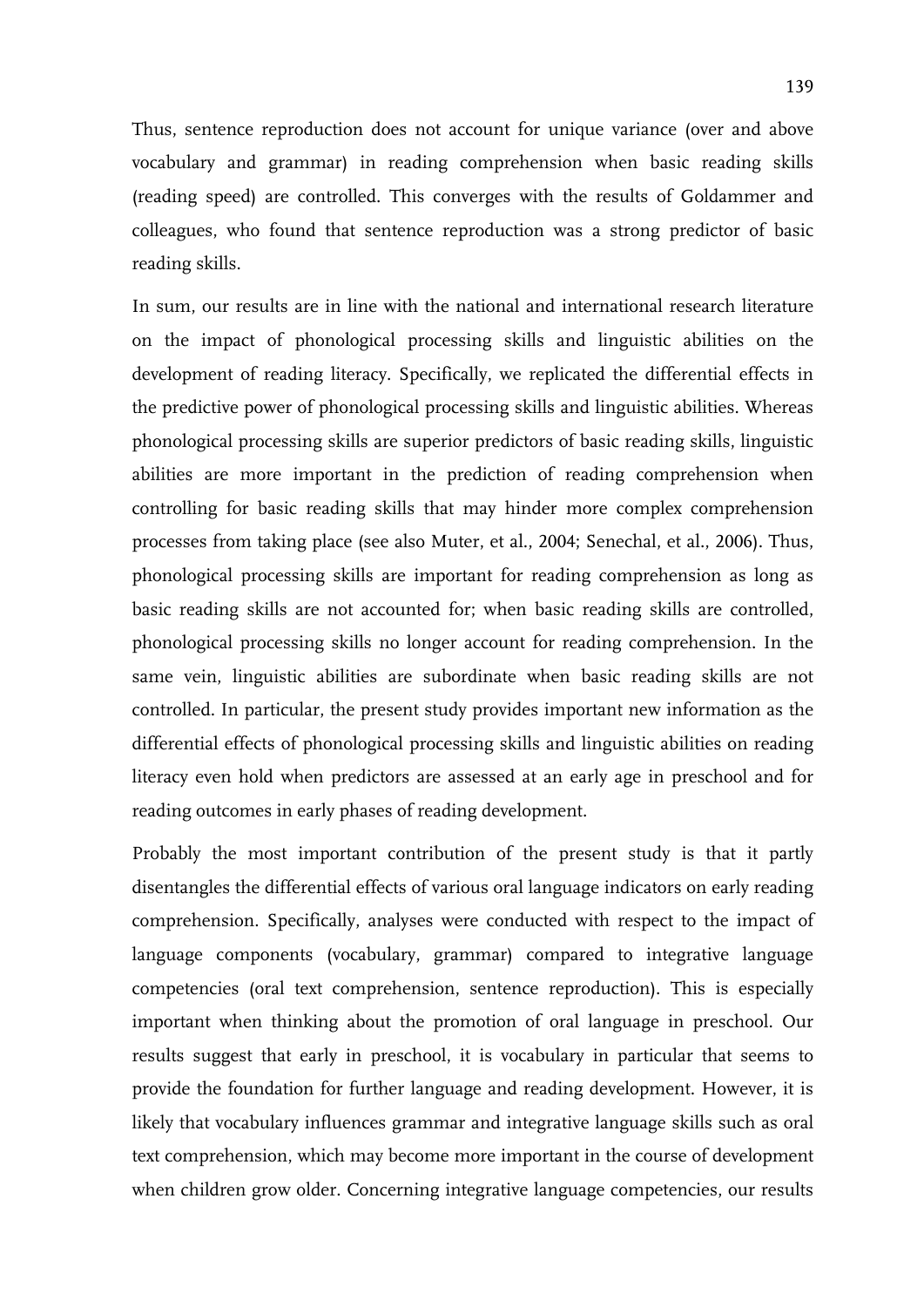are somewhat contradictory to studies that found that oral text comprehension, even early in preschool, was a reliable predictor of reading comprehension. It is possible that this difference is due to our measures of oral text comprehension or to our measure of reading comprehension. In fact, there is a deep need for more reliable and valid tests of oral text (and reading) comprehension in young children. Further studies have to gain insight into the developmental interrelations of vocabulary, grammar, and more integrative language measures, which are all subject to social disparities from an early age (e.g., Ebert, et al., 2013; Weinert & Ebert, 2013; Weinert, et al., 2010, 2012). Because individual differences have been shown to be rather stable in the language domain, this might be important not only for reading comprehension but also for school learning in general.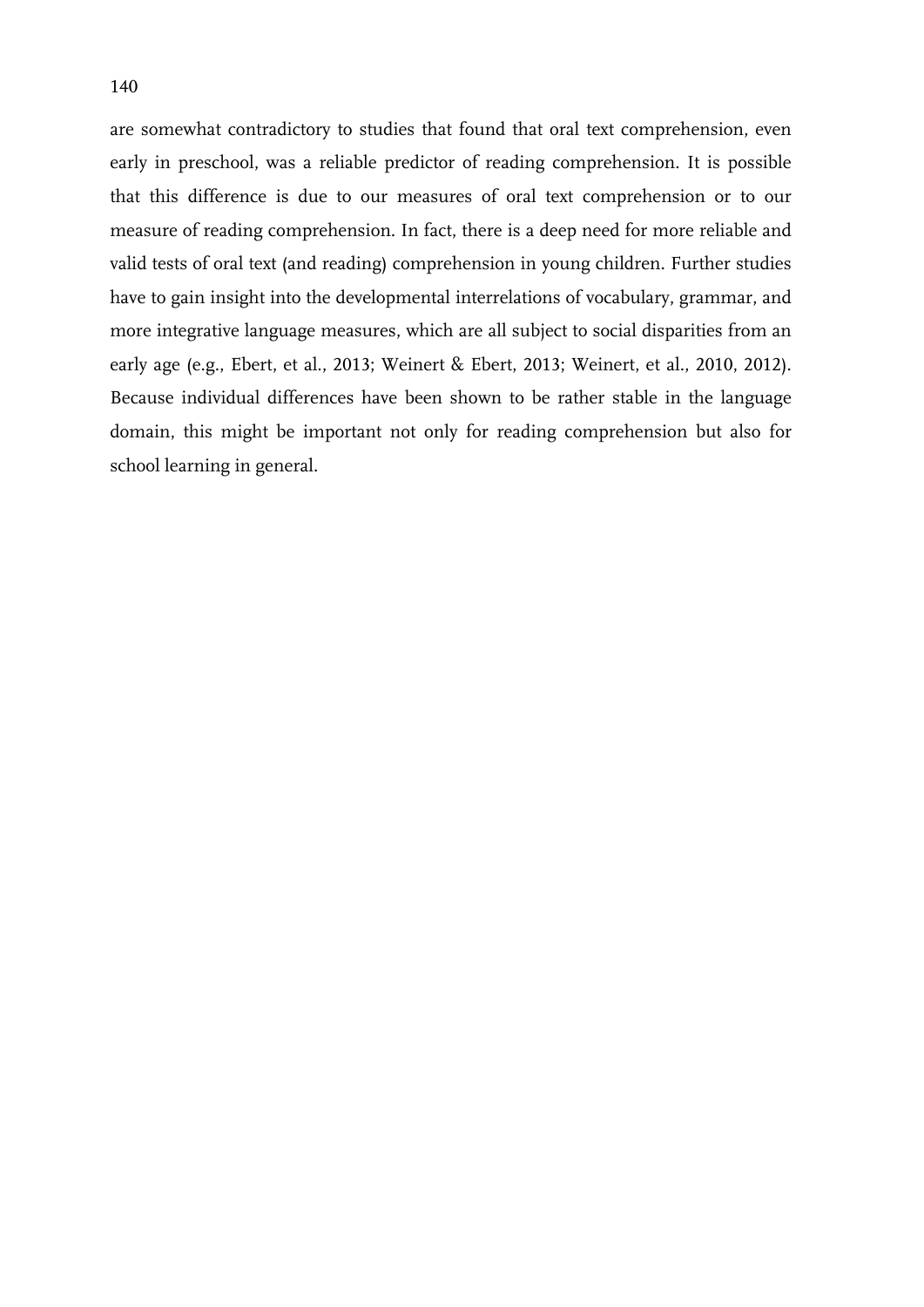# **References**

- Arbuckle, J. L. (1996). Full information estimation in the presence of incomplete data. In G. A. Marcoulides & R. E. Schumacker (Eds.), *Advanced structural equation modeling: Issues and techniques* (pp. 243-277)*.* Mahwah, NJ: Erlbaum.
- Berendes, K. (2011). *Relevanz und Therapie der phonologischen Informationsverarbeitung bei Lese-Rechtschreib-Schwierigkeiten in der orthographischen Phase des Schriftspracherwerbs.* Dissertation, Medizinische Hochschule Hannover.
- Bishop, D. V. (1983/1989). *Test of Reception of Grammar (TROG).* Manchester, U.K.: Medical Research Council.
- Bradley, L., & Bryant, P. E. (1985). *Rhyme and reason in reading and spelling.* Ann Arbor, MI: University of Michigan Press.
- Bronfenbrenner, U., & Morris, P. A. (2006). The bioecological model of human development. In W. Damon & R. M. Lerner (Gen. Eds.), *Handbook of child psychology* (6<sup>th</sup> ed.). In R. M. Lerner (Vol. Ed.), Vol. 1: Theoretical models of human development (pp. 793-828). New York: Wiley.
- Bryant, P. E., MacLean, M., Bradley, L. L., & Crossland, J. (1990). Rhyme and alliteration, phoneme detection, and learning to read. *Developmental Psychology, 26*, 429-438. doi:10.1037/0012-1649.26.3.429
- Bühner, M., & Ziegler, M. (2009). *Statistik für Psychologen und Sozialwissenschaftler*. München: Pearson Studium.
- Byrne, B., & Fielding-Barnsley, R. (1995). Evaluation of a program to teach phonemic awareness to young children. A 2- and 3-year follow-up and a new preschool trial. *Journal of Educational Psychology, 87,* 488-503. doi:10.1037/0022- 0663.87.3.488
- Cain, K. (2010). *Reading development and difficulties: An introduction.* Oxford: Wiley-Blackwell.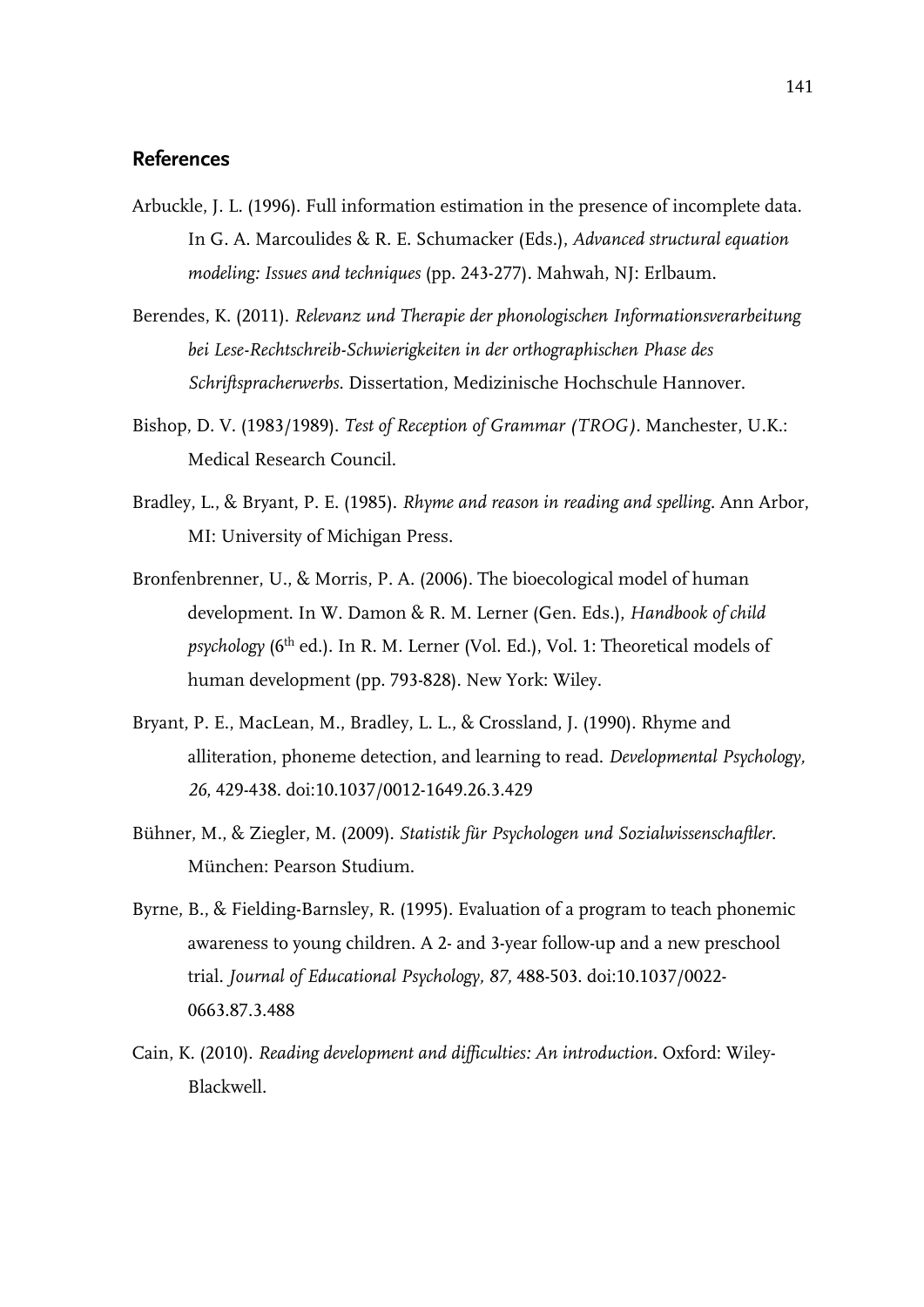- Cain, K., & Oakhill, J. (2007). Reading comprehension difficulties: Correlates, causes, and consequences. In K. Cain & J. Oakhill (Eds.), *Children's comprehension problems in oral and written language: A cognitive perspective* (pp. 41-75). New York, NY: Guilford Press.
- Castles, A., & Coltheart, M. (2004). Is there a causal link from phonological awareness to success in learning to read? *Cognition, 91,* 77-111. doi:10.1016/S0010-0277(03 )00164-1
- Cunningham, A. E., & Stanovich, K. E. (1997). Early reading acquisition and its relation to reading experience and ability 10 years later. *Developmental Psychology, 33,* 934-945. doi:10.1037/0012-1649.33.6.934
- De Jong, P. F., & Leseman, P. P. M. (2001). Lasting effects of home literacy on reading achievement in school. *Journal of School Psychology, 39,* 389-414. doi:10.1016/S0022-4405(01)00080-2
- De Jong, P. F., & van der Leij, A. (1999). Specific contributions of phonological abilities to early reading acquisition: Results from a Dutch latent variable longitudinal study. *Journal of Educational Psychology, 91,* 450-476. doi:10.1037/0022- 0663.91.3.450
- De Jong, P. F., & van der Leij, A. (2002). Effects of phonological abilities and linguistic comprehension on the development of reading. *Scientific Studies of Reading, 6,* 51-77. doi:10.1207/S1532799XSSR0601\_03
- Dickinson, D. K., Golinkoff, R. M., & Hirsh-Pasek, K. (2010). Speaking out for language: Why language is central to reading development. *Educational Researcher, 39,* 305-310. doi:10.3102/0013189X10370204
- Dickinson, D. K., McCabe, A., Anastasopoulos, L., Peisner-Feinberg, E. S., & Poe, M. D. (2003). The comprehensive language approach to early literacy: The interrelationships among vocabulary, phonological sensitivity, and print knowledge among preschool-aged children. *Journal of Educational Psychology, 95,* 465-481. doi:10.1037/0022-0663.95.3.465
- Dunn, L. M., & Dunn, L. M. (1981). *Peabody Picture Vocabulary Test Revised* (PPVT-R). Circle Pines, MN: American Guidance Service.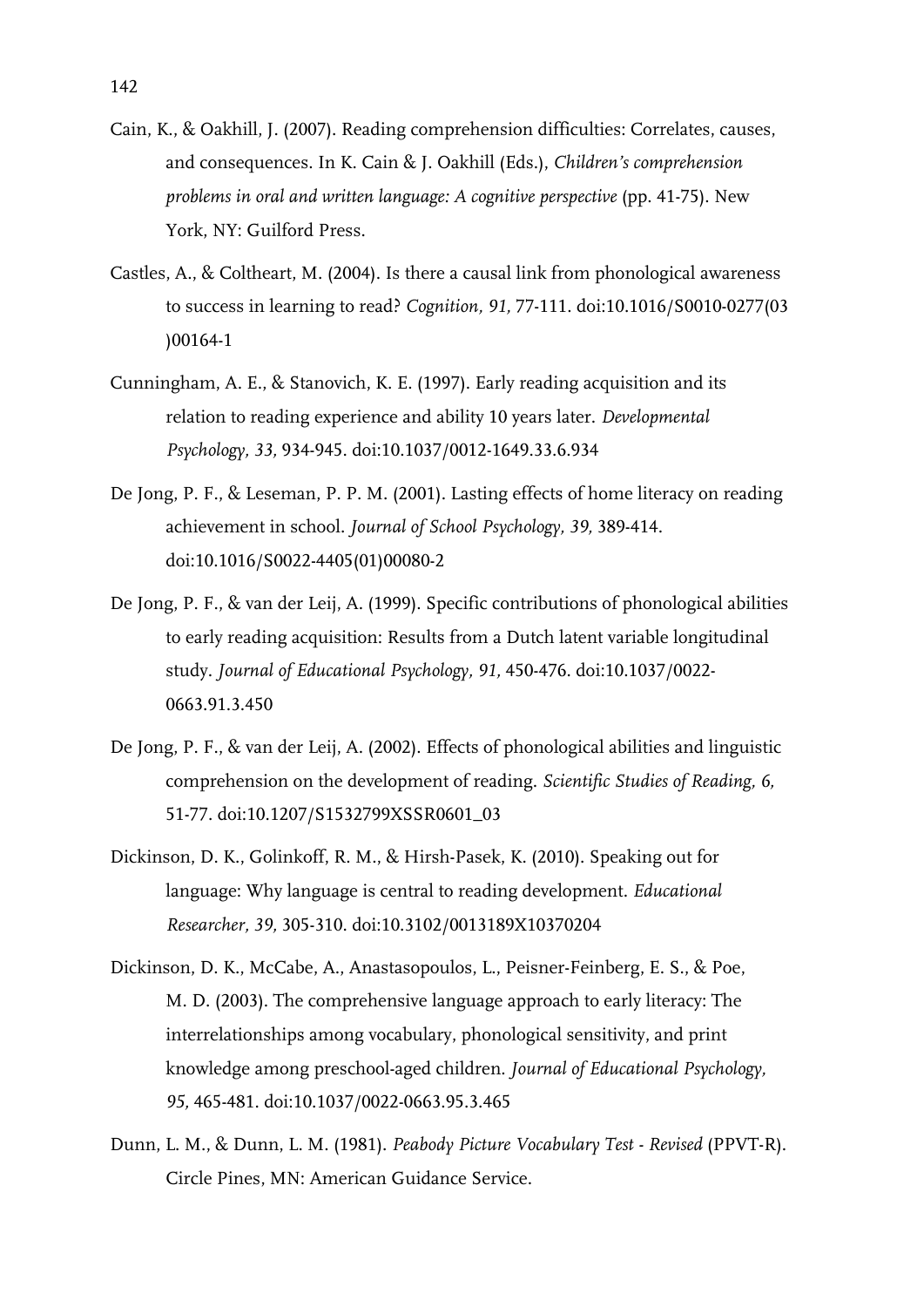- Ebert, S., Lockl, K., Weinert, S., Anders, Y., Kluczniok, K., & Rossbach, H.-G. (2013). Internal and external influences on vocabulary development in preschool age. *School Effectiveness and School Improvement, 24,* 138-154. doi:10.1080/09243453.2012.749791.
- Ehri, L. C., Nunes, S. R., Willows, D. M., Schuster, B. V., Yaghoub-Zadeh, Z., & Shanahan, T. (2001). Phonemic awareness instruction helps children learn to read: Evidence from the National Reading Panel's meta-analysis. *Reading Research Quarterly, 36,* 250-287. doi:10.1598/RRQ.36.3.2
- Ennemoser, M., Marx, P., Weber, J., & Schneider, W. (2012). Spezifische Vorläuferfertigkeiten der Lesegeschwindigkeit, des Leseverständnisses und des Rechtschreibens. Evidenz aus zwei Längsschnittstudien vom Kindergarten bis zur 4. Klasse. *Zeitschrift für Entwicklungspsychologie und Pädagogische Psychologie, 44,* 53-67. doi:10.1026/0049-8637/a000057
- Fox, A. (2006). *Test zur Überprüfung des Grammatikverständnisses (TROG-D).* Idstein: Schulz-Kirchner.
- Ganzeboom, H. B. G., de Graaf, P. M., & Treiman, D. J. (1992). A standard international socio-economic index of occupational status. *Social Science Research, 21,* 1-56. doi:10.1016/0049-089X(92)90017-B
- Gathercole, S. E., & Baddeley, A. D. (1989). Evaluation of the role of phonological STM in the development of vocabulary in children: A longitudinal study. *Journal of Memory and Language, 28,* 200-213. doi:10.1016/0749-596X(89)90044-2
- Gathercole, S. E., Willis, C. S., Emslie, H., & Baddeley, A. D. (1992). Phonological memory and vocabulary development during the early school years: A longitudinal study. *Developmental Psychology, 28,* 887-898. doi:10.1037/0012- 1649.28.5.887
- Georgiou, G. K., Parrila, R. K., & Papadopoulus, T. C. (2008). Predictors of word decoding and reading fluency across languages varying in orthographic consistency. *Journal of Educational Psychology, 100,* 566-580. doi:10.1037/0022- 0663.100.3.566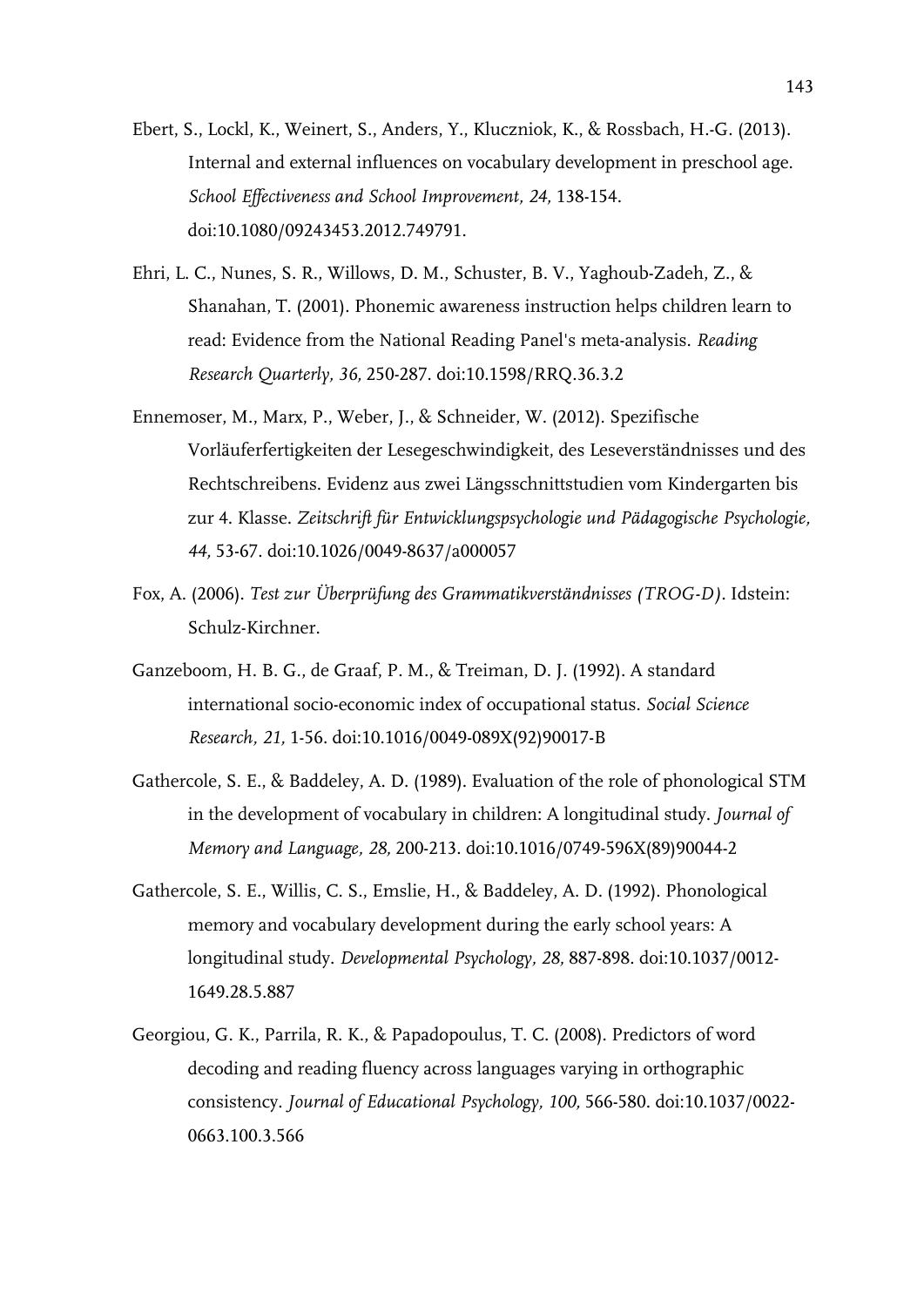- Goldammer, A. von, Mähler, C., Bockmann, A.-K., & Hasselhorn, M. (2010). Vorhersage früher Schriftsprachleistungen aus vorschulischen Kompetenzen der Sprache und der phonologischen Informationsverarbeitung. *Zeitschrift für Entwicklungspsychologie und Pädagogische Psychologie, 42,* 48-56. doi:10.1026/0049-8637/a000005
- Goswami, U., & Bryant, P. (1990). *Phonological skills and learning to read.* Hillsdale, NJ: Erlbaum.
- Gough, P. B., Hoover, W. A., & Peterson, C. L. (1996). Some observations on a simple view of reading. In C. Cornoldi & J. Oakhill (Eds.), *Reading comprehension difficulties: Processes and intervention* (pp. 1-13). Mahwah, NJ: Erlbaum.
- Grimm, H. (2001). *Sprachentwicklungstest für drei- bis fünfjährige Kinder (SETK 3-5).* Göttingen. Hogrefe.
- Hoover, W. A., & Gough, P. B. (1990). The simple view of reading. *Reading and Writing: An Interdisciplinary Journal, 2,* 127-160. doi:10.1007/BF00401799
- Kim, Y.-S., Wagner, R. K., & Foster, E. (2011). Relations among oral reading fluency, silent reading fluency, and reading comprehension: A latent variable study of first-grade readers. *Scientific Studies of Reading, 15,* 338-362. doi:10.1080/10888438.2010.493964
- Kirby, J. R., Parrila, R. K., & Pfeiffer, S. L. (2003). Naming speed and phonological awareness as predictors of reading development. *Journal of Educational Psychology, 95,* 453-464. doi:10.1037/0022-0663.95.3.453
- Lenhard, W., & Schneider, W. (2006). *Ein Leseverständnistest für Erst- bis Sechstklässler (ELFE 1-6)*. Göttingen: Hogrefe.
- Lervåg, A., Bråten, I., & Hulme, C. (2009). The cognitive and linguistic foundations of early reading development: A Norwegian latent variable longitudinal study*. Developmental Psychology, 45,* 764-781. doi:10.1037/a0014132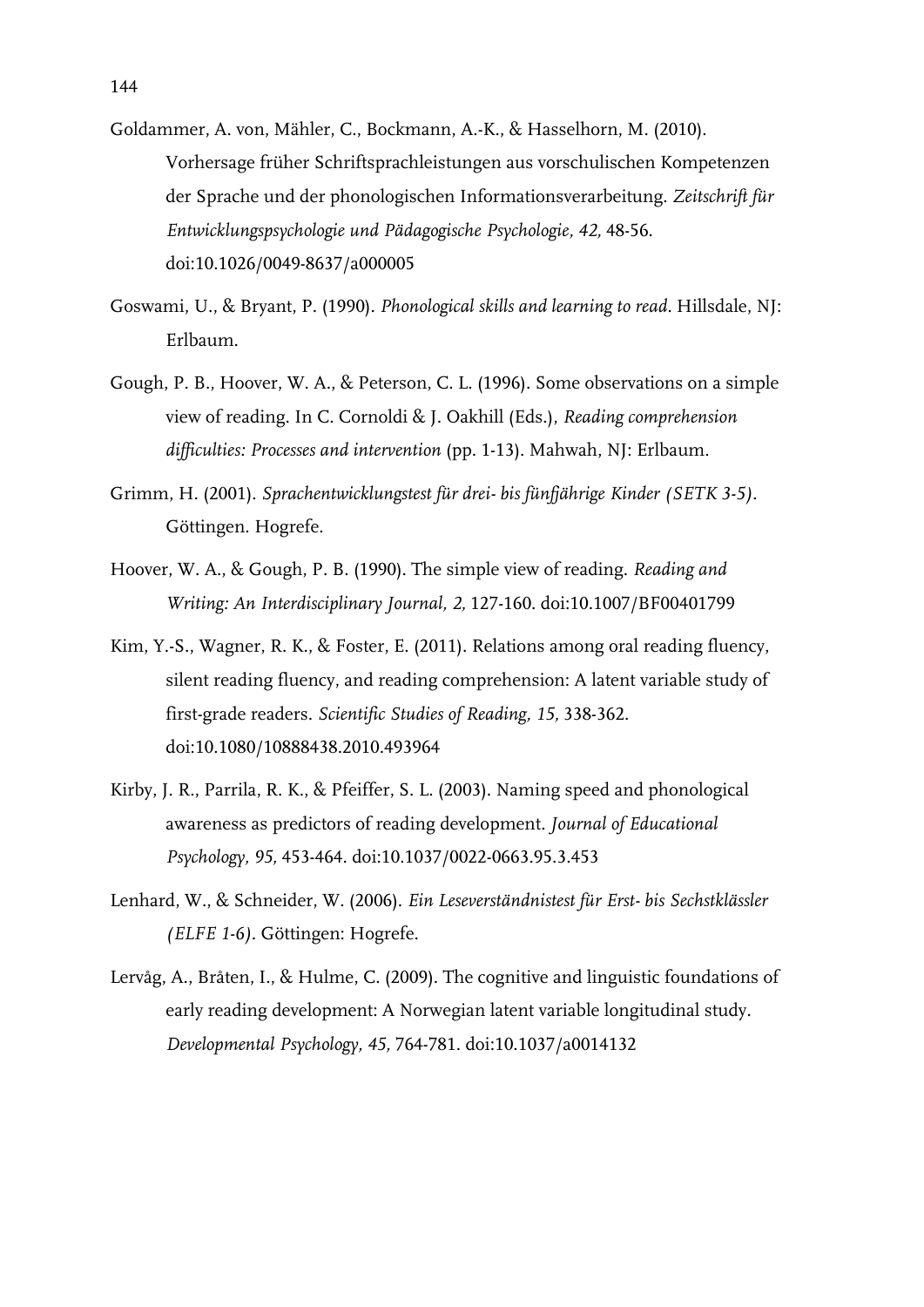- Lonigan, C. J., Anthony, J. L., Phillips, B. M., Purpura, D. J., Wilson, S. B., & McQueen, J. D. (2009). The nature of preschool phonological processing abilities and their relations to vocabulary, general cognitive abilities, and print knowledge. *Journal of Educational Psychology, 101,* 345-358. doi:10.1037/a0013837
- Lundberg, I., Frost, J., & Peterson, O.-P. (1988). Effects of an extensive program for stimulating phonological awareness in preschool children. *Reading Research Quarterly, 23,* 263-284. doi:10.1598/RRQ.23.3.1
- Lundberg, I., Larsman, P., & Strid, A. (2012). Development of phonological awareness during the preschool year: The influence of gender and socio-economic status. *Reading and Writing: An Interdisciplinary Journal, 25,* 305-320. doi:10.1007/s11145-010-9269-4
- Mayringer, H., & Wimmer, H. (2003). *Salzburger Lese-Screening für die Klassenstufen 1-4 (SLS 1-4)*. Bern: Huber.
- Melchers, P., & Preuss, U. (2003). *Kaufmann-Assessment-Battery for Children (K-ABC)*, German Version. Göttingen: Hogrefe.
- Morris, R. D., Stuebing, K. K., Fletcher, J. M., Shaywitz, S. E., Lyon, G. R., Shankweiler, D. P., et al. (1998). Subtypes of reading disability: Variability around a phonological core. *Journal of Educational Psychology, 90,* 347-373. doi:10.1037/0022-0663.90.3.347
- Muter, V., Hulme, C., Snowling, M. J., & Stevenson, J. (2004). Phonemes, rimes, vocabulary, and grammatical skills as foundations of early reading development: Evidence from a longitudinal study. *Developmental Psychology, 40,* 665-681. doi:10.1037/0012-1649.40.5.665
- Muthén, L. K., & Muthén, B. O. (2010). *Mplus. Statistical analysis with latent variables.*  Los Angeles, CA: Muthén & Muthén.
- NICHD Early Child Care Research Network. (2005). Pathways to reading: The role of oral language in the transition to reading. *Developmental Psychology, 41,* 428-442. doi:10.1037/0012-1649.41.2.428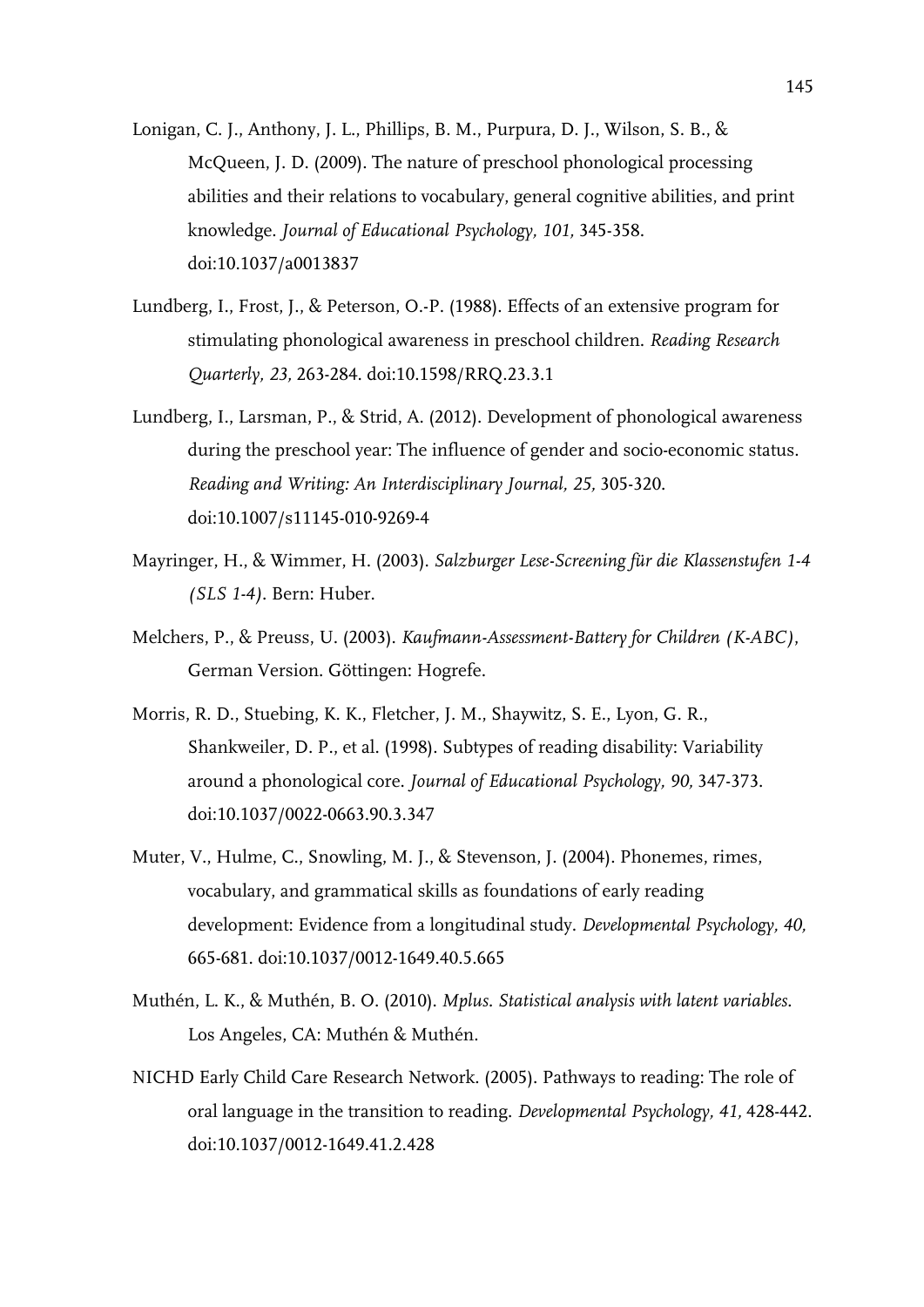- Nation, K., & Snowling, M. J. (2004). Beyond phonological skills: Broader language skills contribute to the development of reading. *Journal of Research in Reading, 27,* 342-356. doi:10.1111/j.1467-9817.2004.00238.x
- Oakhill, J. V., Cain, K., & Bryant, P. E. (2003). The dissociation of word reading and text comprehension: Evidence from component skills. Language and Cognitive Processes, 18, 443-468. doi:10.1080/01690960344000008
- Ouellette, G. P. (2006). What's meaning got to do with it: The role of vocabulary in word reading and reading comprehension. *Journal of Educational Psychology, 98,* 554-566. doi:10.1037/0022-0663.98.3.554
- Perfetti, C. A. (1985). *Reading ability*. New York: Oxford University Press.
- Reese, E., Suggate, S., Long, J., & Schaughency, E. (2010). Children's oral narrative and reading skills in the first 3 years of reading instruction. *Reading and Writing: An Interdisciplinary Journal, 23,* 627-644. doi:10.1007/s11145-009-9175-9
- Roth, F. P., Speece, D. L., & Cooper, D. H. (2002). A longitudinal analysis of the connection between oral language and early reading. *Journal of Educational Research, 95,* 259-272. doi:10.1080/00220670209596600
- Roßbach, H.-G., Tietze, W., & Weinert, S. (2005). *Peabody Picture Vocabulary Test Revised*. Unpublished German Research Version of the PPVT-R (L. M. Dunn & L. M. Dunn, 1981). Universität Bamberg, FU-Berlin.
- Schatschneider, C., Fletcher, J. M., Francis, D. J., Carlson, C. D., & Foorman, B. R. (2004). Kindergarten prediction of reading skills: A longitudinal comparative analysis*. Journal of Educational Psychology, 96,* 265-282. doi:10.1037/0022- 0663.96.2.265
- Schneider, W., Ennemoser, M., Roth, E., & Küspert, P. (1999). Kindergarten prevention of dyslexia: Does training in phonological awareness work for everybody? *Journal of Learning Disabilities, 32,* 429-437. doi:10.1177/002221949903200508
- Sénéchal, M., & LeFevre, J.-A. (2002). Parental involvement in the development of children's reading skill: A five-year longitudinal study. *Child Development, 73,* 445-460. doi:10.1111/1467-8624.00417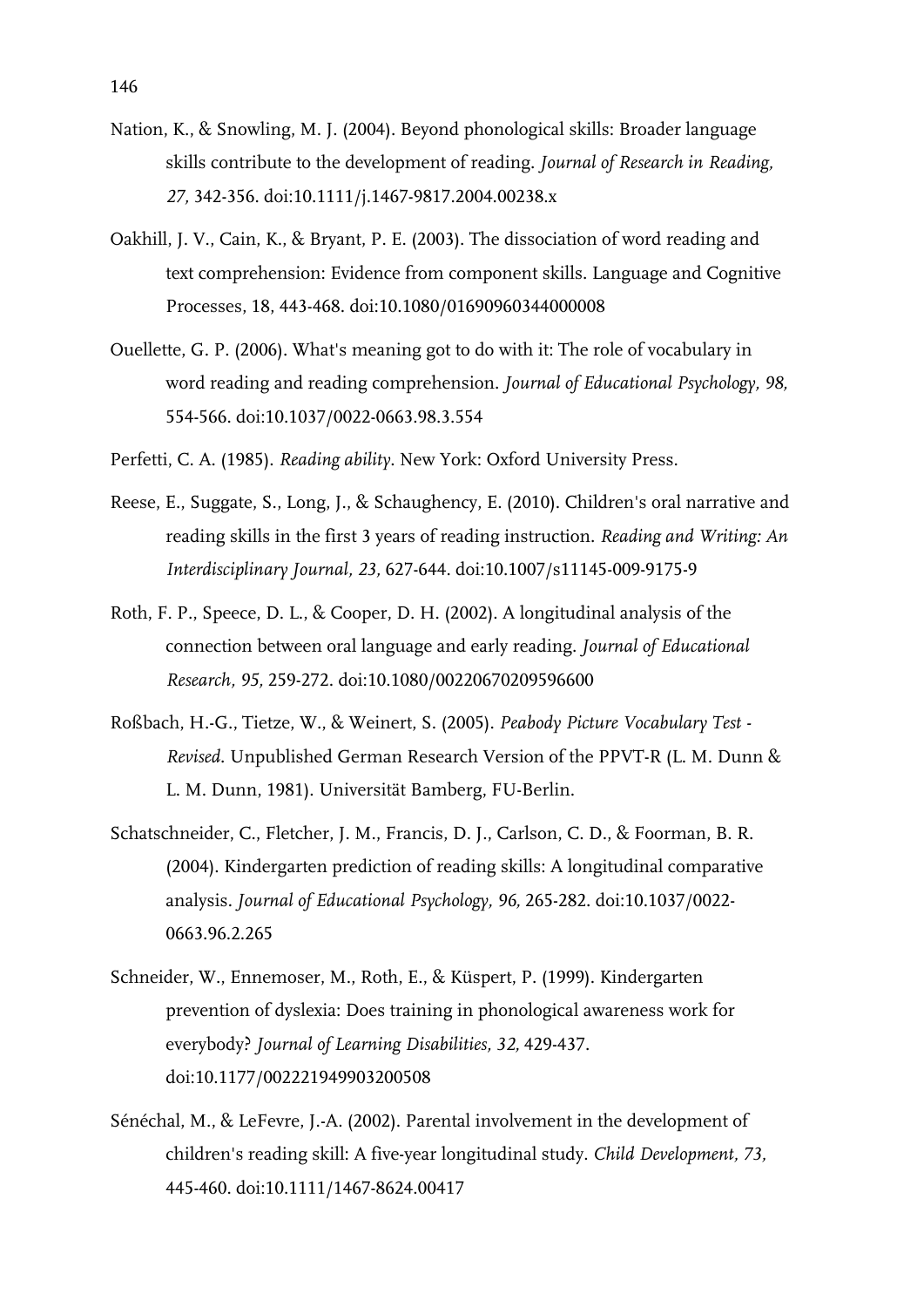- Sénéchal, M., Ouellette, G., & Rodney, D. (2006). The misunderstood giant: On the predictive role of early vocabulary to future reading. In D. K. Dickinson & S. B. Neuman (Eds.), *Handbook of early literacy research* (Vol. 2, pp. 173-182). New York, NY: Guilford Press.
- Shanahan, T., & Lonigan, C. J. (2010). The National Early Literacy Panel: A summary of the process and the report. *Educational Researcher, 39,* 279-285. doi:10.3102/0013189X10369172
- Souvignier, E., Duzy, D., Glück, D., Pröscholdt, M. V., & Schneider, W. (2012). Vorschulische Förderung der phonologischen Bewusstheit bei Kindern mit Deutsch als Zweitsprache – Effekte einer muttersprachlichen und einer deutschsprachigen Förderung. *Zeitschrift für Entwicklungspsychologie und Pädagogische Psychologie, 44,* 40-51. doi:10.1026/0049-8637/a000059
- Stanovich, K. E., & Siegel, L. S. (1994). Phenotypic performance profile of children with reading disabilities: A regression-based test of the phonological-core variabledifference model. *Journal of Educational Psychology, 86,* 24-53. doi:10.1037/0022- 0663.86.1.24
- Storch, S. A., & Whitehurst, G. J. (2002). Oral language and code-related precursors to reading: Evidence from a longitudinal structural model. *Developmental Psychology, 38,* 934-947. doi:10.1037/0012-1649.38.6.934
- Torgesen, J. K., Wagner, R. K., & Rashotte, C. A. (1994). Longitudinal studies of phonological processing and reading. *Journal of Learning Disabilities, 27,* 276- 286. doi:10.1177/002221949402700503
- Torgesen, J. K., Wagner, R. K., Rashotte, C. A., Rose, E., Lindamood, P., Conway, T., et al. (1999). Preventing reading failure in young children with phonological processing disabilities: Group and individual responses to instruction. *Journal of Educational Psychology, 91,* 579-593. doi:10.1037/0022-0663.91.4.579
- Torppa, M., Lyytinen, P., Erskine, J., Eklund, K., & Lyytinen, H. (2010). Language development, literacy skills, and predictive connections to reading in Finnish children with and without familial risk for dyslexia. *Journal of Learning Disabilities, 43,* 308-321. doi:10.1177/0022219410369096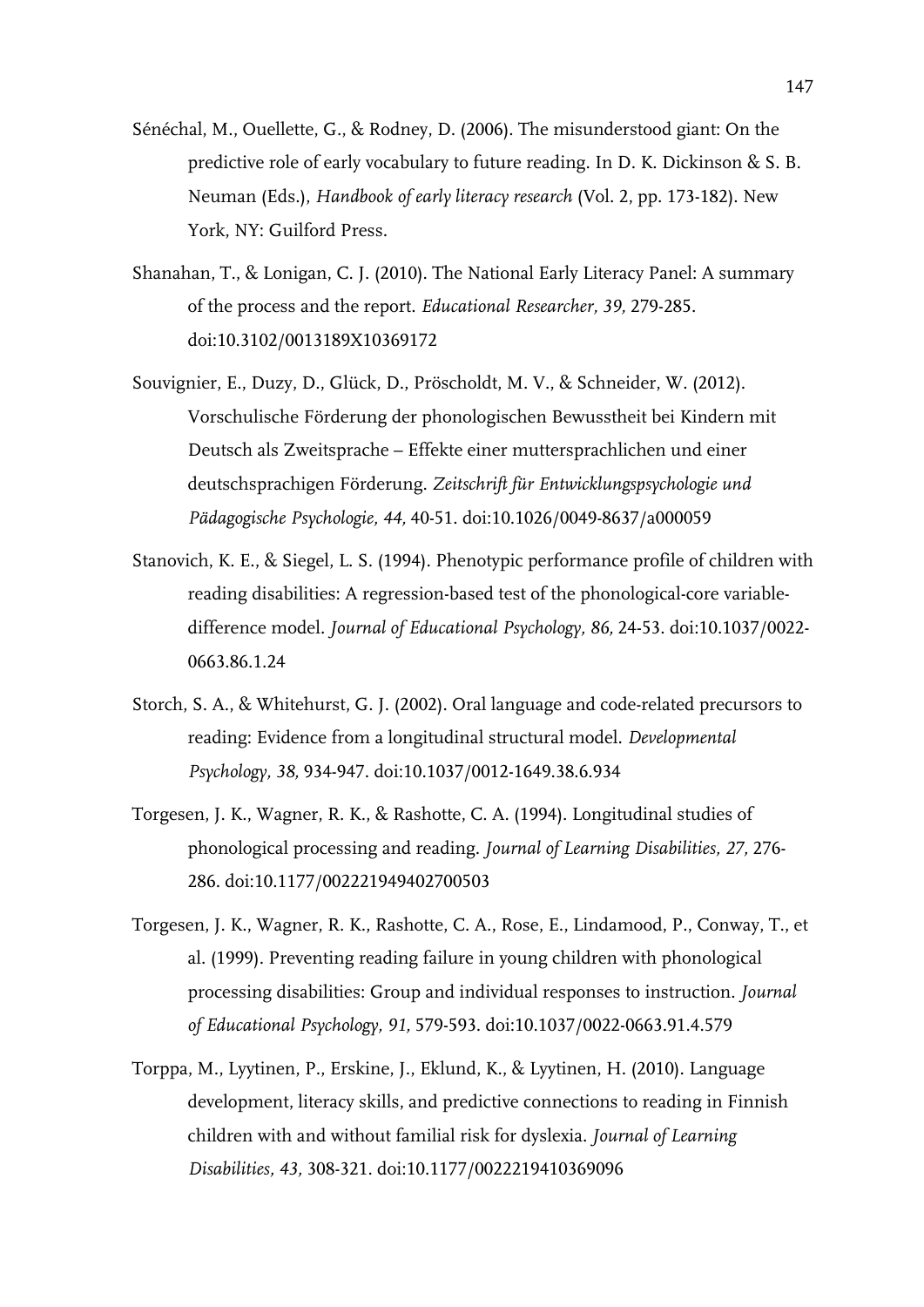- van den Broek, P., Kendeou, P., Kremer, K., Lynch, J., Butler, J., White, M. J., et al. (2005). Assessment of comprehension abilities in young children. In S. G. Paris & S. A. Stahl (Eds.), *Children´s reading comprehension and assessment* (pp. 107- 130). Mahwah, NJ: Erlbaum.
- Wagner, R. K., & Torgesen, J. K. (1987). The nature of phonological processing and its causal role in the acquisition of reading skills. *Psychological Bulletin, 101,* 192- 212.
- Wagner, R. K., Torgesen, J. K., Laughon, P., Simmons, K., & Rashotte, C. A. (1993). Development of young readers' phonological processing abilities. *Journal of Educational Psychology, 85,* 83-103. doi:10.1037/0022-0663.85.1.83
- Wagner, R. K., Torgesen, J. K., Rashotte, C. A., Hecht, S. A., Barker, T. A., Burgess, S. R., et al. (1997). Changing relations between phonological processing abilities and word-level reading as children develop from beginning to skilled readers: A 5-year longitudinal study. *Developmental Psychology, 33,* 468-479. doi:10.1037/0012-1649.33.3.468
- Weinert, S. (2006). Sprachentwicklung. In W. Schneider & B. Sodian (Eds.), *Kognitive Entwicklung* (Enzyklopädie der Psychologie C/V/2, pp. 609-719). Göttingen: Hogrefe.
- Weinert, S. (2010a). Beziehungen zwischen Sprachentwicklung und Gedächtnisentwicklung. In H.-P. Trolldenier, W. Lenhard, & P. Marx (Eds.), *Brennpunkte der Gedächtnisforschung: Entwicklungs- und pädagogischpsychologische Perspektiven* (pp. 147-170). Göttingen: Hogrefe.
- Weinert, S. (2010b). Erfassung sprachlicher Fähigkeiten. In E. Walther, F. Preckel, & S. Mecklenbräuker (Eds.), *Befragung von Kindern und Jugendlichen* (pp. 227-262). Göttingen: Hogrefe.
- Weinert, S., & Ebert, S. (2013). Spracherwerb im Vorschulalter: Soziale Disparitäten und Einflussvariablen auf den Grammatikerwerb. *Zeitschrift für Erziehungswissenschaft.* doi:10.1007/s11618-013-0354-8.
- Weinert, S., Ebert, S., & Dubowy, M. (2010). Kompetenzen und soziale Disparitäten im Vorschulalter. *Zeitschrift für Grundschulforschung, 1,* 32-45.